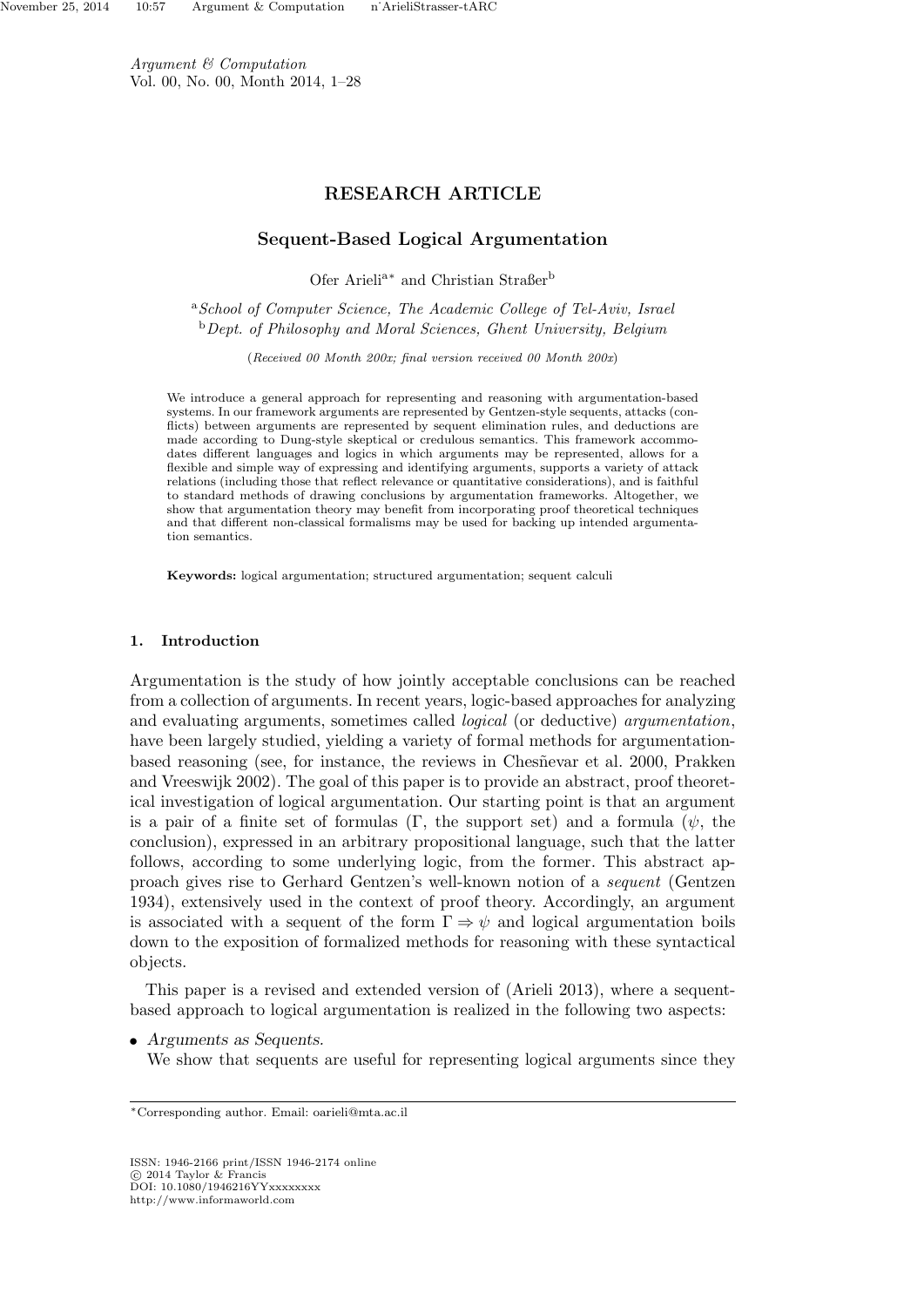## 2 O. Arieli and C. Straßer

can be regarded as specific kinds of judgments. This has the obvious benefit that proof theoretical approaches may be used in the context of argumentation theory. For instance, well-studied sequent calculi may be incorporated for producing arguments in an automated way. Moreover, some restrictions in previous definitions of logical arguments, like minimality and consistency of support sets (see, e.g., Besnard and Hunter 2001, 2009), may now be lifted, allowing for a more flexible way of expressing arguments, which also simplifies their identification.

# • Attacks as Sequent Elimination Rules.

We show that interactions between arguments (expressed by attack relations) can by represented in terms of Gentzen-style rules of inference. This induces a general and uniform approach not only for introducing arguments, but also for eliminating them. Furthermore, in addition to known attack relations that are 'imported' to our framework (which are discussed in (Arieli 2013)), we also introduce new types of attack relations, like attacks incorporating different kinds of modal operators, quantitative measurements, and attacks that are based on relevance considerations, implementing the well-known principle of variable sharing from relevance logics (Dunn and Restall 2002) and applying it for argumentation reasoning.

Keeping our sequent-based setting generic and modular allows us to accommodate different types of languages and logics, including non-classical ones. This enables the use of different substructural logics, including paraconsistent logics (da Costa 1974) that support robust methods of handling conflicts among arguments, and deontic logics (Aqvist 2002) that incorporate modalities for modeling normative reasoning and handling problematic cases in which there are conflicts among norms.

The rest of this paper is organized as follows: in the next section we review some basic notions behind logical argumentation and introduce some related notations. Then, in Sections 3 and 4 we re-examine these notions and suggest some proof theoretical substitutes. This allows us to introduce, in Section 5, the notion of sequent-based logical argumentation frameworks, admitting different languages, logics, and inducing a family of entailment relations. The latter can be used for simulating existing entailments of logical argumentation and for introducing new ones. In Section 5 we illustrate reasoning with these entailments in different contexts and consider (also in the appendix of the paper) some of their basic properties. Finally, in Section 6 we refer to some related work and in Section 7 we conclude.

# 2. Logical Argumentation

Logical argumentation (sometimes called deductive argumentation) is a logic-based approach for formalizing argumentation, disagreements, and entailment relations for drawing conclusions from argumentation-based settings (see, e.g., Besnard and Hunter 2001, Pollock 1992, Prakken 1996, Simari and Loui 1992). In logical argumentation arguments are expressed in terms of formal languages and acceptance of arguments is determined by logical entailments. A wealth of research has been conducted on formalizing this kind of argumentation. Below we sketch some of the main notions behind logical argumentation, concentrating on one of the betterknown approaches in this context, introduced by Besnard and Hunter (2001).

**Definition 2.1:** (Dung 1995) An argumentation framework is a pair  $AF =$  $\langle Arg, A \rangle$ , where Args is an enumerable set of elements, called *arguments*, and A is a relation on  $Args \times Args$  whose instances are called *attacks*.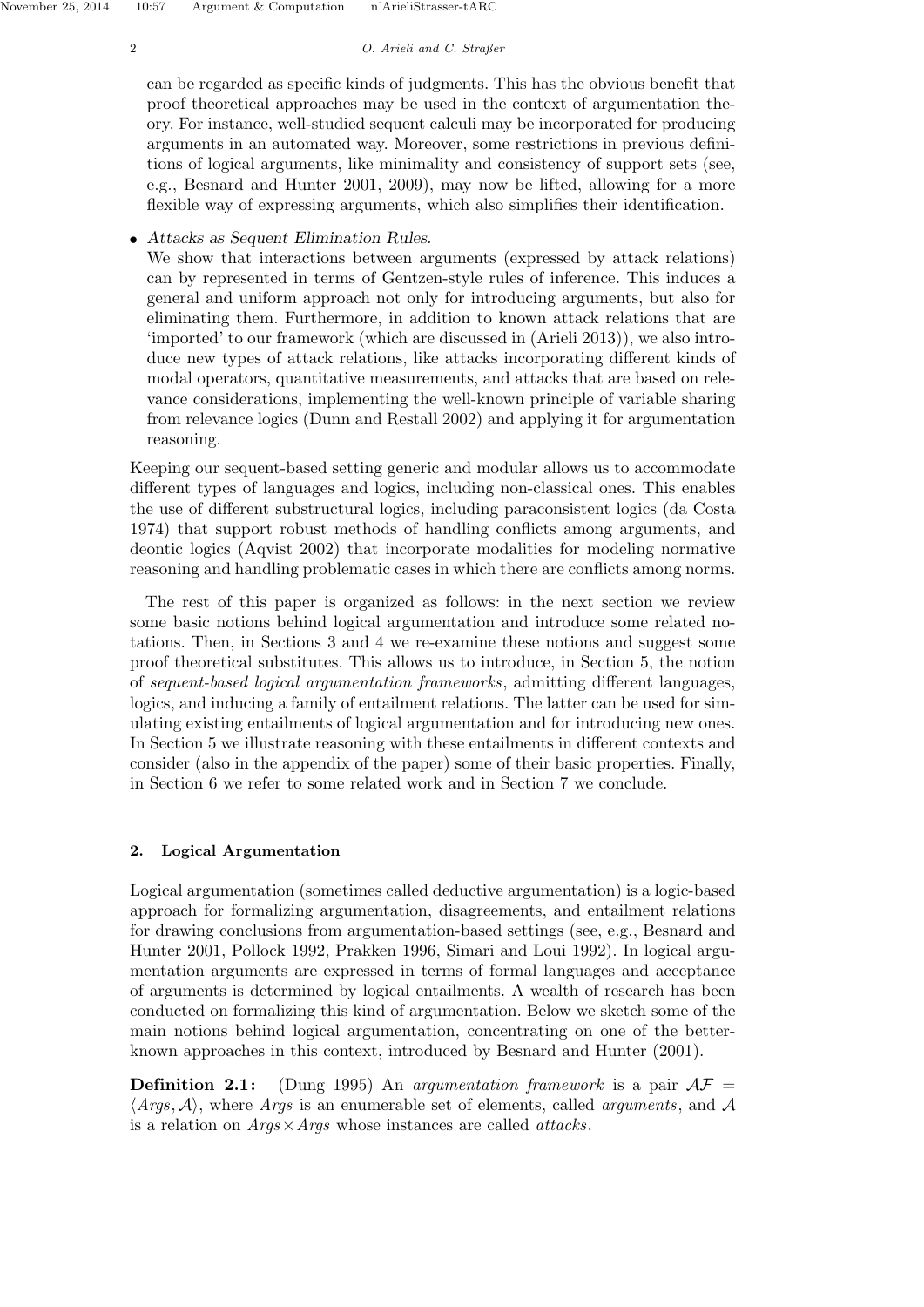**Definition 2.2:** (Besnard and Hunter 2001, 2009) Let  $\mathcal{L}$  be a standard propositional language, S an enumerable set of formulas in  $\mathcal{L}$ , and  $\vdash_{cl}$  the consequence relation of classical logic (for  $\mathcal{L}$ ). An argument in the sense of Besnard and Hunter (BH-argument, for short), formed by S, is a pair  $A = \langle \Gamma, \psi \rangle$ , where  $\psi$  is a formula in  $\mathcal L$  and  $\Gamma$  is a minimally consistent subset of S (where minimization is with respect to set inclusion), such that  $\Gamma \vdash_{cl} \psi$ . Here,  $\Gamma$  is called the *support set* of the argument A and  $\psi$  is its *consequent*.

Different attack relations have been considered in the literature for logical argumentation frameworks (see, e.g. Amgoud and Besnard 2009, 2010, Besnard and Hunter 2001, Gorogiannis and Hunter 2011, Pollock 1987, 1992). Below we recall some of the better-known ones.

**Definition 2.3:** Let  $A_1 = \langle \Gamma_1, \psi_1 \rangle$  and  $A_2 = \langle \Gamma_2, \psi_2 \rangle$  be two BH-arguments.

- $A_1$  is a defeater of  $A_2$  if  $\psi_1 \vdash_{cl} \neg \bigwedge_{\gamma \in \Gamma_2} \gamma$ .
- $A_1$  is a *direct defeater* of  $A_2$  if there is  $\gamma \in \Gamma_2$  such that  $\psi_1 \vdash_{cl} \neg \gamma$ .
- $A_1$  is an *undercut* of  $A_2$  if there is  $\Gamma'_2 \subseteq \Gamma_2$  such that  $\psi_1 \vdash_{cl} \neg \bigwedge_{\gamma \in \Gamma'_2} \gamma$  and  $\neg \bigwedge_{\gamma \in \Gamma_2'} \gamma \vdash_{cl} \psi_1.$
- $A_1$  is a direct undercut of  $A_2$  if there is  $\gamma \in \Gamma_2$  s.t.  $\psi_1 \vdash_{cl} \neg \gamma$  and  $\neg \gamma \vdash_{cl} \psi_1$ .
- $A_1$  is a canonical undercut of  $A_2$  if  $\psi_1 \vdash_{cl} \neg \bigwedge_{\gamma \in \Gamma_2} \gamma$  and  $\neg \bigwedge_{\gamma \in \Gamma_2} \gamma \vdash_{cl} \psi_1$ .
- $A_1$  is a rebuttal of  $A_2$  if  $\psi_1 \vdash_{cl} \neg \psi_2$  and  $\neg \psi_2 \vdash_{cl} \psi_1$ .
- $A_1$  is a *defeating rebuttal* of  $A_2$  if  $\psi_1 \vdash_{cl} \neg \psi_2$ .

**Example 2.4** Let  $S = \{p, \neg p, q\}$ . Then  $\langle {\neg p}, \neg p \rangle$  is an BH-argument (formed by  $S$ ) which is a (direct) defeater and a (direct and canonical) undercut of the BH-argument  $\langle \{p\}, p \vee q \rangle$ . Note, further, that while q follows according to classical logic from  $\{p, \neg p\}$ , the pair  $\langle \{p, \neg p\}, q \rangle$  is not a BH-argument, since its support set is not classically consistent.

**Definition 2.5:** Let  $Args_{\text{BH}}(\mathcal{S})$  be the (countably infinite) set of BH-arguments formed by S, and let A be a binary relation on  $Arg_{BH}(S)$ , obtained by at least one of the conditions described in Definition 2.3. Then the pair  $\mathcal{AF}(S)$  =  $\langle Args_{\text{BH}}(\mathcal{S}), \mathcal{A} \rangle$  forms a *(logical)* argumentation framework.

## 3. Arguments As Sequents

In the following sections we re-examine some of the basic concepts behind logical argumentation. First, in this section, we consider the notion of a logical argument. We argue that the minimality and consistency requirements in Definition 2.2 not only cause complications in the evaluation and the construction of arguments, but also may not be really necessary for capturing the intended meaning of this notion.

• Minimality. Minimization of supports is not an essential principle for defining arguments, thus there is no real reason to overload arguments with this condition. In Mathematics, for instance, proofs are usually not required to be minimal in order to validate their claim, and in some other disciplines like Law, Medicine, and Rhetoric, it is a common habit to have overlapping supports for backing up a particular conclusion. To see a more concrete example, consider a framework in which supports are expressed only by literals (atomic formulas or their negation). Then arguments like  $A = \langle \{p, q\}, p \vee q \rangle$  are excluded since their supports are not minimal, although one may consider  $\{p, q\}$  a stronger support for  $p \vee q$  than, say,  $\{p\}$ , since the set  $\{p,q\}$  logically implies every minimal support of  $p \vee q$ . Moreover, the size of  $\{p, q\}$  is bigger than that of  $\{p\}$ , and this may be relevant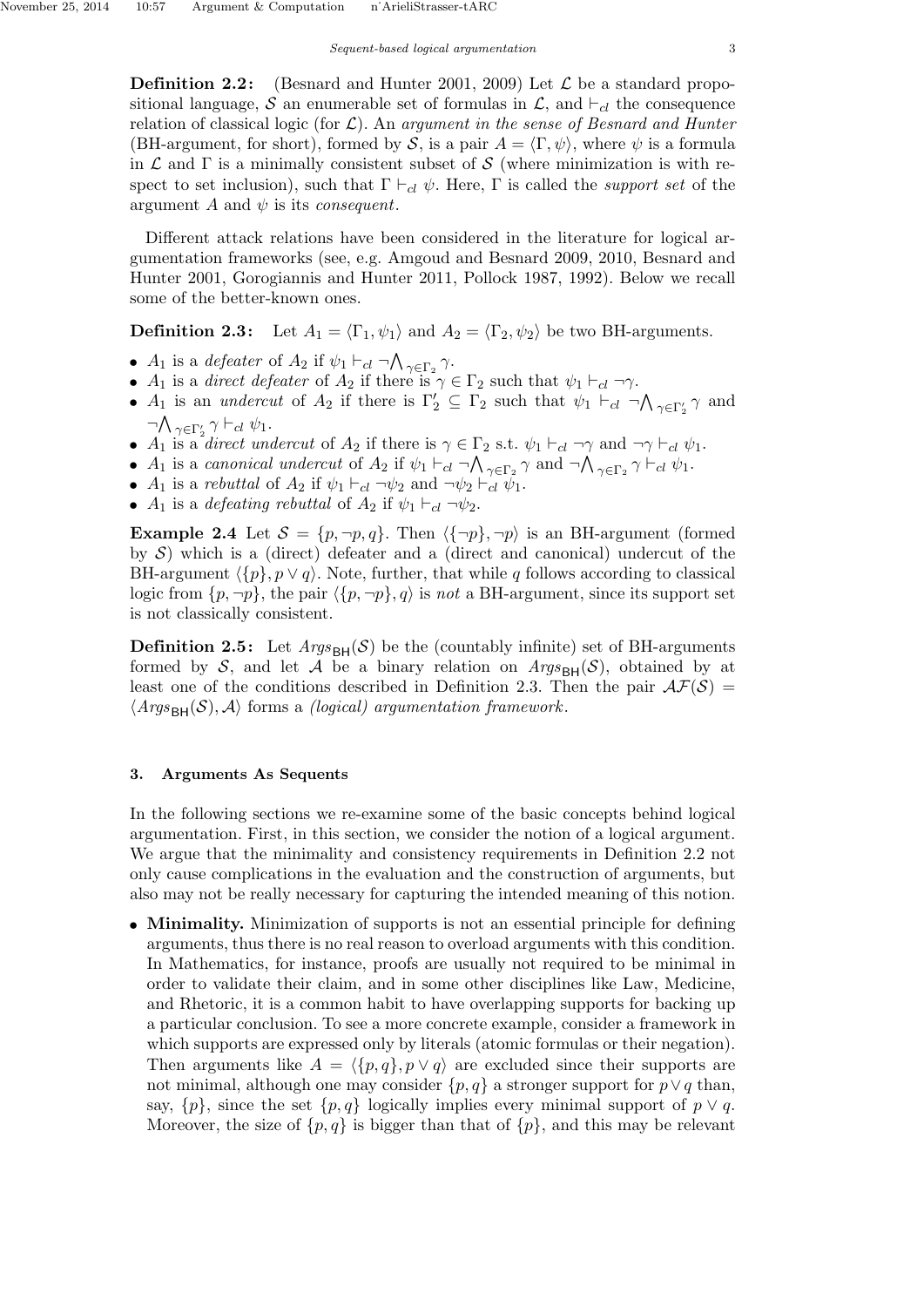4 O. Arieli and C. Straßer

when quantitative considerations are involved (see Section 4.4).  $1\frac{1}{2}$ 

- Consistency. The requirement that the support set  $\Gamma$  of an argument  $\langle \Gamma, \psi \rangle$ should be consistent may be irrelevant for some logics, at least when consistency is defined by satisfiability. Indeed, in logics such as Priest's three-valued logic (Priest 1989) or Belnap's four-valued logic (Belnap 1977), every set of formulas in the language of  $\{\neg, \vee, \wedge\}$  is satisfiable.
- Complexity. From a more pragmatic point of view, the involvement of minimally consistent subsets of the underlying knowledge-base poses serious questions on the computational viability of identifying arguments and generating them. Indeed, deciding the existence of a minimal subset of formulas that implies the consequent is already at the second level of the polynomial hierarchy (see Eiter and Gottlob 1995). For first-order languages the problem is more severe, since arguments may not be generated in an effective way.

Our conclusion, then, is that what really matters for an argument, is that (i) its consequent would logically follow, according to the underlying logic, from the support set, and that (ii) there would be an effective way of constructing and identifying it. In what follows we therefore adhere to the following principles:

- (1) Supports and consequents of arguments are solely determined by the logic.
- (2) Arguments are syntactical objects that are effectively computable by a formal system that is related to the logic, and are refutable by the attack relation of the argumentation system.

For the first item we indicate what a logic is (Definition 3.1). The first part of the second item corresponds to the primary goal of proof theory, so notations and machinery are borrowed from that area (Definitions 3.2 and 3.3).

We denote by  $\mathcal L$  an arbitrary propositional language having a countably infinite set Atoms( $\mathcal{L}$ ) of atomic formulas. In what follows  $\mathcal{T}, \mathcal{S}$  (possibly primed or indexed) denote arbitrary theories (sets of formulas) in  $\mathcal{L}$ , and  $\Gamma$ ,  $\Delta$  (possibly primed or indexed) denote *finite* theories in  $\mathcal{L}$ . Given a language  $\mathcal{L}$ , we fix a corresponding logic (sometimes called the base logic or the core logic), defined as follows.

**Definition 3.1:** A (propositional) logic for a language  $\mathcal{L}$  is a pair  $L = \langle \mathcal{L}, \vdash \rangle$ , where  $\vdash$  is a (Tarskian) consequence relation for  $\mathcal{L}$ , that is, a binary relation between sets of formulas and formulas in  $\mathcal{L}$ , satisfying the following conditions:

| Reflexivity: if $\psi \in \mathcal{T}$ then $\mathcal{T} \vdash \psi$                                                        |
|------------------------------------------------------------------------------------------------------------------------------|
| Monotonicity: if $\mathcal{T} \vdash \psi$ and $\mathcal{T} \subseteq \mathcal{T}'$ , then $\mathcal{T}' \vdash \psi$        |
| Transitivity: if $\mathcal{T} \vdash \psi$ and $\mathcal{T}', \psi \vdash \phi$ then $\mathcal{T}, \mathcal{T}' \vdash \phi$ |

In the sequel we shall exclude trivial consequence relations, that is, we shall assume that  $p \nvdash q$  for distinct atoms p and q.

In what follows we assume that  $\mathcal L$  contains the following connectives:

• A unary connective  $\neg$  which is a  $\neg$ -negation: for every atomic formula p of  $\mathcal L$  it holds that  $p \nvdash \neg p$  and  $\neg p \nvdash p$ ,

<sup>&</sup>lt;sup>1</sup>Clearly, the argument A above may be split to two BH-arguments,  $A_1 = \{\{p\}, p \lor q\}$  and  $A_2 = \{\{q\}, p \lor q\}$ , but in general such rewriting requires further processing and might cause a blowup in the number of arguments.

<sup>2</sup>Another argument that is sometimes pleaded for set-inclusion minimization is that it reduces the number of attacks. Again, it is disputable whether set-inclusion minimization is the right principle for assuring this property, since, for instance, the singletons  $S_1 = \{p_1\}$  and  $S_2 = \{p_2 \wedge \ldots \wedge p_n\}$ , supporting (e.g., in classical logic) the claim  $p_1 \vee \ldots \vee p_n$ , are incomparable w.r.t. set-inclusion (and moreover they even do not share any atomic formula), but it is obvious that as n becomes larger  $S_2$  becomes more exposed to attacks than  $S_1$ .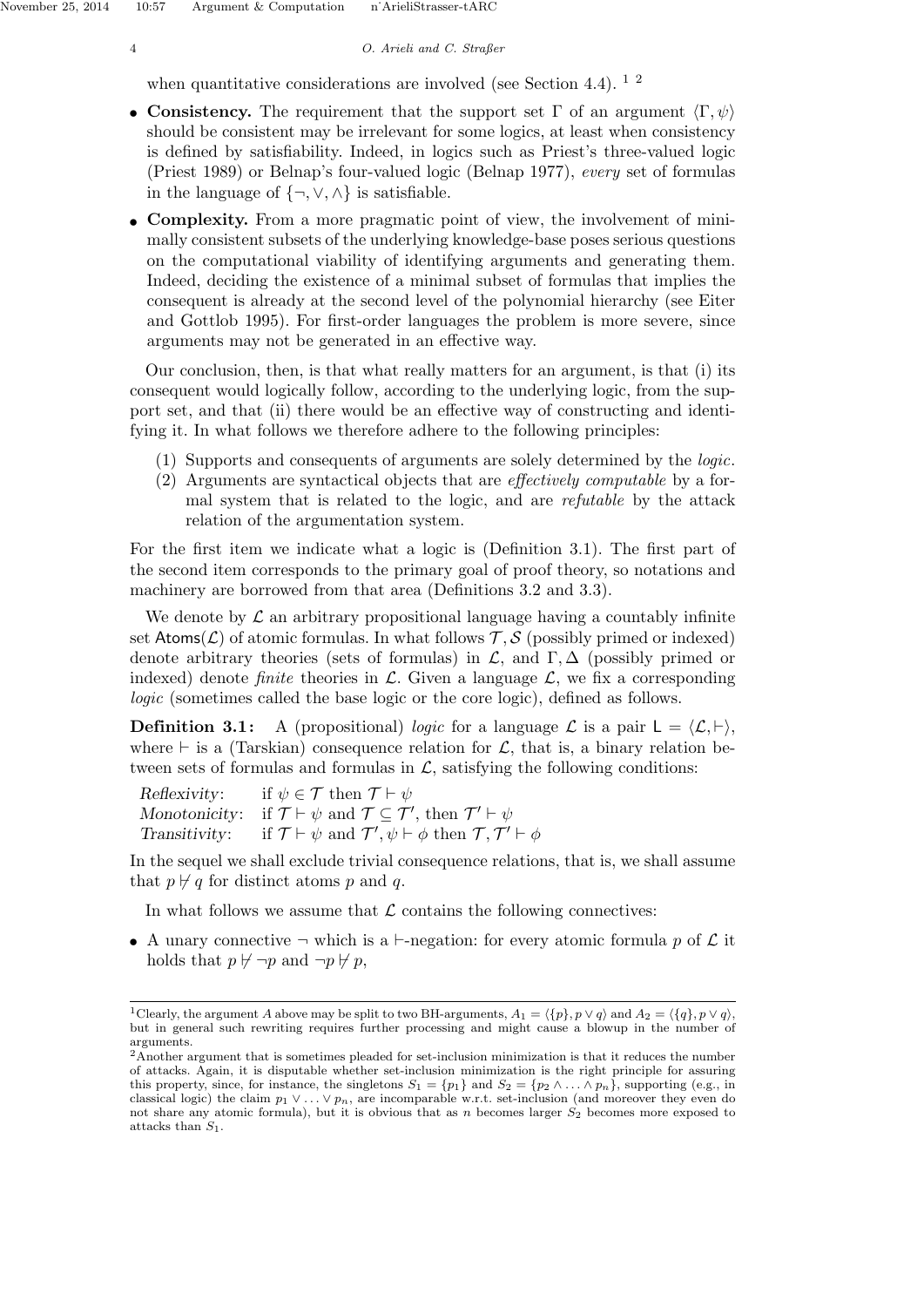• A binary connective  $\land$  which is a  $\vdash$ -conjunction: for every set  $\mathcal T$  of formulas and formulas  $\psi$ ,  $\phi$  it holds that  $\mathcal{T} \vdash \psi \land \phi$  iff  $\mathcal{T} \vdash \psi$  and  $\mathcal{T} \vdash \phi$ .

Also, when  $\mathcal L$  has an implication connective  $\supset$ , we shall assume that it is deductive with respect to the base consequence relation:<sup>1</sup>

• A binary connective  $\supset$  is called a  $\vdash$ -deductive implication if for every set  $\mathcal T$  of formulas and formulas  $\psi$ ,  $\phi$  it holds that  $\mathcal{T}, \psi \vdash \phi$  iff  $\mathcal{T} \vdash \psi \supset \phi$ .

We shall denote by  $\Lambda \Gamma$  the conjunction of all the formulas in (the finite theory)  $\Gamma$ , and abbreviate the formula  $(\psi \supset \phi) \wedge (\phi \supset \psi)$  by  $\psi \leftrightarrow \phi$ .

**Definition 3.2:** Let  $\mathcal{L}$  be a propositional language, and let  $\Rightarrow$  be a symbol that does not appear in  $\mathcal{L}$ . An  $\mathcal{L}$ -sequent (or just a sequent) is an expression of the form  $\Gamma \Rightarrow \Delta$ , where  $\Gamma$  and  $\Delta$  are finite sets of formulas in  $\mathcal{L}$ .

Proof systems that operate on sequents are called *sequent calculi* (Gentzen 1934). A crucial property shared by all the logics considered in this paper is that they have a sound and complete sequent calculus. For such a logic  $L = \langle \mathcal{L}, \vdash \rangle$ , then, there is an effective way of drawing entailments:  $\mathcal{T} \vdash \psi$  iff for some finite subset  $\Gamma \subseteq \mathcal{T}$  there is a proof of the sequent  $\Gamma \Rightarrow \psi$  in the corresponding sequent calculus.

**Definition 3.3:** Let  $L = \langle \mathcal{L}, \vdash \rangle$  be a logic with a corresponding sequent calculus C, and let S be a set of formulas in L. An L-argument based on S is an L-sequent of the form  $\Gamma \Rightarrow \psi$ , where  $\Gamma \subseteq S$ , that is provable in C.<sup>3</sup> We denote by  $Arg_L(S)$ the set of all the L-arguments that are based on  $S$ .

In the notation of Definition 3.3, we have that:

**Proposition 3.4:** Let  $L = \langle \mathcal{L}, \vdash \rangle$  be a propositional logic. Then  $\Gamma \Rightarrow \psi$  is in  $\text{Arg}_{\mathsf{L}}(\mathcal{S})$  iff  $\Gamma \vdash \psi$  for a finite  $\Gamma \subseteq \mathcal{S}$ .

**Example 3.5** Consider Gentzen's sequent calculus  $LK$  (Figure 1), which is sound and complete for classical logic CL. In this case we have, for instance, that the sequent  $\psi \supset \phi \Rightarrow \neg \psi \vee \phi$  is derivable in LK and so it belongs to Arg<sub>Cl</sub>(S) whenever S contains the formula  $\psi \supset \phi$ . Note, however, that this sequent is not derivable by any sequent calculus that is sound and complete for intuitionistic logic IL (e.g., Gentzen's  $LJ$ , thus it is not in  $Arg_{IL}(\mathcal{S})$  for any  $\mathcal{S}$ .

**Proposition 3.6:** For every logic  $L = \langle \mathcal{L}, \vdash \rangle$  and a set S of formulas in  $\mathcal{L}$ , the set  $Arg_L(S)$  is closed under the following rules:<sup>4</sup>

S-Reflexivity: For every finite  $\Gamma \subseteq S$  and  $\psi \in \Gamma$  it holds that  $\Gamma \Rightarrow \psi \in \text{Arg}_{\mathsf{L}}(\mathcal{S})$ S-Monotonicity: If  $\Gamma \Rightarrow \psi \in \text{Arg}_{\mathsf{L}}(\mathcal{S})$  and  $\Gamma \subseteq \Gamma' \subseteq \mathcal{S}$ , then  $\Gamma' \Rightarrow \psi \in \text{Arg}_{\mathsf{L}}(\mathcal{S})$ S-Transitivity: If  $\Gamma \Rightarrow \psi \in \text{Arg}_{\mathsf{L}}(\mathcal{S})$  and  $\Gamma', \psi \Rightarrow \phi \in \text{Arg}_{\mathsf{L}}(\mathcal{S})$ , then also  $\Gamma,\Gamma'\Rightarrow\phi\in\mathsf{Arg}_{\mathsf{L}}(\mathcal{S})$ 

**Proof:** By Proposition 3.4, S-Reflexivity (respectively, S-Monotonicity, S-Transitivity) follows from the reflexivity (respectively, the monotonicity, transitivity) of  $\vdash$ .

**Remark 1:** The set  $Args_{BH}(\mathcal{S})$  of the BH-arguments is not closed under any rule in Proposition 3.6. To see this consider for instance the set  $S = \{p, q, \neg p \lor q, \neg q \lor q\}$ p}. Then  $\langle \{p, \neg p \vee q\}, q \rangle \in \text{Args}_{\text{BH}}(\mathcal{S})$  and  $\langle \{q, \neg q \vee p\}, p \rangle \in \text{Args}_{\text{BH}}(\mathcal{S})$ , however

<sup>&</sup>lt;sup>1</sup>The availability of an implication connective is not required – see Remark  $5$ .

<sup>2</sup>Following the usual convention, we shall omit set-brackets from the left-hand sides of sequents.

<sup>3</sup>Obviously, for the definition of an L-argument it does not matter which of the calculi that are sound and complete for L is chosen.

<sup>4</sup>Following the usual conventions, we use commas in a sequent for denoting the union operation, and omit curly brackets of singletons (i.e., we write  $\psi$  instead of  $\{\psi\}$ ).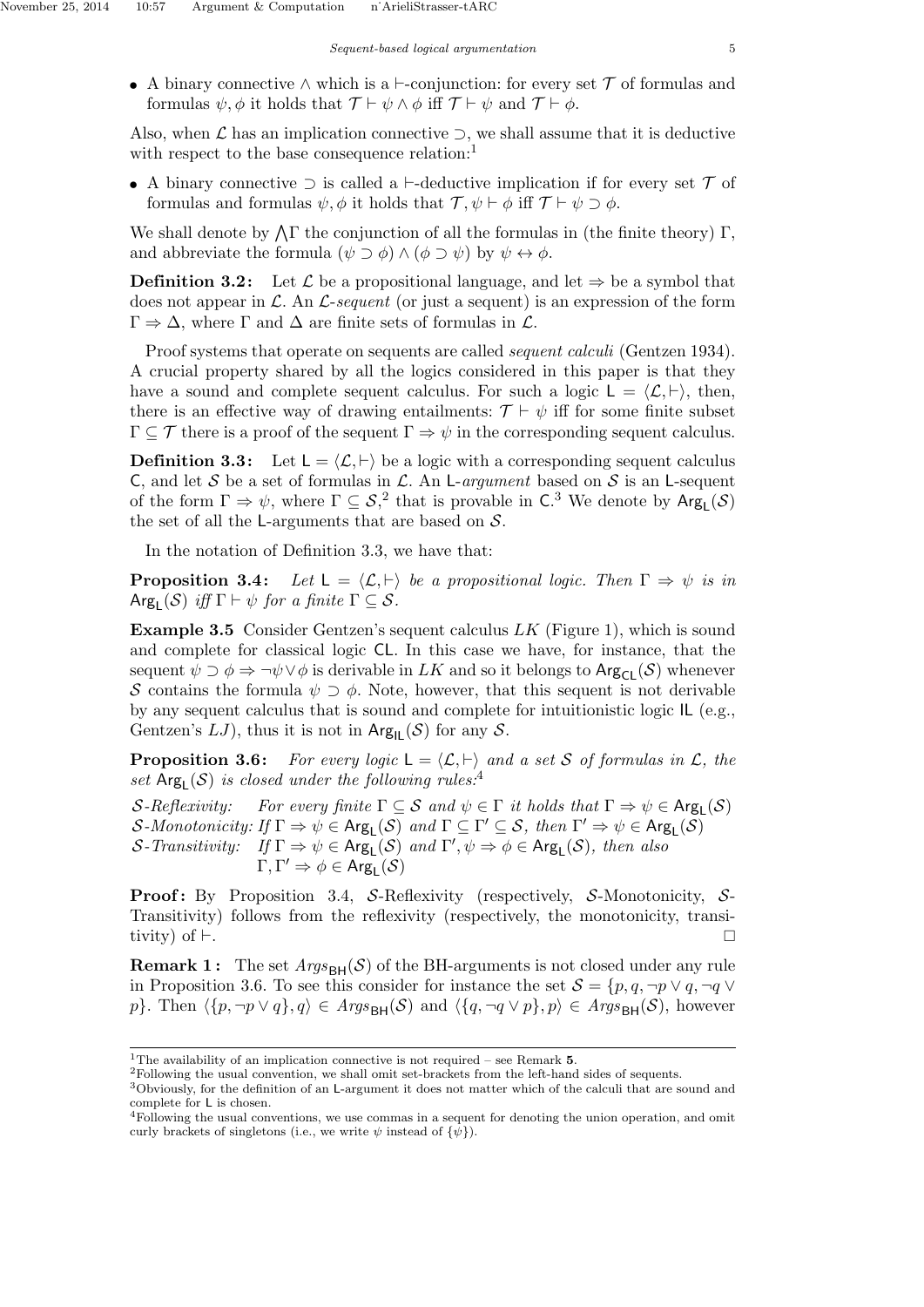6 O. Arieli and C. Straßer Axioms:  $\psi \Rightarrow \psi$ Structural Rules: Weakening:  $\Gamma \Rightarrow \Delta$ <br> $\Gamma, \Gamma' \Rightarrow \Delta, \Delta'$ Cut:  $\Gamma_1 \Rightarrow \Delta_1, \psi \quad \Gamma_2, \psi \Rightarrow \Delta_2$ 

Logical Rules:

| $[\wedge \Rightarrow] \frac{\Gamma, \psi, \varphi \Rightarrow \Delta}{\Gamma, \psi \land \varphi \Rightarrow \Delta}$                                    | $[\Rightarrow \wedge] \frac{\Gamma \Rightarrow \Delta, \psi \quad \Gamma \Rightarrow \Delta, \varphi}{\Gamma \Rightarrow \Delta, \psi \land \varphi}$ |
|----------------------------------------------------------------------------------------------------------------------------------------------------------|-------------------------------------------------------------------------------------------------------------------------------------------------------|
| $[\vee \Rightarrow] \frac{\Gamma, \psi \Rightarrow \Delta \quad \Gamma, \varphi \Rightarrow \Delta}{\Gamma, \psi \lor \varphi \Rightarrow \Delta}$       | $[\Rightarrow \vee] \frac{\Gamma \Rightarrow \Delta, \psi, \varphi}{\Gamma \Rightarrow \Delta, \psi \lor \varphi}$                                    |
| $[\supset \Rightarrow] \frac{\Gamma \Rightarrow \psi, \Delta \quad \Gamma, \varphi \Rightarrow \Delta}{\Gamma, \psi \supset \varphi \Rightarrow \Delta}$ | $[\Rightarrow \supset] \frac{\Gamma, \psi \Rightarrow \varphi, \Delta}{\Gamma \Rightarrow \psi \supset \varphi, \Delta}$                              |
| $[\neg \Rightarrow] \frac{\Gamma \Rightarrow \Delta, \psi}{\Gamma, \neg \psi \Rightarrow \Delta}$                                                        | $[\Rightarrow \neg] \frac{\Gamma, \psi \Rightarrow \Delta}{\Gamma \Rightarrow \Delta, \neg \psi}$                                                     |

 $\Gamma_1, \Gamma_2 \Rightarrow \Delta_1, \Delta_2$ 

Figure 1. The proof system  $LK$ 

 $\langle \{p, \neg p \lor q, \neg q \lor p\}, p \rangle \notin \text{Args}_{\text{BH}}(\mathcal{S})$ , since its support set is not minimal. Thus Args<sub>BH</sub>(S) is not S-transitive. The fact that  $\langle \{p, \neg p \vee q, \neg q \vee p\}, p \rangle \notin \text{A}rgs_{\text{BH}}(\mathcal{S})$ (while  $\langle \{p\}, p \rangle \in \text{Args}_{\text{BH}}(\mathcal{S})$ ) also shows that  $\text{Args}_{\text{BH}}(\mathcal{S})$  is not S-monotonic and that it is not  $S$ -reflexive.<sup>5</sup>

**Remark 2:** Let  $L = \langle \mathcal{L}, \vdash \rangle$  be a logic and S a set of formulas in  $\mathcal{L}$ . Then S-Transitivity can be strengthened as follows:

If  $\Gamma \Rightarrow \psi \in \mathsf{Arg}_\mathsf{L}(\mathcal{S})$  and  $\Gamma', \psi \vdash \phi$  for a finite  $\Gamma' \subseteq \mathcal{S}$ , then  $\Gamma, \Gamma' \Rightarrow \phi \in \mathsf{Arg}_\mathsf{L}(\mathcal{S})$ .

Note that unlike S-Transitivity, in the rule above  $\psi$  may not belong to S.

## 4. Attacks As Sequent Elimination Rules

In order to represent attack relations we introduce rules for excluding arguments (i.e., sequents) in the presence of counter arguments. We call such rules sequent elimination rules, or attack rules. The obvious advantage of representing attacks by sequent elimination rules is that the form of such rules is similar to that of the construction rules, and both types of rules are expressed by the same syntactical objects. This allows us to uniformly identify and generate arguments and attacks by the same sequent-manipulation systems.

Typical conditions of attack rules consist of three ingredients: the attacking argument (the first sequent in the rule's prerequisites), the attacked argument (the last sequent in the rule's prerequisites), and the conditions for the attack (the other prerequisites). Conclusions of sequent elimination rules will be the elimination of the attacked argument. In the sequel, we denote by  $\Gamma \neq \psi$  the elimination (or, the

<sup>&</sup>lt;sup>5</sup>Note that  $Args_{\text{BH}}(\mathcal{S})$  is *cautiously S-reflexive:*  $\langle {\psi} \rangle$ ,  $\psi \rangle \in Args_{\text{BH}}(\mathcal{S})$  for a consistent formula  $\psi \in \mathcal{S}$ .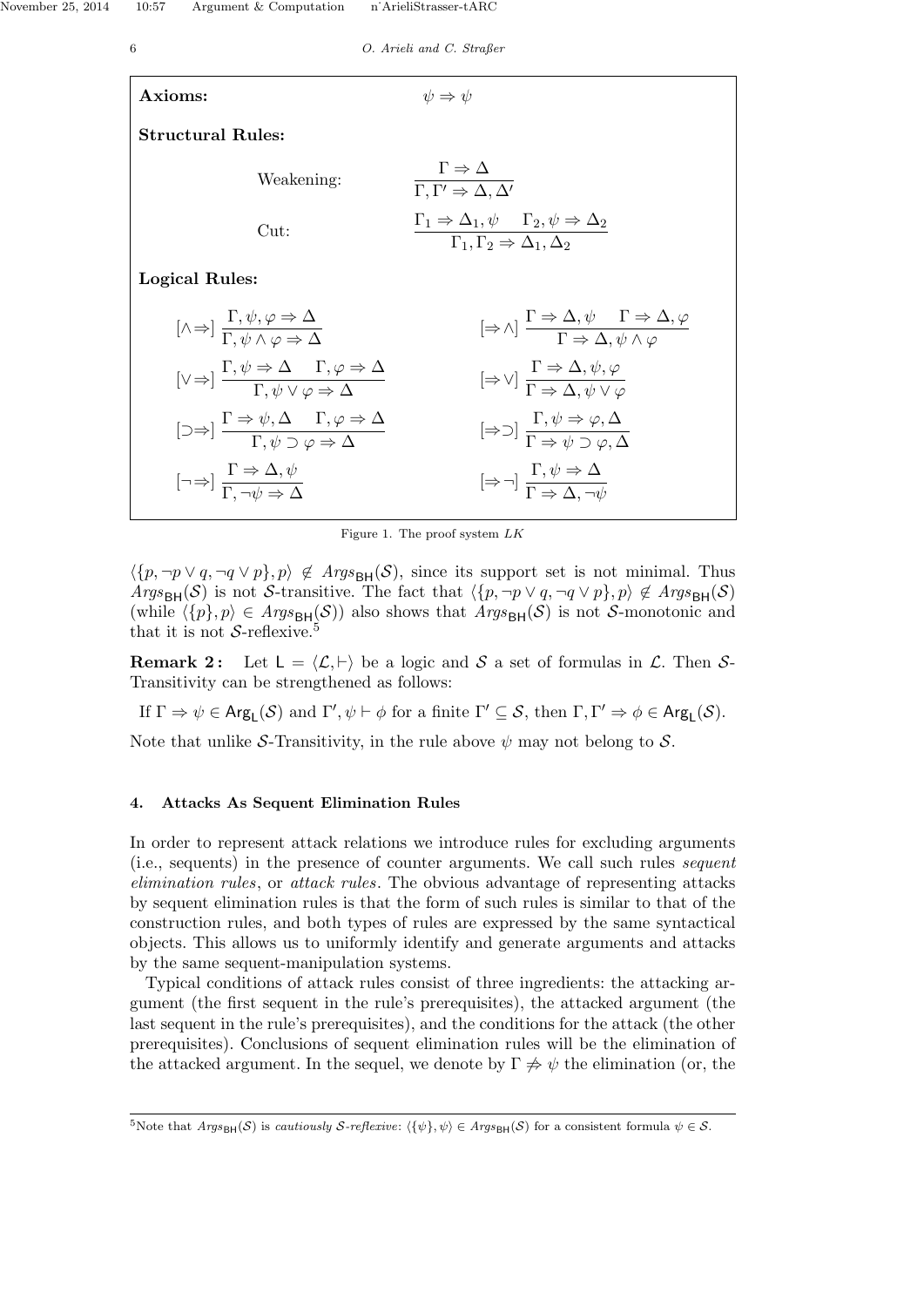discharging) of the argument  $\Gamma \Rightarrow \psi$ . Alternatively, if a sequent is denoted by s, its discharged counterpart will sometimes be denoted by  $\bar{s}$ .

**Definition 4.1:** Let  $Arg_L(S)$  be a set of L-arguments, C a sound and complete sequent calculus for L. A *sequent elimination rule* (or *attack rule*) is a Gentzen-type rule  $R$  of the following form:

$$
\frac{\Gamma_1 \Rightarrow \Delta_1, \dots, \Gamma_n \Rightarrow \Delta_n}{\Gamma_n \not\Rightarrow \Delta_n}.
$$

We say that  $\mathcal R$  is  $\text{Arg}_{\mathsf L}(\mathcal S)$ -applicable, alternatively: L-applicable or just applicable (with respect to  $\theta$ ), if there is an *L*-substitution  $\theta$  such that  $\theta(\Gamma_1) \Rightarrow \theta(\Delta_1)$  and  $\theta(\Gamma_n) \Rightarrow \theta(\Delta_n)$  are in  $\text{Arg}_L(\mathcal{S})$  and for each  $1 < i < n$ ,  $\theta(\Gamma_i) \Rightarrow \theta(\Delta_i)$  is C-provable. In this case we shall say that  $\theta(\Gamma_1) \Rightarrow \theta(\Delta_1)$  R-attacks  $\theta(\Gamma_n) \Rightarrow \theta(\Delta_n)$ .

Note that applicability of a rule is defined with respect to a logic (and a substitution), and it is invariant with respect to a particular calculus C, as long as C is sound and complete for L.

#### 4.1. Standard Logical Attacks, Revisited

First, we show how the attack relations in Definition 2.3 can be described in terms of corresponding sequent elimination rules.

Attacks by defeaters. In terms of an arbitrary logic  $L = \langle \mathcal{L}, \vdash \rangle$  and L-arguments in Arg<sub>L</sub>(S), an argument  $\Gamma_1 \Rightarrow \psi_1$  is an L-defeater of an argument  $\Gamma_2 \Rightarrow \psi_2$  if  $\psi_1 \vdash \neg \bigwedge \Gamma_2$ . In the presence of a  $\vdash$ -deductive implication  $\supset$  in  $\mathcal{L}$ , this means that  $\vdash \psi_1 \supset \neg \bigwedge \Gamma_2$ , and so  $\Rightarrow \psi_1 \supset \neg \bigwedge \Gamma_2$  is an L-argument in  $\text{Arg}_{\mathsf{L}}(\mathcal{S})$ . It follows that attacks by defeaters may be represented by the following sequent elimination rule (relative to L):

$$
\text{Defeat:} \quad \frac{\Gamma_1 \Rightarrow \psi_1 \quad \Rightarrow \psi_1 \supset \neg \bigwedge \Gamma_2 \quad \Gamma_2 \Rightarrow \psi_2}{\Gamma_2 \not\Rightarrow \psi_2}
$$

In the particular case where the underlying logic is classical logic CL, this rule is a sequent-based encoding of a defeater attack in the sense of Definition 2.3:

**Proposition 4.2:** Let  $A_1 = \langle \Upsilon_1, \sigma_1 \rangle$  and  $A_2 = \langle \Upsilon_2, \sigma_2 \rangle$  be two BH-arguments. Then  $A_1$  is a defeater of  $A_2$  in the sense of Definition 2.3 iff the rule Defeat defined above is CL-applicable with respect to a substitution  $\theta$ , where  $\theta(\Gamma_i) = \Upsilon_i$ and  $\theta(\psi_i) = \sigma_i$ ,  $i = 1, 2$ .

**Proof:** Since  $A_i$  are BH-arguments it holds that  $\Upsilon_i \vdash_{cl} \sigma_i$  for  $i = 1, 2$  and so the sequents  $\Upsilon_i \Rightarrow \sigma_i$  are LK-provable  $(i = 1, 2)$ . Moreover, since  $A_1$  is a defeater of  $A_2$ , it holds that  $\vdash_{cl} \sigma_1 \supset \neg \bigwedge \Upsilon_2$ , thus  $\Rightarrow \sigma_1 \supset \neg \bigwedge \Upsilon_2$  is also LK-provable. It follows that the rule Defeat is CL-applicable with respect to a substitution  $\theta$ such that  $\theta(\Gamma_i) = \Upsilon_i$  and  $\theta(\psi_i) = \sigma_i$   $(i = 1, 2)$ . Conversely, let  $A_1 = \langle \Upsilon_1, \sigma_1 \rangle$  and  $A_2 = \langle \Upsilon_2, \sigma_2 \rangle$  be BH-arguments and suppose that the rule Defeat is CL-applicable with respect to a substitution  $\theta$  such that  $\theta(\Gamma_i) = \Upsilon_i$  and  $\theta(\psi_i) = \sigma_i$   $(i = 1, 2)$ . Then the attacking condition of this rule is LK-provable, which means that  $\sigma_1 \vdash_{cl} \neg \bigwedge \Upsilon_2$ , and so  $A_1$  is a defeater of  $A_2$  in the sense of Definition 2.3.

**Remark 3:** The following sequent elimination rule may be viewed as an equivalent form of Defeat, which moreover does not assume the availability of a deductive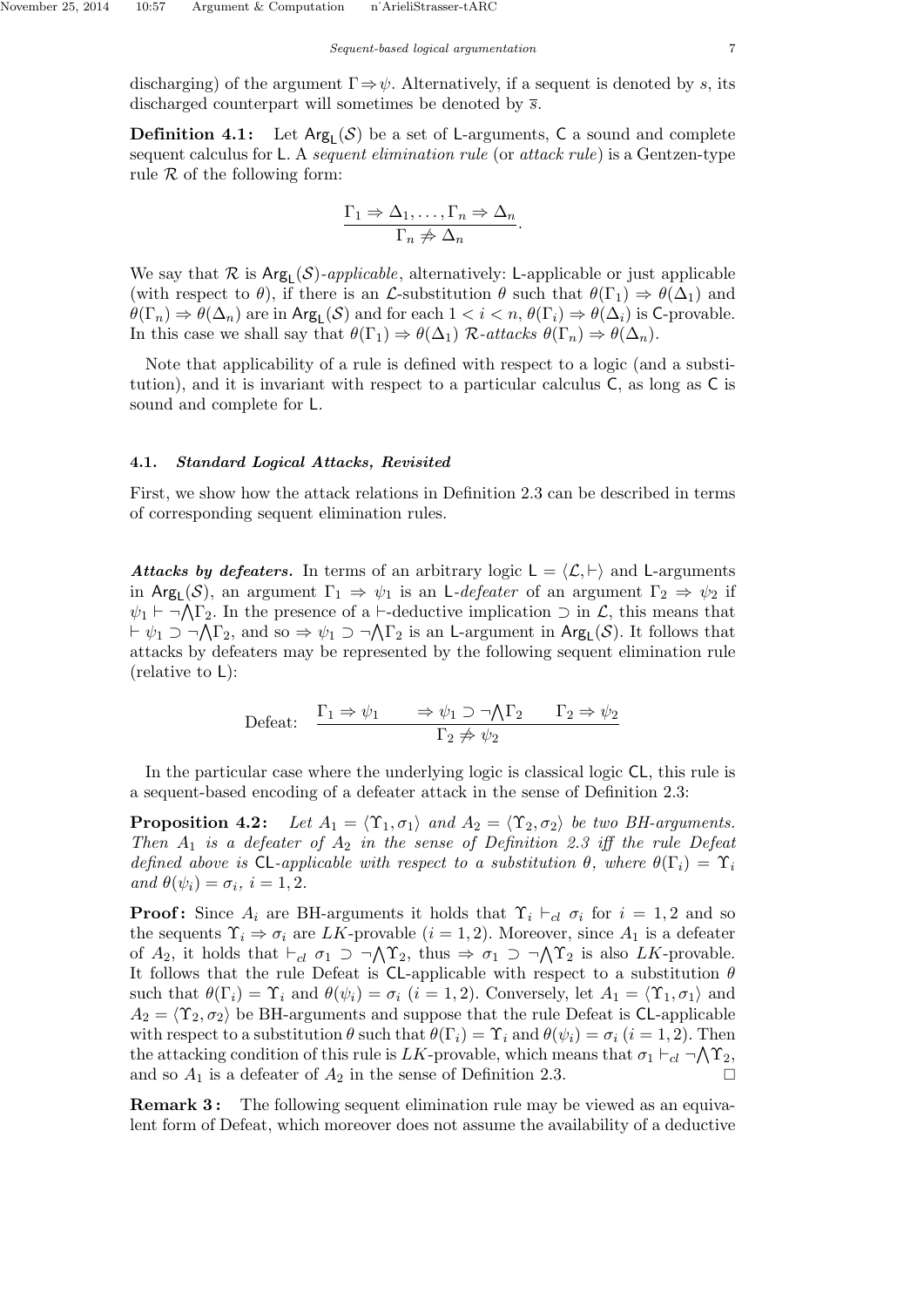November 25, 2014 10:57 Argument & Computation n<sup>•</sup>Ari

$$
n'ArieliStrasser-tARC\\
$$

8 O. Arieli and C. Straßer

implication in the language.

$$
Compact \ Defeat: \quad \frac{\Gamma_1 \Rightarrow \neg \bigwedge \Gamma_2 \qquad \Gamma_2 \Rightarrow \psi_2}{\Gamma_2 \not\Rightarrow \psi_2}
$$

**Definition 4.3:** We say that an attack rule  $\mathcal{R}_1$  L-implies an attack rule  $\mathcal{R}_2$ , if for every set of formulas  $S$ , whenever  $\mathcal{R}_2$  is  $Arg<sub>L</sub>(S)$ -applicable its conclusion is produced by  $\mathcal{R}_1$  (with respect to  $\text{Arg}_L(\mathcal{S})$ ). Formally: whenever  $\Gamma \Rightarrow \psi \in \text{Arg}_L(\mathcal{S})$  $\mathcal{R}_2$ -attacks  $\Gamma' \Rightarrow \psi' \in \mathsf{Arg}_\mathsf{L}(\mathcal{S})$  there is  $\Gamma \Rightarrow \phi \in \mathsf{Arg}_\mathsf{L}(\mathcal{S})$  that  $\mathcal{R}_1$ -attacks  $\Gamma' \Rightarrow \psi'$ .<sup>1</sup> The Attack rules  $\mathcal{R}_1$  and  $\mathcal{R}_2$  are said to be L-equivalent, if each one of them Limplies the other.

From an argumentative point of view, the fact that a rule  $\mathcal{R}_1$  implies a rule  $\mathcal{R}_2$ intuitively means that any attack that is producible using  $\mathcal{R}_2$  can be reproduced using  $\mathcal{R}_1$  by means of an attacking argument with the same support set.

**Proposition 4.4:** For every logic L, Compact Defeat is L-equivalent to Defeat.

**Proof:** To show that Compact Defeat implies Defeat assume that the three conditions of Defeat hold with respect to  $Arg_L(S)$ . Since  $\Rightarrow \psi_1 \supset \neg \bigwedge \Gamma_2$  is derivable, it holds that  $\vdash \psi_1 \supset \neg \bigwedge \Gamma_2$ . Thus, since  $\supset$  is a  $\vdash$ -deductive implication,  $\psi_1 \vdash \neg \bigwedge \Gamma_2$ . This, together with the assumption that  $\Gamma_1 \Rightarrow \psi_1$  is derivable (and so it is an argument in  $Arg_{L}(\mathcal{S})$ , imply by Remark 2 that  $\Gamma_1 \Rightarrow \neg \Lambda \Gamma_2$  is an argument in  $Arg_L(S)$ , and so by Definition 3.3 it is derivable in the underlying sequent calculus. It follows that  $\Gamma_2 \not\Rightarrow \psi_2$  is producible by Compact Defeat, and so Compact Defeat indeed implies Defeat.

To see that Defeat implies Compact Defeat suppose that the two conditions of Compact Defeat hold. Since  $\vdash$  is reflexive,  $\neg \Lambda \Gamma_2 \vdash \neg \Lambda \Gamma_2$ , and so, since  $\supset$ is a  $\vdash$ -deductive implication,  $\vdash \neg \bigwedge \Gamma_2 \supset \neg \bigwedge \Gamma_2$ . We thus have that the sequent  $\Rightarrow \neg \Lambda \Gamma_2 \supset \neg \Lambda \Gamma_2$  is derivable in the underlying sequent calculus. It follows that  $\Gamma_2 \not\Rightarrow \psi_2$  is producible by Defeat, and so Defeat indeed implies Compact Defeat.  $\Box$ 

Attacks by direct defeaters. Direct defeat with respect to an arbitrary logic  $L =$  $\langle \mathcal{L}, \vdash \rangle$  and a set Arg<sub>L</sub>(S) of L-arguments based on S, means that  $\Gamma_1 \Rightarrow \psi_1$  is an L-direct defeater of  $\Gamma_2 \Rightarrow \psi_2$  if  $\psi_1 \vdash \neg \gamma$  for some  $\gamma \in \Gamma_2$ . Thus, a direct defeat attack may be expressed by the following sequent elimination rule:

Direct Defeat: 
$$
\frac{\Gamma_1 \Rightarrow \psi_1 \Rightarrow \psi_1 \supset \neg \phi \quad \Gamma_2, \phi \Rightarrow \psi_2}{\Gamma_2, \phi \not\Rightarrow \psi_2}
$$

It follows that an argument should be withdrawn in case that the negation of an element in its support set is implied by a consequent of another argument.

As in the case of attacks by defeaters, we have the following relation between attacks by direct defeaters in classical logic (Definition 2.3) and the above sequentbased formalization:

**Proposition 4.5:** Let  $A_1 = \langle \Upsilon_1, \sigma_1 \rangle$  and  $A_2 = \langle \Upsilon_2, \sigma_2 \rangle$  be two BH-arguments. Then  $A_1$  is a direct defeater of  $A_2$  in the sense of Definition 2.3 iff the rule Direct Defeat defined above is CL-applicable with respect to a substitution  $\theta$  where  $\theta(\Gamma_i)$  =  $\Upsilon_i$  and  $\theta(\psi_i) = \sigma_i$ ,  $i = 1, 2$ .

**Proof:** Similar to that of Proposition 4.2.

<sup>&</sup>lt;sup>1</sup>Gorogiannis and Hunter (2011) consider a stricter implication between attacks, in which  $\phi = \psi$ .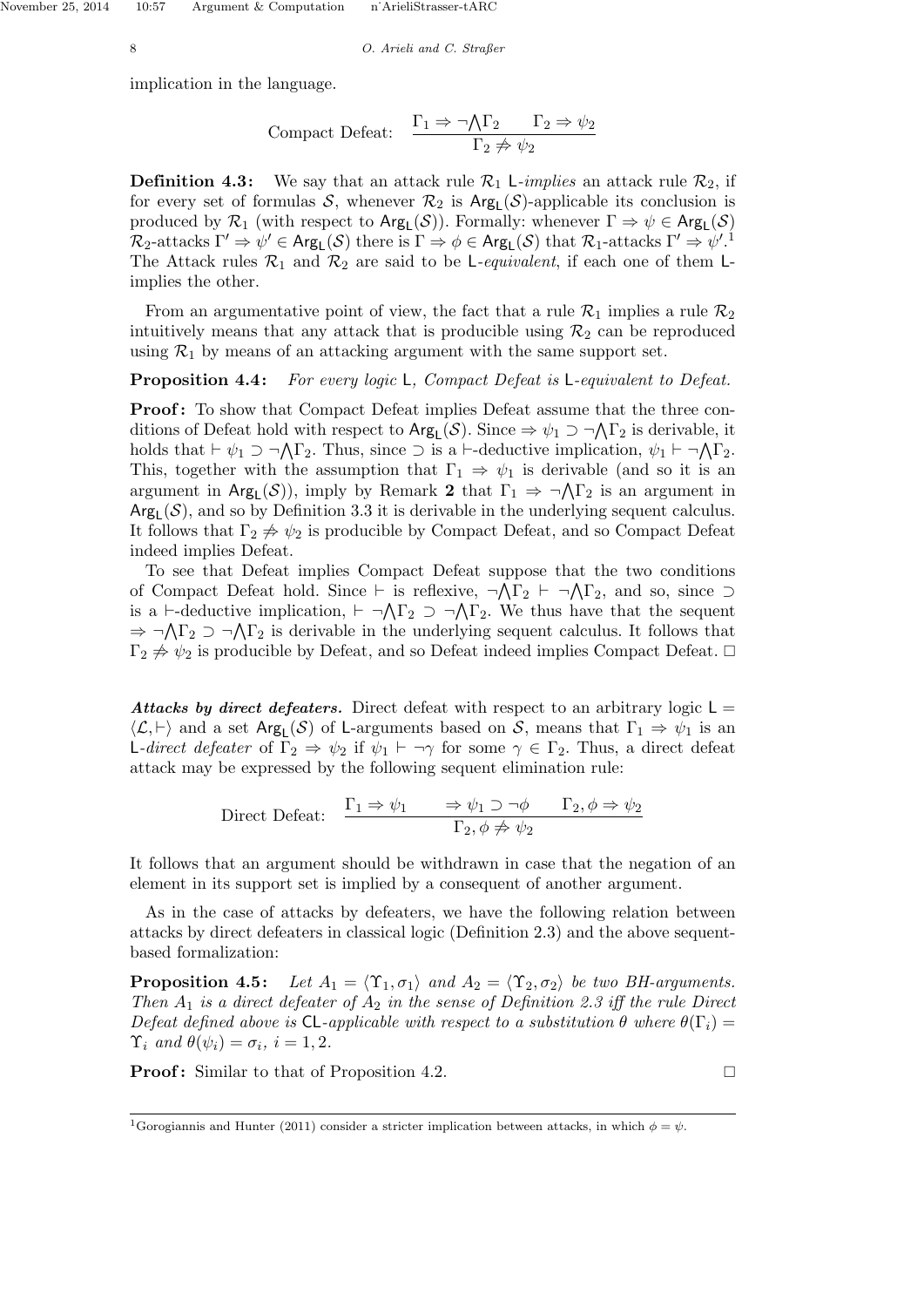**Remark 4:** Again, it is possible to express an equivalent and more compact form of the rule above, which does not mention an implication connective:

$$
Compact \ Direct \ Defeat: \quad \frac{\Gamma_1 \Rightarrow \neg \phi \qquad \Gamma_2, \phi \Rightarrow \psi_2}{\Gamma_2, \phi \not\Rightarrow \psi_2}
$$

**Proposition 4.6:** For every logic L, Compact Direct Defeat is L-equivalent to Direct Defeat.

**Proof:** Similar to the proof of Proposition 4.4.

Similar links to BH-arguments as in Propositions 4.2 and 4.5 may be established for all the rules to be considered in what follows. Also, all these rules will have equivalent compact versions like those considered in Remarks 3 and 4. In the sequel, we shall avoid replicating the links to BH-arguments and formulating equivalent compact versions of the underlying rules.

Attacks by undercuts. For expressing undercuts with respect to a logic  $L = \langle \mathcal{L}, \vdash \rangle$ we first have to define logical equivalence in L. A natural way to do so is to require that  $\psi$  and  $\phi$  are logically equivalent in L iff  $\psi \vdash \phi$  and  $\phi \vdash \psi$ . Using a  $\vdash$ -deductive implication  $\supset$  and a  $\vdash$ -conjunctive connective  $\wedge$ , this means that  $\vdash (\psi \supset \phi) \wedge (\phi \supset \phi)$  $\psi$ ), i.e., that  $\psi \leftrightarrow \phi$  is a theorem of L. It follows that attacks by undercuts are represented by the following sequent elimination rule:

$$
\begin{array}{ll}\n\text{Undercut:} & \frac{\Gamma_1 \Rightarrow \psi_1 \quad \Rightarrow \psi_1 \leftrightarrow \neg \bigwedge \Gamma_2' \quad \Gamma_2, \Gamma_2' \Rightarrow \psi_2}{\Gamma_2, \Gamma_2' \not\Rightarrow \psi_2}\n\end{array}
$$

Attacks by direct and canonical undercuts. Using the same notations as those for attacks by undercuts, and under the same assumptions on the language, attacks by direct undercuts may be represented by the following elimination rule:

Direct Undercut: 
$$
\frac{\Gamma_1 \Rightarrow \psi_1 \quad \Rightarrow \psi_1 \leftrightarrow \neg \gamma_2 \quad \Gamma_2, \gamma_2 \Rightarrow \psi_2}{\Gamma_2, \gamma_2 \not\Rightarrow \psi_2}
$$

Similarly, attacks by canonical undercuts may be represented as follows:

$$
\text{canonical Undercut:} \quad \frac{\Gamma_1 \Rightarrow \psi_1 \quad \Rightarrow \psi_1 \leftrightarrow \neg \bigwedge \Gamma_2 \quad \Gamma_2 \Rightarrow \psi_2}{\Gamma_2 \not\Rightarrow \psi_2}
$$

Attacks by rebuttal and defeating rebuttal. By the discussion above it is easy to see that attacks by rebuttal and defeating rebuttal are also represented by sequent elimination rules. Indeed, these two attacks are represented as follows:

Rebuttal:

\n
$$
\frac{\Gamma_1 \Rightarrow \psi_1 \quad \Rightarrow \psi_1 \leftrightarrow \neg \psi_2 \quad \Gamma_2 \Rightarrow \psi_2}{\Gamma_2 \not\Rightarrow \psi_2}
$$
\nDefeating Rebuttal:

\n
$$
\frac{\Gamma_1 \Rightarrow \psi_1 \quad \Rightarrow \psi_1 \supset \neg \psi_2 \quad \Gamma_2 \Rightarrow \psi_2}{\Gamma_2 \not\Rightarrow \psi_2}
$$

**Remark 5:** All of the attack rules discussed previously can be represented in a language with  $\vdash$ -negation and  $\vdash$ -conjunction only, that is, the availability of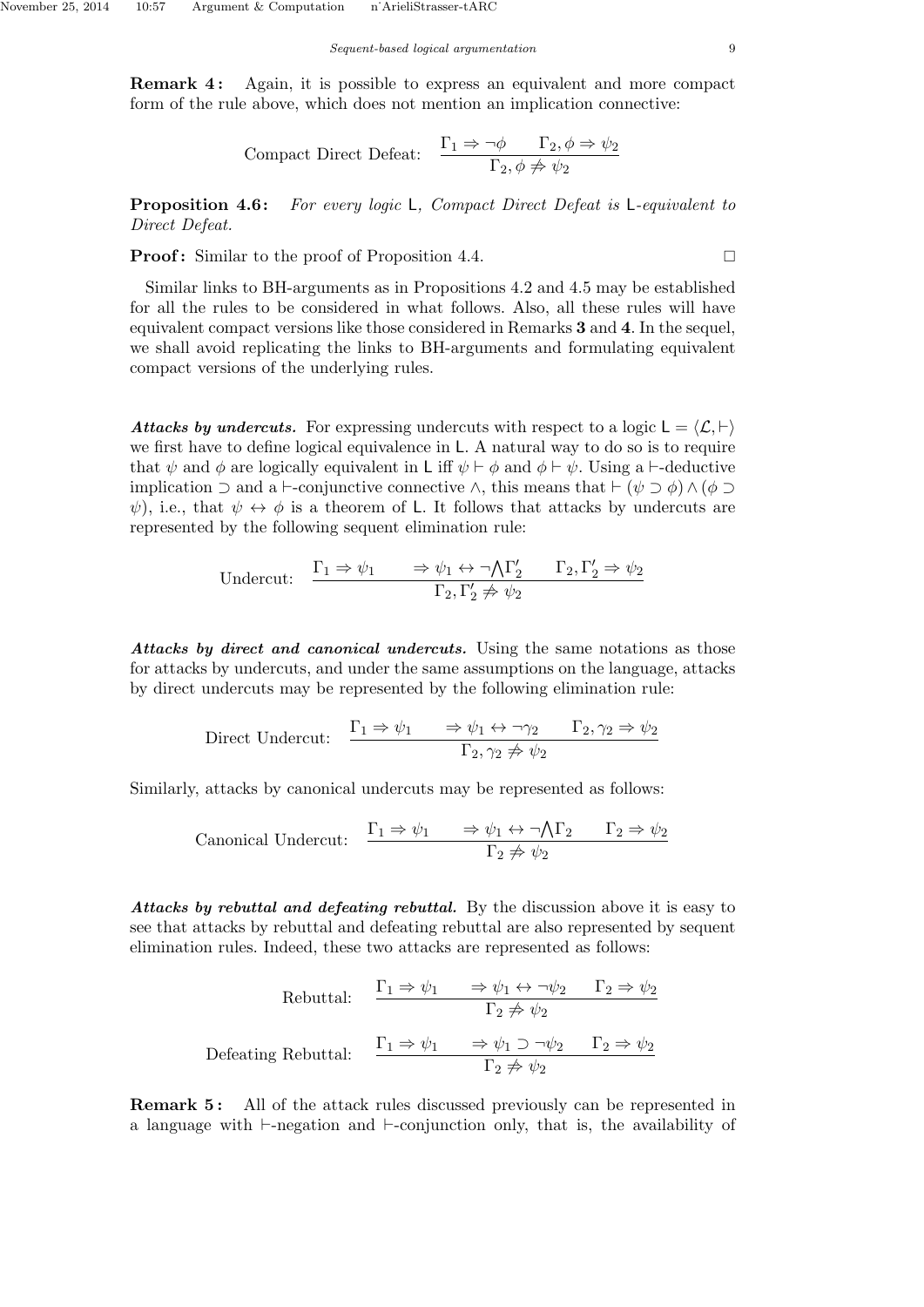## 10 O. Arieli and C. Straßer

 $\vdash$ -deductive implication (and a corresponding connective for representing equivalence) may not be assumed. The attack rules in the reduced language are represented in Figure 2. In these rules the conditions are not necessarily  $S$ -arguments, as the premises of these conditions are not necessarily included in  $S<sup>1</sup>$ 

| Defeat:                         | [Def]                  | $\Gamma_1 \Rightarrow \psi_1 \qquad \psi_1 \Rightarrow \neg \bigwedge \Gamma_2 \qquad \Gamma_2 \Rightarrow \psi_2$<br>$\Gamma_2 \not\Rightarrow \psi_2$                                                                           |
|---------------------------------|------------------------|-----------------------------------------------------------------------------------------------------------------------------------------------------------------------------------------------------------------------------------|
| Compact Defeat:                 | $[$ C-Def $]$          | $\Gamma_1 \Rightarrow \neg \bigwedge \Gamma_2 \quad \underline{\quad \Gamma_2 \Rightarrow \psi_2}$<br>$\Gamma_2 \not\Rightarrow \psi_2$                                                                                           |
| Direct Defeat:                  | $[D-Def]$              | $\Gamma_1 \Rightarrow \psi_1 \qquad \psi_1 \Rightarrow \neg \phi \qquad \Gamma_2, \phi \Rightarrow \psi_2$<br>$\Gamma_2$ , $\phi \not\Rightarrow \psi_2$                                                                          |
| Compact Direct Defeat: [CD-Def] |                        | $\frac{\Gamma_1 \Rightarrow \neg \phi \qquad \Gamma_2, \phi \Rightarrow \psi_2}{\Gamma_2, \phi \not\Rightarrow \psi_2}$                                                                                                           |
| Undercut:                       | [Ucut]                 | $\Gamma_1 \Rightarrow \psi_1 \qquad \psi_1 \Rightarrow \neg \bigwedge \Gamma'_2 \qquad \neg \bigwedge \Gamma'_2 \Rightarrow \psi_1 \qquad \Gamma_2, \Gamma'_2 \Rightarrow \psi_2$<br>$\Gamma_2, \Gamma'_2 \not\Rightarrow \psi_2$ |
| Compact Undercut:               | $[$ C-U $cut]$         | $\Gamma_1 \Rightarrow \neg \bigwedge \Gamma'_2 \qquad \Gamma_2, \Gamma'_2 \Rightarrow \psi_2$<br>$\overline{\Gamma_2,\Gamma'_2 \nRightarrow \psi_2}$                                                                              |
| Direct Undercut:                | [D-Ucut]               | $\Gamma_1 \Rightarrow \psi_1 \quad \psi_1 \Rightarrow \neg \gamma_2 \quad \neg \gamma_2 \Rightarrow \psi_1 \quad \Gamma_2, \gamma_2 \Rightarrow \psi_2$<br>$\Gamma_2, \gamma_2 \neq \psi_2$                                       |
| Canonical Undercut:             | $[C-Ucut]$             | $\Gamma_1 \Rightarrow \psi_1 \quad \psi_1 \Rightarrow \neg \bigwedge \Gamma_2 \quad \neg \bigwedge \Gamma_2 \Rightarrow \psi_1 \quad \Gamma_2 \Rightarrow \psi_2$<br>$\Gamma_2 \not\Rightarrow \psi_2$                            |
| Rebuttal:                       | [Reb]                  | $\Gamma_1 \Rightarrow \psi_1 \qquad \psi_1 \Rightarrow \neg \psi_2 \qquad \neg \psi_2 \Rightarrow \psi_1 \qquad \Gamma_2 \Rightarrow \psi_2$<br>$\Gamma_2 \not\Rightarrow \psi_2$                                                 |
| Compact Rebuttal:               | $[{\rm C\text{-}Reb}]$ | $\Gamma_1 \Rightarrow \neg \psi_2 \qquad \Gamma_2 \Rightarrow \psi_2$<br>$\overline{\Gamma_2 \not\Rightarrow \psi_2}$                                                                                                             |
| Defeating Rebuttal:             | $[D-Reb]$              | $\Gamma_1 \Rightarrow \psi_1 \qquad \psi_1 \Rightarrow \neg \psi_2 \qquad \Gamma_2 \Rightarrow \psi_2$<br>$\Gamma_2 \not\Rightarrow \psi_2$                                                                                       |
|                                 |                        |                                                                                                                                                                                                                                   |

Figure 2. Sequent elimination rules

Note that the compact version of Direct Undercut is the same as Compact Direct Defeat, the compact version of Canonical Undercut is the same as Compact Defeat, and the compact version of Defeating Rebuttal is the same as Compact Rebuttal.

As the next proposition shows, the relations between the attacks in Definition 2.3, indicated in Gorogiannis and Hunter (2011), carry on to our attack rules.

**Proposition 4.7:** Let  $L = \langle \mathcal{L}, \vdash \rangle$  be a propositional logic, where  $\mathcal{L}$  has a  $\vdash$ conjunction  $\wedge$ . Then: (a) Defeating Rebuttal is L-equivalent to Rebuttal, (b) Undercut L-implies Canonical Undercut and Direct Undercut, (c) Canonical Undercut is L-equivalent to Defeat, (d) Direct Defeat is L-equivalent to Direct Undercut.

**Proof:** Part (a) follows from the fact that both rules are L-equivalent to Compact Rebuttal. Part (b) follows from the fact that Undercut holds in particular when  $\Gamma_2$ is a singleton (in which case Direct Undercut is obtained) and when  $\Gamma_2$  is the whole support set of the sequent (in which case Canonical Undercut is obtained). Part (c) follows from the fact that both Canonical Undercut and Defeat are equivalent to Compact Defeat. Part (d) follows from the fact that Direct Undercut and Direct Defeat are equivalent to Compact Direct Defeat.

**Remark 6:** Further relations between the elimination rules introduced above may be obtained under further assumptions on the underlying logics. For instance,

<sup>1</sup>To reduce the amount of notations, we use the same names for the rules with and without the implication connective. This will not cause ambiguity in what follows.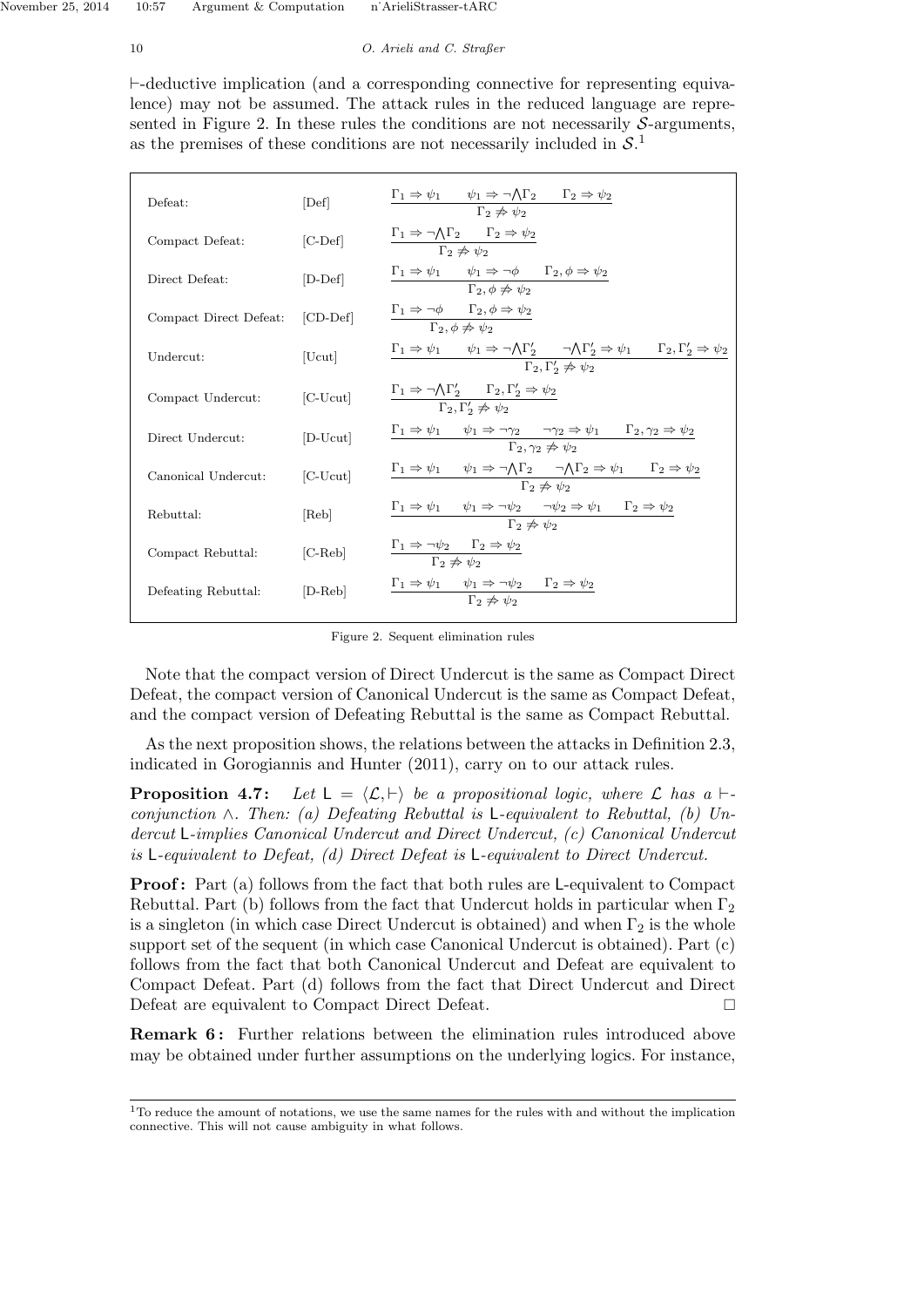when  $\mathsf L$  is classical logic, Defeat implies Direct Defeat, since in  $LK$  the sequent  $\Rightarrow \psi \supset \neg \Lambda \Gamma$  is derivable from  $\Rightarrow \psi \supset \neg \gamma$  for any  $\gamma \in \Gamma$ . Similar considerations show that in this case Defeat also implies Undercut and Defeating Rebuttal.

#### 4.2. Attacks Incorporating Modalities

The fact that our approach is language-independent enables us to apply it in different scenarios and for a variety of purposes. One of them, demonstrated in (Straßer and Arieli 2014), applies sequent-based logical argumentation for modeling normative reasoning in the context of deontic logic (Aqvist 2002). The idea is to reason with and about norms such as obligations, imperatives, permissions, etc. This is usually formalized by the primitive modal operator O that represents obligations and the defined modal operator P (where  $P = \neg O \neg$ ) that represents permissions.

A paradigmatic instance for normative reasoning is so-called factual detachment, saying that if  $\varphi$  holds, and there is a commitment to  $\psi$  conditional on  $\varphi$ , then there is a commitment to  $\psi$ . Another instance is aggregation: if there is a norm to bring about  $\varphi$  and another norm to bring about  $\psi$  then there should be a norm to bring about  $\varphi \wedge \psi$ . Allowing for unrestricted factual detachment or unrestricted aggregation is problematic in cases in which norms conflict. As shown in (Straßer and Arieli 2014) and demonstrated next, attack rules in the context of sequentbased argumentation are useful for representing and handling such conflicts.

Example 4.8 Consider the following example by Horty (1994):

- When served a meal one ought to not eat with fingers.
- However, if the meal is asparagus one ought to eat with fingers.

The statements above may be represented, respectively, by the formulas  $m \supset O-f$ and  $(m \wedge a) \supset Qf$ . Now, in case one is indeed served asparagus  $(m \wedge a)$  we expect to derive the (unconditional) obligation to eat with fingers  $(Of)$  rather than to not eat with fingers  $(0-f)$ . This is a paradigmatic case of *specificity*: a more specific obligation cancels (or overrides) a less specific one.

In our setting this may be handled by an attack rule advocating specificity, according to which the argument  $\{m \wedge a, (m \wedge a) \supset \mathbf{O}f\} \Rightarrow \mathbf{O}f$  attacks the argument  ${m, m \supset 0 \neg f} \Rightarrow 0 \neg f$ . Here, arguments are obtained by a sequent calculus for standard deontic logic SDL, which extends LK by the following inference rules for the modal operators: (Below, we denote  $\text{OT}$  for  $\{\text{O}\phi \mid \phi \in \Gamma\}$ )

KR: 
$$
\frac{\Gamma \Rightarrow \phi}{\text{OT} \Rightarrow \text{O}\phi}
$$
 DR:  $\frac{\Gamma \Rightarrow \phi}{\text{OT} \Rightarrow \neg \text{O}\neg \phi}$ 

The aforesaid attack rule may be formalized as follows:

$$
\text{Specificity:} \quad \frac{\Gamma, \ \phi \supset \psi \Rightarrow \psi \quad \Gamma \Rightarrow \phi \quad \Gamma' \Rightarrow \phi' \quad \phi \Rightarrow \phi' \quad \psi \Rightarrow \neg \psi' \quad \Gamma', \ \phi' \supset \psi' \Rightarrow \psi'}{\Gamma', \ \phi' \supset \psi' \not\Rightarrow \psi'}
$$

This rule aims at formalizing the principle of specificity. It states that when two sequents  $\Gamma' \Rightarrow \psi'$  and  $\Gamma \Rightarrow \psi$  are conflicting, the one which is more specific gets higher precedence, and so the other one is discharged. Thus, in Example 4.8 for instance, Specificity allows to discharge the sequent m,  $m \supset O \neg f \Rightarrow O \neg f$  in light of the more specific sequent  $m \wedge a$ ,  $(m \wedge a) \supset \mathsf{O}f \Rightarrow \mathsf{O}f$ .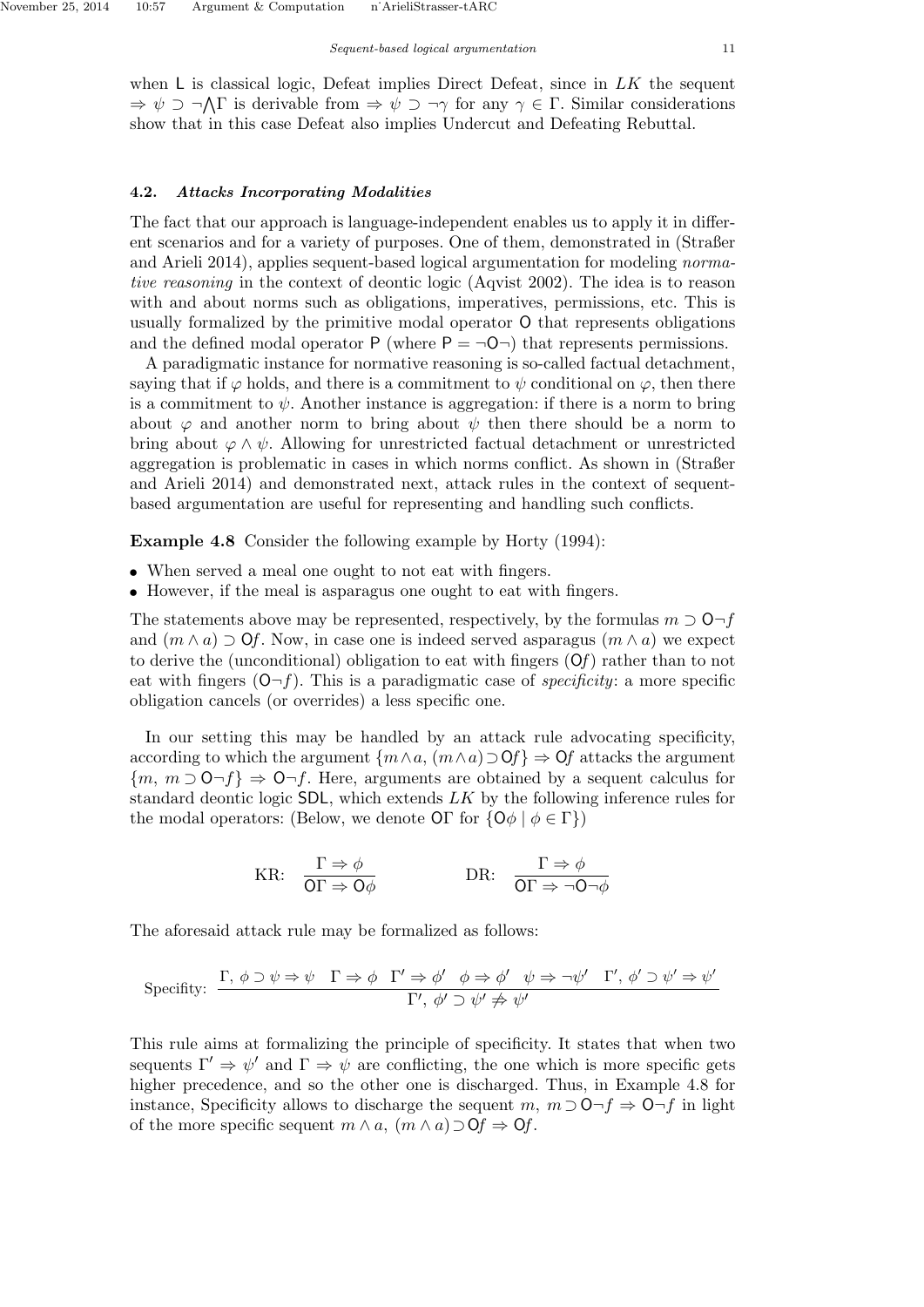November 25, 2014 10:57 Argument & Computation n˙ArieliStrasser-tARC

12 O. Arieli and C. Straßer

Some variations of Specificity are given below (where  $NN' \in \{OO, OP, PO\}$ ):<sup>1</sup>

$$
NN'.\text{Spec} \quad \frac{\Gamma, \, \phi \supset N\psi}{\Rightarrow N\psi} \quad \Gamma \Rightarrow \phi \quad \Gamma' \Rightarrow \phi' \quad \phi \Rightarrow \phi' \quad \psi \Rightarrow \neg \psi' \quad \frac{\Gamma', \, \phi' \supset N'\psi'}{\Rightarrow N'\psi'} \quad \frac{\Gamma', \, \phi' \supset N'\psi'}{\Rightarrow N'\psi'}
$$

$$
NN' \text{-} \text{SpecNeg} \quad \xrightarrow{\Gamma, \phi \supset N\psi} \quad \Gamma \Rightarrow \phi \quad \Gamma' \Rightarrow \phi' \quad \phi \Rightarrow \phi' \quad \psi \Rightarrow \neg \psi' \quad \xrightarrow{\Gamma', \phi' \supset N'\psi'} \quad \xrightarrow{\Gamma', \phi' \supset N'\psi' \Rightarrow \psi''} \quad \Gamma', \phi' \supset N'\psi' \Rightarrow \psi''
$$

For instance, PO-Spec models permission as derogation (Stolpe 2010): a permission may suspend a more general obligation.

## 4.3. Relevant Attacks

When L is a logic in which any formula follows from a contradiction (in particular, if L is classical logic, CL), any sequent is attacked according to each rule in Figure 2. Thus, for instance, when  $L = CL$ ,  $S = \{p, \neg p, q\}$ , and the attack rule is Undercut, the sequent  $q \Rightarrow q$  is attacked by the (classically valid) sequent  $p, \neg p \Rightarrow \neg q$ , although – intuitively – q is not really related to the inconsistency in  $S$ .

In logics where negated contradictions are theorems, the above phenomenon may be avoided by having some premise attack rules together with restricted rebuttals in which the supports of the attacked arguments are not empty. By this, arguments with inconsistent supports are attacked by arguments with empty supports (whose conclusions are theorems) and arguments with empty supports are not attacked.

In what follows we describe an alternative way of handling attacks by inconsistent supports, in which the above assumptions on the underlying logic and the attack rules are not needed. For this, we follow the primary consideration behind relevance logics and consider variations of the attack rules, according to which the attacking sequent should contain information which is *relevant* to the attacked sequent (see, e.g., Dunn and Restall 2002). This is enforced by the variable sharing property, a principle that in our case requires that the support sets of the attacking and the attacked sequents should share variables, and so the former is 'relevant' for the latter. Note that by monotonicity, support sets may be artificially extended to contain allegedly relevant information (e.g.,  $p, \neg p, q \Rightarrow \neg q$ ). To prevent this artificial enforcement of variable sharing, relevant attacks are performed only by sequents whose left hand sides contain the 'most compact support' for their consequents, as defined next.

**Definition 4.9:** Let  $\Gamma$  be a set of formulas and  $\psi$  a formula in a language  $\mathcal{L}$ , and denote by  $\mathsf{Atoms}(\Gamma)$  the set of atomic formulas that appear in (some formula of) Γ.

- a) Γ is relevant to  $\psi$ , if Atoms( $\Gamma$ ) $\cap$ Atoms( $\{\psi\}$ ) =  $\emptyset$  implies that  $\Gamma = \emptyset$ . A nonempty set  $\Gamma$  is *irrelevant* to a (nonempty) set  $\Delta$  if  $\mathsf{Atoms}(\Gamma) \cap \mathsf{Atoms}(\Delta) = \emptyset$ .
- b)  $\Gamma$  is a most compact support for  $\psi$  (with respect to a logic L and a set of assertions S), if  $\Gamma \Rightarrow \psi \in \text{Arg}_{\mathsf{L}}(\mathcal{S})$  and there is no  $\Gamma'$  with  $\mathsf{Atoms}(\Gamma') \subsetneq \mathsf{Atoms}(\Gamma)$  such that  $\Gamma' \Rightarrow \psi \in \text{Arg}_{\mathsf{L}}(\mathcal{S})$ .<sup>1</sup> We denote by  $mcs(\psi)$  the set of all formulas  $\sigma \in \Upsilon$  such

<sup>&</sup>lt;sup>1</sup>Note that 'PP-Spec' or 'PP-SpecNeg' variants would not be sensible, since permissions with incompatible content do not conflict in any intuitive sense.

<sup>&</sup>lt;sup>1</sup>Note that this condition does *not* imply a subset-minimality of Γ, but rather assures that Γ does not contain information that is irrelevant (in the sense of Item (a)) for its conclusion.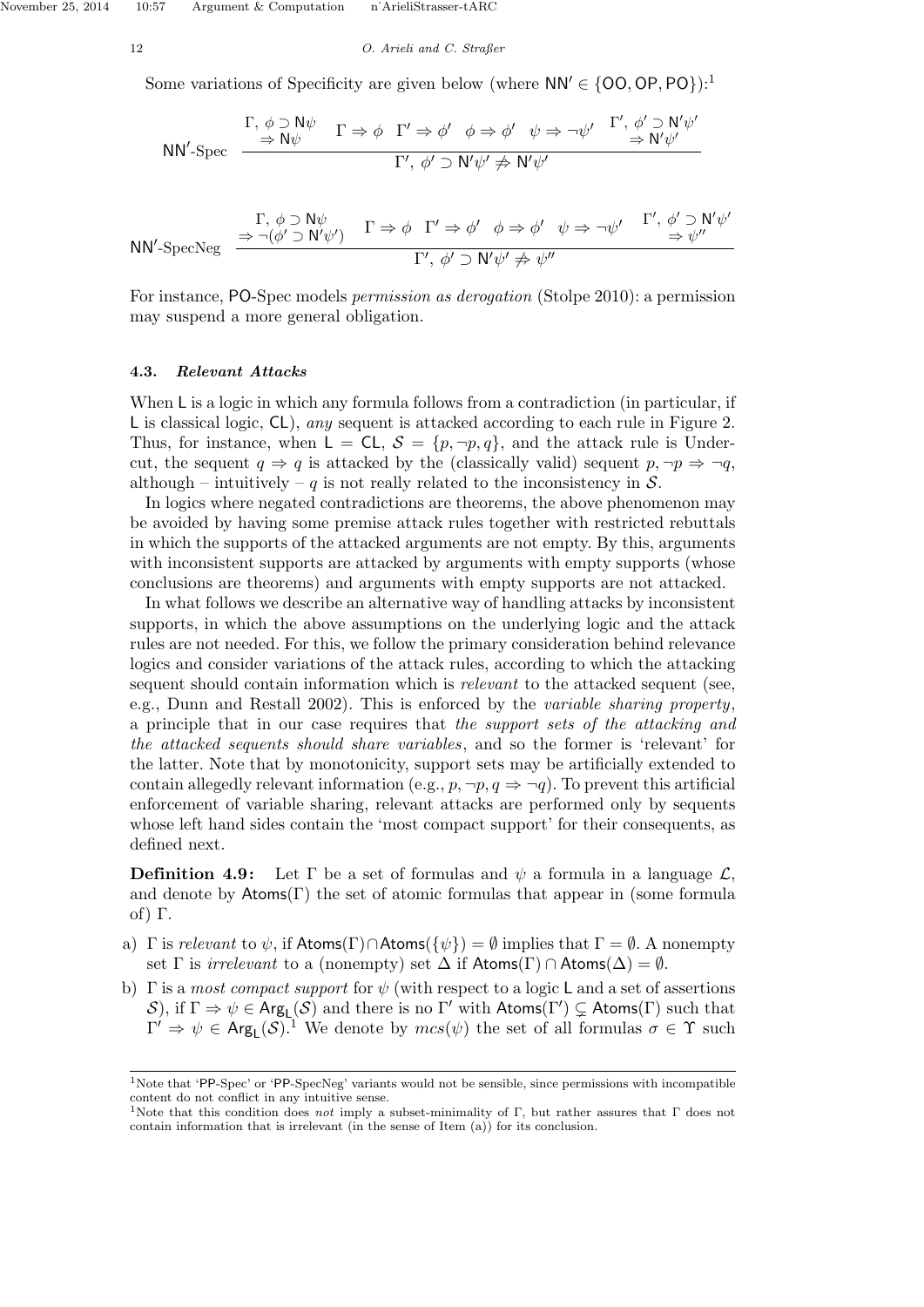that  $\Upsilon$  is a most compact support for  $\psi$  (with respect to L and  $\mathcal{S}$ ).<sup>2</sup>

c) Let R be an elimination rule in Figure 2, in which  $\Gamma_1 \Rightarrow \psi_1$  attacks  $\Gamma_2 \Rightarrow \psi_2$ . The relevant variant of  $R$  is the application of  $R$  with the side conditions (i.e., a restriction on the application of  $\mathcal{R}$ ) that  $\Gamma_1 \subseteq mcs(\psi_1)$  and  $\Gamma_1$  is relevant to  $\Gamma_2$ .

Example 4.10 Relevant Undercut is defined as follows:

$$
[\text{R-Ucut}] \quad \frac{\Gamma_1 \Rightarrow \psi_1 \quad \psi_1 \Rightarrow \neg \bigwedge \Gamma_2 \quad \neg \bigwedge \Gamma_2 \Rightarrow \psi_1 \quad \Gamma_2, \Gamma'_2 \Rightarrow \psi_2}{\Gamma_2, \Gamma'_2 \not\Rightarrow \psi_2}
$$

provided that  $\Gamma_1$  is included in  $mcs(\psi_1)$  and it is relevant to  $\Gamma_2$ . Thus, for instance, when  $\mathsf{L} = \mathsf{CL}$  and  $\mathcal{S} = \{p, \neg p, q\}$ , each one of the the sequents  $p, q \Rightarrow (p \lor \neg q)$  and  $p, q \Rightarrow \neg\neg(p \lor \neg q)$  attacks according to this rule the sequent  $\neg p, q \Rightarrow \neg(p \lor \neg q)$ . Note, however, that unlike in the case of Undercut, according to Relevant Undercut  $p, \neg p \Rightarrow \neg q$  does not attack  $q \Rightarrow q$ , since  $\{p, \neg p\}$  is not relevant to q.

**Remark 7:** While the variable sharing principle prohibits the possibility that arguments would attack other arguments which are irrelevant to them, a word of caution on using relevant attacks (at least according to our definitions) is in order here. Consider, for instance, the set  $S_1 = \{p, p \to r, p \wedge q \wedge r, \neg r\}$ . In this case, the sequent  $\neg r \Rightarrow \neg r$  is attacked according to [R-UCut] only by  $p, p \rightarrow r \Rightarrow r$  and not by  $p \wedge q \wedge r \Rightarrow r$ , since the latter is not in  $mcs(r)$  relative to  $S_1$ . Moreover, the transition from  $S_1$  to its clausal form  $S_2 = \{p, p \to r, q, r, \neg r\}$ , which keeps the two sets equivalent according to classical logic, has some implications on the attack relation, since  $\neg r \Rightarrow \neg r$  is now attacked according to [R-UCut] by  $r \Rightarrow r$  and not by  $p, p \to r \Rightarrow r$ , which in turn does not belong to  $mcs(r)$  relative to  $S_2$ . It follows that relevant attacks are sensitive to the syntactic structure of the underlying set of assertions.<sup>1</sup> We refer to (Avron 2014) for an in-depth discussion on the relevance principle and corresponding logics.

## 4.4. Quantitative Attacks

Attacks between arguments may be triggered also by considerations that are not necessarily purely logical, but can still be encoded in attack rules. One such consideration is concerned with the amount of formulas that support an argument. Thus, for instance, as we have already noted, when the left-hand-sides of the sequents consist only of literals, one may regard  $p, q \Rightarrow p \lor q$  a stronger argument for  $p \lor q$ than  $p \Rightarrow p \lor q$ , since the former has a bigger support.

To represent the above considerations in our setting, one may add to the attack rules side conditions that take into account the cardinality of the support sets of the attacking and the attacked arguments. Note however, that one has to be careful with the formalization of such conditions. For instance, a cardinality-based attack of  $\Gamma_1 \Rightarrow \psi$  on  $\Gamma_2 \Rightarrow \neg \psi$  cannot stem only from the fact that  $|\Gamma_1| > |\Gamma_2|$  (where |Γ| denotes the size of Γ), since in this case the argument  $p, p \rightarrow q \Rightarrow q$  could be attacked by an argument like  $p, p \rightarrow r, r \rightarrow q \Rightarrow q$  or even by  $r, p, p \rightarrow q \Rightarrow q$ , whose support sets are bigger, but are certainly not stronger.

Example 4.11 A rebuttal attack rule for capturing 'stronger support due to more

<sup>&</sup>lt;sup>2</sup>For instance, when **L** = **CL** and  $\mathcal{S} = \{p, q\}$ , we haver that  $p, q \in mcs(p \vee q)$ .

<sup>1</sup>On the other hand, relevant attack rules have some desirable properties that are not necessarily shared by other rules, like being invariant with respect to irrelevant information – see Lemma 5.15 below.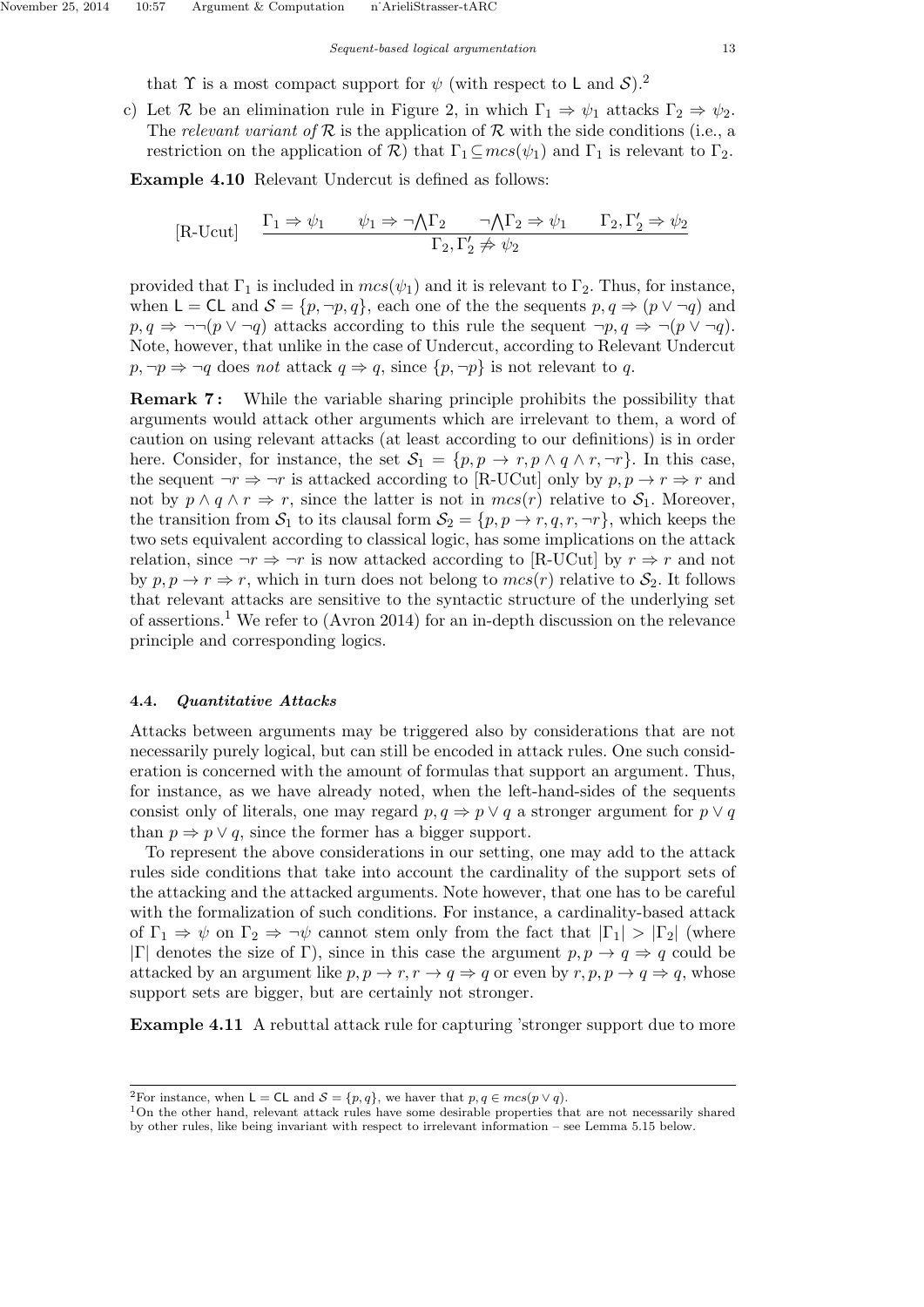14 O. Arieli and C. Straßer

relevant evidence' may be formalized as follows:

$$
\frac{\Gamma_1 \Rightarrow \psi_1 \quad \Rightarrow \psi_1 \leftrightarrow \neg \psi_2 \quad \Gamma_2 \Rightarrow \psi_2}{\Gamma_2 \not\Rightarrow \psi_2} \quad \text{if } |\Gamma_1 \cap mcs(\psi_1)| \geq |\Gamma_2 \cap mcs(\psi_2)|
$$

where  $mcs(\psi)$  is the set of the most compact supports of  $\psi$ , defined in 4.9.

To see an application of this rule, consider the set  $\mathcal{S} = \{p, q, \neg(p \lor q)\}\$  and suppose that the underlying logic is classical logic. Then  $p, q \Rightarrow p \vee q$  attacks according to the above rule the sequent  $\neg(p \lor q) \Rightarrow \neg(p \lor q)$  (but not the other way around), since its relevant evidential support for  $p \vee q$  is bigger than the relevant evidence the other sequent has for supporting  $\neg (p \lor q)$ .

We conclude Section 4 with a general observation about its realm.

**Remark 8:** Our purpose in this section was to exemplify the wide range of attack relations that can be expressed by sequent-based rules. How to choose the most appropriate attacks for specific needs is beyond the scope of this paper (mainly due to its generality and the fact that many context-dependent considerations are involved in the study of well-behaved attacks, among which are the language of the arguments and the type of the underlying logic). However, the suitability of attack relations for specific settings is an important issue that should be verified when it comes to applications. To see this we recall Remark 7 and the result by Gorogiannis and Hunter (2011) that in the scope of standard propositional languages and classical logic canonical undercuts and rebuttals yield complete extensions (see Definition 5.2) whose arguments have mutually inconsistent conclusions.

For assuring the well-behavior of attack relations one may need to refer to rationality postulates tailored to the specific logic under consideration (like those specified by Caminada and Amgoud (2007)). This may trigger the introduction of additional machinery such as preference orderings over arguments, as described e.g. in (Modgil and Prakken  $2013$ )<sup>1</sup>.

## 5. Sequent-Based Argumentation Frameworks and Their Entailments

By Sections 3 and 4 we can now consider argumentation frameworks (Definition 2.1) whose arguments are sequents and whose attacks are obtained by sequent elimination rules. We call these structures sequent-based logical argumentation frameworks.

**Definition 5.1:** A (sequent-based) *logical argumentation framework* for a set of formulas  $S$ , based on a logic L and a set AttackRules of sequent elimination rules, is the pair  $\mathcal{AF}_L(\mathcal{S}) = \langle \mathsf{Arg}_L(\mathcal{S}), \mathcal{A} \rangle$ , where  $\mathcal{A} \subseteq \mathsf{Arg}_L(\mathcal{S}) \times \mathsf{Arg}_L(\mathcal{S})$  and  $(s_1, s_2) \in \mathcal{A}$ iff there is  $\mathcal{R} \in$  AttackRules such that  $s_1$   $\mathcal{R}$ -attacks  $s_2$ .

In what follows, somewhat abusing the notations, we shall sometimes identify  $\mathcal A$ with AttackRules.

We are ready now to use sequent-based logical frameworks for commonsense reasoning. As usual in the context of abstract argumentation, we do so by incorporating Dung's notion of extension (Dung 1995), defined next.

**Definition 5.2:** Let  $\mathcal{A}\mathcal{F}_L(\mathcal{S}) = \langle \text{Arg}_L(\mathcal{S}), \mathcal{A} \rangle$  be a sequent-based logical argumentation framework (for the set S, based on the logic L), and let  $\mathcal{E} \subseteq \mathsf{Arg}_L(\mathcal{S})$ . We say that  $\mathcal E$  attacks an argument (sequent) s if there is an argument  $s' \in \mathcal E$  that

<sup>&</sup>lt;sup>1</sup>See also the conclusion of this paper for a short discussion on implementing preferences in sequents.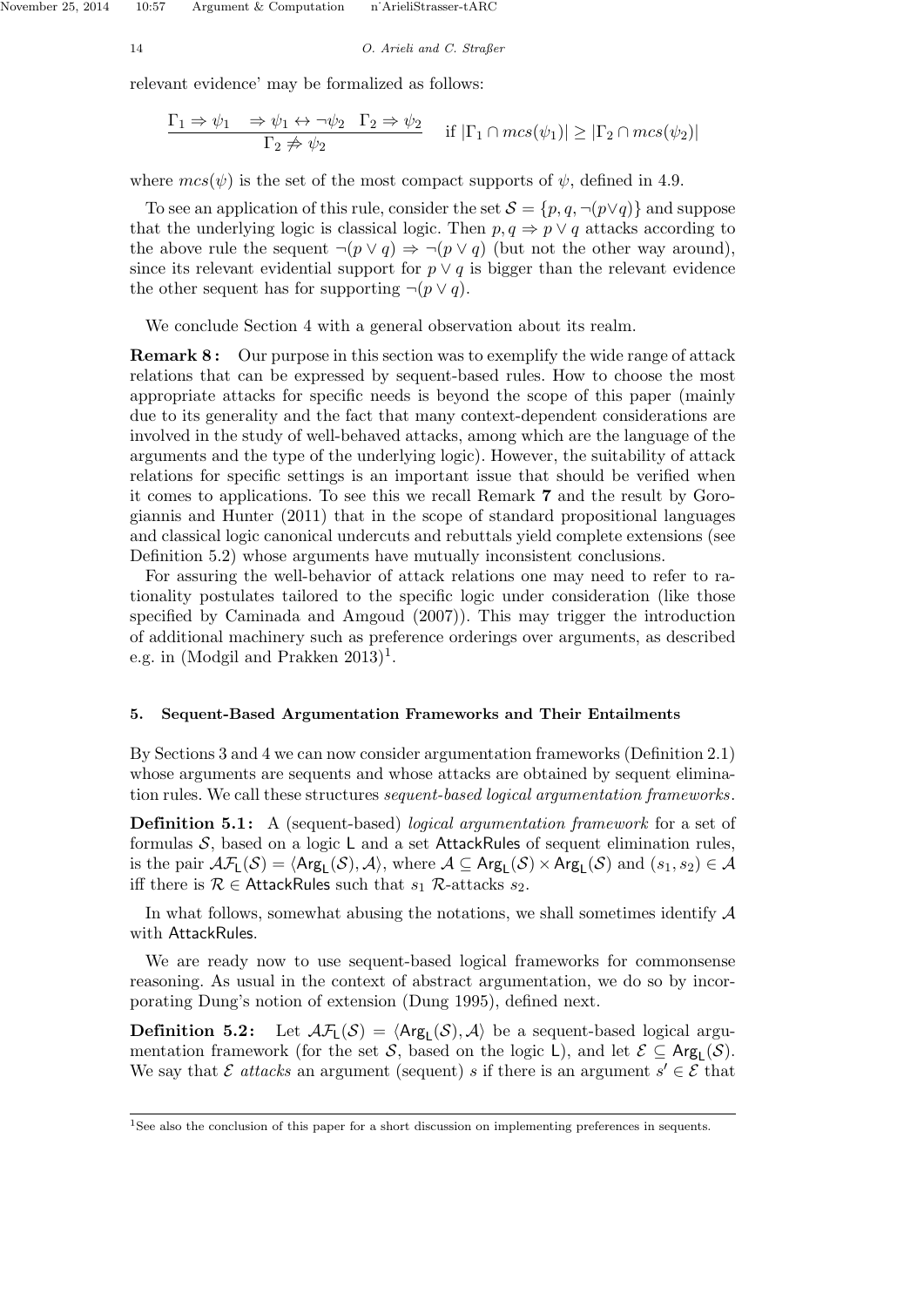attacks s (i.e.,  $(s', s) \in \mathcal{A}$ ). The set of arguments that are attacked by  $\mathcal{E}$  is denoted  $\mathcal{E}^+$ . We say that  $\mathcal E$  defends s if  $\mathcal E$  attacks every argument s' that attacks s. The set  $\mathcal E$  is called *conflict-free* if it does not attack any of its elements (i.e.,  $\mathcal E^+ \cap \mathcal E = \emptyset$ ),  $\mathcal E$  is called *admissible* if it is conflict-free and defends all of its elements, and  $\mathcal E$  is complete if it is admissible and contains all the arguments that it defends. Now,

- The minimal complete subset of  $Arg_L(S)$  is the grounded extension of  $\mathcal{AF}_L(S)$ ,
- A maximal complete subset of  $Arg_{L}(\mathcal{S})$  is a preferred extension of  $\mathcal{AF}_{L}(\mathcal{S})$ ,
- A complete subset  $\mathcal E$  of  $Arg_L(\mathcal S)$  that attacks every argument in  $Arg_L(\mathcal S) \setminus \mathcal E$  is a stable extension of  $\mathcal{AF}_1(\mathcal{S})$ .

Below, we denote by  $Cmpl(\mathcal{AF}_{1}(\mathcal{S}))$  (respectively, by  $Grnd(\mathcal{AF}_{1}(\mathcal{S}))$ ,  $Pr(\mathcal{AF}_{1}(\mathcal{S}))$ ,  $Stbl(\mathcal{AF}_L(\mathcal{S}))$ ) the set of all the complete (respectively, all the grounded, preferred, stable) extensions of  $\mathcal{AF}_L(\mathcal{S})$ .

The induced entailment relations are now defined as follows:

**Definition 5.3:** Let  $\mathcal{A}\mathcal{F}_L(\mathcal{S}) = \langle \text{Arg}_L(\mathcal{S}), \mathcal{A} \rangle$  be a sequent-based logical argumentation framework (for the set  $S$  of formulas and a logic  $L$ ), and suppose that Sem  $\in$  {Grnd, Prf, Stbl}.

- $S \nightharpoonup_{\mathsf{L},\mathcal{A},\mathsf{Sem}}^{\forall} \psi$  if every extension  $\mathcal{E} \in \mathsf{Sem}(\mathcal{AF}_\mathsf{L}(\mathcal{S}))$  contains an argument of the form  $\Gamma \Rightarrow \psi$ <sup>1</sup>. In this case we say that  $\psi$  *skeptically follows* from S according to Sem $(\mathcal{AF}_1(\mathcal{S}))$ .
- S  $\sim$   $\stackrel{\exists}{\sim}$   $\downarrow$ ,  $\lambda$ , Sem  $\psi$  if there is *some* extension  $\mathcal{E} \in \mathsf{Sem}(\mathcal{AF}_L(\mathcal{S}))$  that contains an argument of the form  $\Gamma \Rightarrow \psi$ . In this case we say that  $\psi$  credulously follows from S according to Sem $(\mathcal{AF}_L(\mathcal{S}))$ .

Notation 5.4: In what follows we shall omit from the entailment notations of Definition 5.3 subscripts or superscripts that do not matter for specific statements. For instance, we shall write  $\vdash_{\mathsf{L},\mathcal{A},\mathsf{Sem}}$  to denote either  $\vdash_{\mathsf{L},\mathcal{A},\mathsf{Sem}}^{\forall}$  or  $\vdash_{\mathsf{L},\mathcal{A},\mathsf{Sem}}^{\exists}$ . Similarly, we use the notation |∼ whenever a statement applies to each of the entailment relations in Definition 5.3.

**Remark 9:** A more cautious approach to skeptical reasoning would be to define  $\mathcal{AF}_L(\mathcal{S})$ -based entailments by  $\mathcal{S} \sim \bigcup_{L,\mathcal{A},\mathsf{Sem}} \psi$  if there is an argument  $\Gamma \Rightarrow \psi$  in  $\text{Arg}_{L}(\mathcal{S})$  that belongs to every extension  $\mathcal{E} \in \text{Sem}(\mathcal{AF}_{L}(\mathcal{S}))$ . Clearly, it holds that if  $S \n\vdash^{\Box}_{\mathsf{L},\mathcal{A},\mathsf{Sem}} \psi$  then  $S \n\vdash^{\forall}_{\mathsf{L},\mathcal{A},\mathsf{Sem}} \psi$ . In what follows we shall concentrate on the entailments of Definition 5.3.

**Example 5.5** Let us consider a sequent-based argumentation system for  $S_1$  =  $\{p, \neg p, q\}$  that is based on classical logic CL, and whose only attack rule is Relevant Undercut (see Example 4.10). It is easy to see that no argument in  $Arg_C(S_1)$ attacks the argument  $q \Rightarrow q$ , and so  $S_1 \rhd_{\text{CL,R-Ucut}} q$ . On the other hand,  $p \Rightarrow p$  and  $\neg p \Rightarrow \neg p$  attack each other, therefore  $S_1 \not\sim_{C\Box R\text{-Hcut}} p$  and  $S_1 \not\sim_{C\Box R\text{-Hcut}} \neg p$ ,

**Example 5.6** Consider the set  $S_2 = \{p, q, \neg(p \land q)\}\)$ . When classical logic is the base logic none of the formulas in  $S_2$  is derivable, since according to CL each pair of assertions in  $S_2$  attack the third one by (Relevant) Undercut.

Suppose now that the base logic is Priest's 3-valued paraconsistent logic LP (see Priest 1989). A sound and complete sequent calculus for this logic is obtained by

<sup>&</sup>lt;sup>1</sup>Recall that by the definition of  $Arg_{\mathsf{L}}(\mathcal{S})$ , this implies that  $\Gamma \subseteq \mathcal{S}$ .

<sup>2</sup>Similar entailment relations may of-course be defined for other semantics of abstract argumentation frameworks, such as semi-stable semantics (Caminada 2006), ideal semantics (Dung et al. 2007), eager semantics (Caminada 2007), and so forth.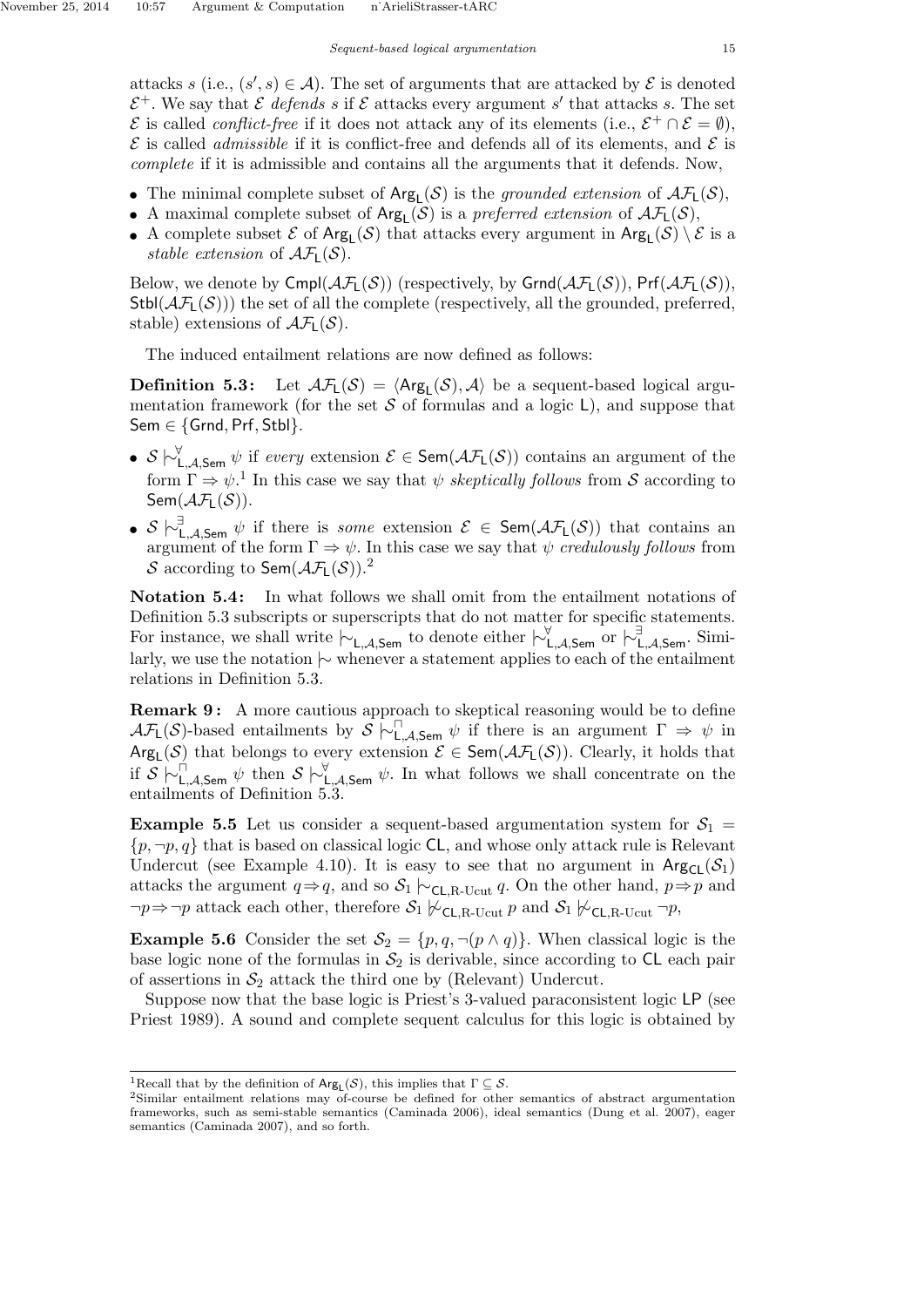keeping the axiom, structural rules, and the inference rules for  $\vee$  and  $\wedge$  of LK, and adding the axiom  $\Rightarrow p, \neg p$  and the negation rules in Figure 3.

$$
\begin{array}{llll}\n\left[\neg\neg\Rightarrow\right] & \frac{\Gamma, \phi \Rightarrow \Delta}{\Gamma, \neg\neg\phi \Rightarrow \Delta} & \left[\Rightarrow \neg\neg\right] & \frac{\Gamma \Rightarrow \Delta, \phi}{\Gamma \Rightarrow \Delta, \neg\neg\phi} \\
\left[\neg\wedge\Rightarrow\right] & \frac{\Gamma, \neg\phi \Rightarrow \Delta}{\Gamma, \neg(\phi \land \psi) \Rightarrow \Delta} & \left[\Rightarrow \neg\wedge\right] & \frac{\Gamma \Rightarrow \Delta, \neg\phi, \neg\psi}{\Gamma \Rightarrow \Delta, \neg(\phi \land \psi)} \\
\left[\neg\vee\Rightarrow\right] & \frac{\Gamma, \neg\phi, \neg\psi \Rightarrow \Delta}{\Gamma, \neg(\phi \lor \psi) \Rightarrow \Delta} & \left[\Rightarrow\neg\vee\right] & \frac{\Gamma \Rightarrow \Delta, \neg\phi \quad \Gamma \Rightarrow \Delta, \neg\psi}{\Gamma \Rightarrow \Delta, \neg(\phi \lor \psi)}\n\end{array}
$$

|  | Figure 3. Negation rules for LP |  |  |
|--|---------------------------------|--|--|
|  |                                 |  |  |

This time, whatever the attack rules in Figure 2 or their relevant versions are used, the consequences would be different than those that are obtained when CL is the base logic. Indeed, in LP sequents of the form  $p, \neg(p \land q) \Rightarrow \neg q$  are not derivable. It follows that while  $\neg(p \land q) \Rightarrow \neg(p \land q)$  is still attacked in LP (by  $p, q \Rightarrow p \land q$ ),  $p \Rightarrow p$  and  $q \Rightarrow q$  are not attacked.

Example 5.7 Let us recall the set  $S_3 = \{m, a, m \supset 0 \neg f, (m \wedge a) \supset 0f\}$  of Example 4.8. Suppose that SDL is the base logic and OO-SpecNeg is the single attack rule. We observe that, as expected, one concludes the following:

- $S_3 \not\sim_{\text{SDL,OO-SpecNeg}} O \neg f$ . This is because one cannot derive  $O \neg f$ , since the sequent  $m, m\supset O\neg f \Rightarrow O\neg f$  is attacked by  $m, a, (m\wedge a)\supset Of \Rightarrow \neg(m\supset O\neg f)$ .
- $S_3 \sim_{\text{SDL,OO-SpecNeg}} 0f$ . Indeed, the sequent  $m, a, (m \wedge a) \supset 0f \Rightarrow 0f$  is not attacked by an argument in Arg<sub>SDL</sub> $(\mathcal{S}_3)$ .<sup>1</sup>

**Remark 10:** It is important to note at this point that the reasoning mechanism, depicted in the last examples, is reinforced by corresponding derivation procedures. Such derivations are dynamic in nature, as sequents may not only be introduced during a derivation, but may also be retracted. This brings about a deviation in the standard definition of derivability in Gentzen-type proof systems. We postpone the discussion about this to another paper. The interested reader is referred to (Arieli and Straßer 2014) for some definitions and preliminary discussions on this matter.

Next, we consider some basic properties of  $\sim$ . In what follows, we fix a (sequentbased) logical argumentation framework  $\mathcal{AF}_L(\mathcal{S}) = \langle \text{Arg}_L(\mathcal{S}), \mathcal{A} \rangle$  for a set S of  $\mathcal{L}$ formulas, based on a logic  $L = \langle \mathcal{L}, \vdash \rangle$  with a sound and complete sequent calculus C, and where  $A$  is the set of attacks obtained by the sequent elimination rules in AttackRules (that is,  $(s_1, s_2) \in \mathcal{A}$  iff there is  $\mathcal{R} \in$  AttackRules and  $s_1$   $\mathcal{R}$ -attacks  $s_2$ ).

**Proposition 5.8:** If  $Arg_L(S)$  is conflict-free with respect to  $\mathcal{AF}_L(S)$  then  $S \sim \psi$ iff  $S \vdash \psi$ .

**Proof:** If there are no attacks between arguments in  $Arg<sub>L</sub>(S)$ , no attack rule in AttackRules is applicable, and so the single extension of  $\mathcal{AF}_L(\mathcal{S})$  is  $\mathsf{Arg}_L(\mathcal{S})$ . It follows, then, that  $\mathcal{S} \models \psi$  iff there is a C-derivation of  $\Gamma \Rightarrow \psi$  for some  $\Gamma \subseteq \mathcal{S}$ . Since C is sound and complete for L, the latter is a necessary and sufficient condition for  $\Gamma \vdash \psi$ , and so (by the monotonicity of L) it is a necessary and sufficient condition for  $S \vdash \psi$ .<sup>2</sup>  $2 \overline{ }$ 

<sup>&</sup>lt;sup>1</sup>It is important to note that  $m, a, (m \wedge a) \supset \mathbf{0}f \Rightarrow \mathbf{0}f$  is attacked by SDL-derivable arguments (such as  $m, m \supset \mathsf{O}\neg f, m, a, (m \wedge a) \supset \mathsf{O}\neg f \Rightarrow \neg((m \wedge a) \supset \mathsf{O}f))$ , but none of them is in Arg<sub>SDL</sub>(S<sub>3</sub>). <sup>2</sup>In case that  $S$  is infinite, compactness of L should be assumed along the proof.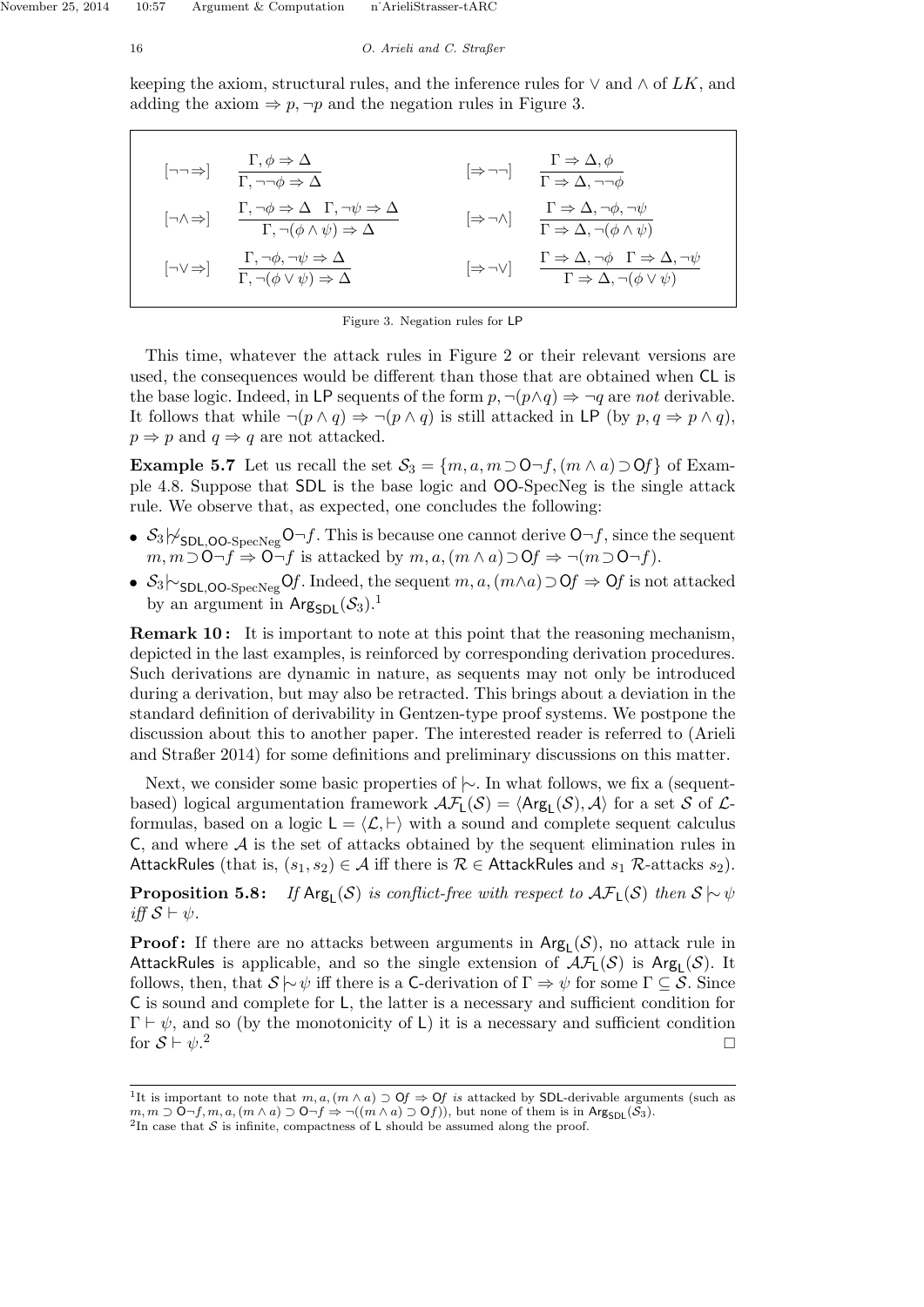The next result is an immediate corollary of Proposition 5.8:

Corollary 5.9: If AttackRules =  $\emptyset$  then  $\sim$  and  $\vdash$  coincide.

As the examples above show,  $\sim$  and  $\vdash$  are different. In the general case, we have:

**Proposition 5.10:** If  $S \sim \psi$  then  $S \vdash \psi$ .

**Proof:** If  $S \sim \psi$  then in particular there is a sequent  $\Gamma \Rightarrow \psi \in \text{Arg}_{\mathsf{L}}(\mathcal{S})$  for some  $\Gamma \subset \mathcal{S}$ . Thus, there is a proof in C for  $\Gamma \Rightarrow \psi$ , and so  $\Gamma \vdash \psi$ . By the monotonicity of L we have that  $S \vdash \psi$ .

Proposition 5.8 implies, in particular, the following results for all the attack relations considered previously in this paper:

**Corollary 5.11:**  $\sim$  is cautiously reflexive: for every formula  $\psi$  such that  $\psi \not\vdash \neg \psi$ it holds that  $\psi \sim \psi$ .<sup>1</sup>

Corollary 5.12: For every atom p it holds that  $p \mid ∼ p$ .

**Proof:** By Corollary 5.11 and the fact that since  $\neg$  is a negation, for every p it holds that  $p \not\vdash \neg p$ .

Despite of the last two corollaries, (all) the examples above show that  $\sim$  may not be reflexive. These examples also show that in general  $\sim$  is not monotonic either. For instance, when  $C = LK$  and A consists of any of the attack rules in Figure 2, we have that  $p \sim p$  while  $p, \neg p \not\sim p$ .

Like reflexivity, weak forms of monotonicity can be guaranteed in particular cases. For instance, as Proposition 5.14 below shows, when adding unrelated information to an argumentation framework with relevant attack rules, this information should not disturb previous inferences. For this proposition we first recall the following known notion:

**Definition 5.13:** Let  $L = \langle \mathcal{L}, \vdash \rangle$  be a propositional logic.

- A set  $\mathcal T$  of formulas (in  $\mathcal L$ ) is called  $\vdash$ -consistent if there exists a formula  $\psi$  (in  $\mathcal{L}$ ) such that  $\mathcal{T} \not\vdash \psi$ .
- We say that L is *uniform*, if for every two sets of formulas  $\mathcal{T}_1, \mathcal{T}_2$  and formula  $\psi$ we have that  $\mathcal{T}_1 \vdash \psi$  when  $\mathcal{T}_1, \mathcal{T}_2 \vdash \psi$  and  $\mathcal{T}_2$  is a  $\vdash$ -consistent theory that has no atomic formulas in common with  $\Gamma_1 \cup {\psi}.$

**Remark 11:** By Los-Suzsko Theorem (Los and Suzsko 1958), a finitary propositional logic  $\langle \mathcal{L}, \vdash \rangle$  is uniform iff it has a single characteristic matrix (see also Urquhart 2001). Thus, for instance, the logics in this paper are uniform.

**Proposition 5.14:** Let  $L = \langle L, \vdash \rangle$  be a uniform logic, and let R be a set of attack rules in Relevant Compact Defeat, Relevant Compact Direct Defeat, Relevant Undercut, Relevant Direct Undercut, and Relevant Canonical Undercut. If  $S_1 \rightarrow_{LR} \psi$  and  $S_2$  is a  $\vdash$ -consistent set of formulas that is irrelevant (in the sense of Definition 4.9) to  $S_1$ , then  $S_1, S_2 \rightarrow_{\mathsf{L},\mathsf{R}} \psi$ .<sup>2</sup>

**Proof:** First, we show the following lemma:

<sup>&</sup>lt;sup>1</sup>Note that the condition is indeed required here. For instance, in an argumentation framework based on CL and Undercut it holds that  $p \land \neg p$   $\nvdash_{\mathsf{CL},\mathsf{Ucut}} p \land \neg p$ . (Indeed, according to any semantics considered here  $p \land \neg p \Rightarrow p \land \neg p$  is undefended, since it is attacked by  $\Rightarrow \neg (p \land \neg p)$ , and the latter is not attacked by any other sequent since its left-hand side is empty).

<sup>&</sup>lt;sup>2</sup>Recall that by Notation 5.4 this means that the proposition holds for every entailment of the form  $\vdash^{\pi}_{L,R,\text{Sem}}$ considered in Definition 5.3, where L and R are as defined in the proposition, Sem is any of the standard argumentation semantics considered in this paper, and  $\pi \in \{ \forall, \exists \}.$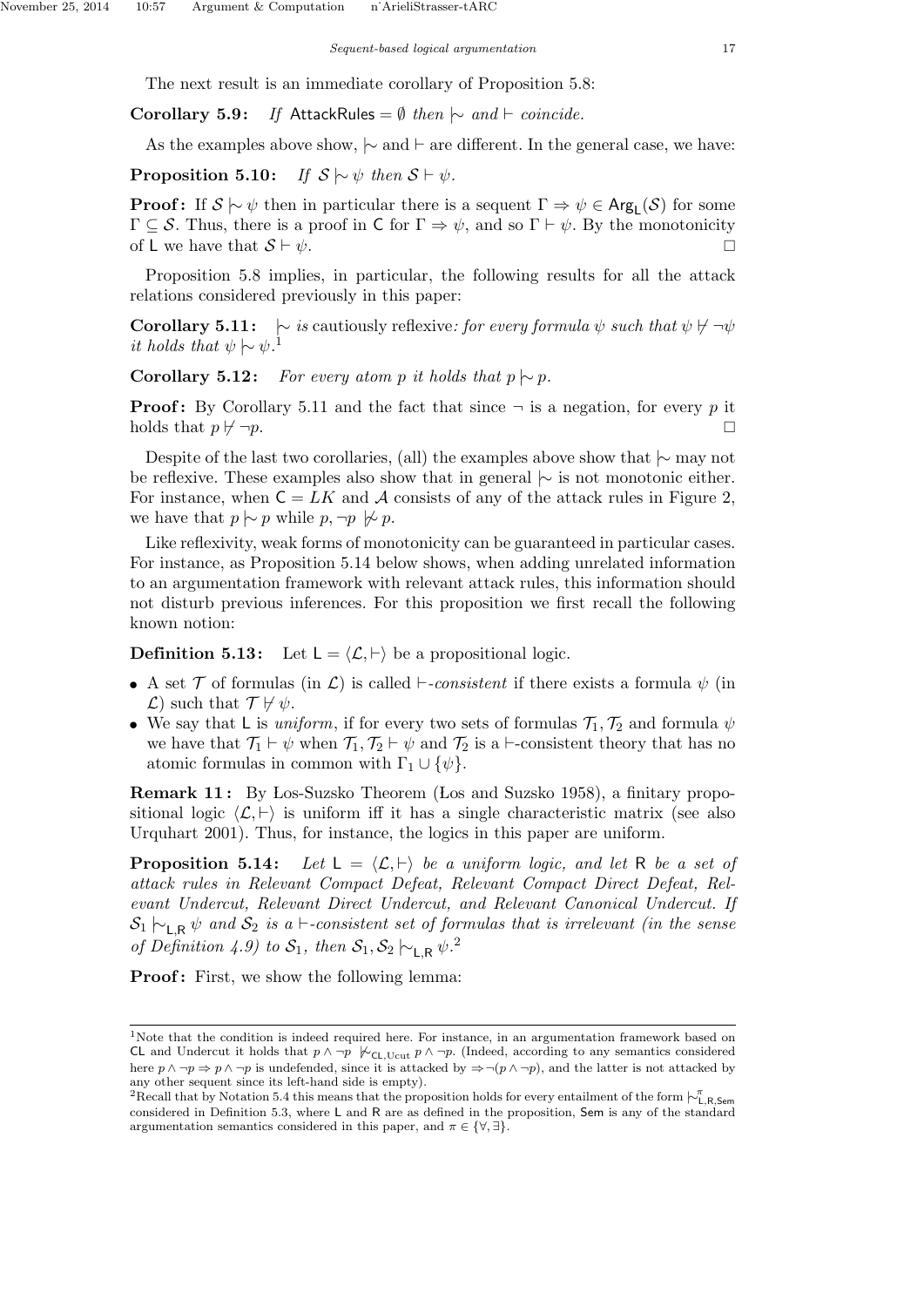**Lemma 5.15:** No argument in  $Arg_{L}(S_1)$  is attacked, according to the rules in R, by an argument in  $\text{Arg}_{\mathsf{L}}(\mathcal{S}_1 \cup \mathcal{S}_2) - \text{Arg}_{\mathsf{L}}(\mathcal{S}_1)$ .

**Proof:** In the notations of Definition 5.2, we have to show that  $Arg_L(S_1) \cap$  $(\text{Arg}_{L}(\mathcal{S}_1 \cup \mathcal{S}_2) - \text{Arg}_{L}(\mathcal{S}_1))^+ = \emptyset$ . Indeed, assume for contradiction that some  $\Upsilon \Rightarrow \psi \in \mathsf{Arg}_L(\mathcal{S}_1 \cup \mathcal{S}_2) - \mathsf{Arg}_L(\mathcal{S}_1)$  R-attacks some  $\Gamma \Rightarrow \phi \in \mathsf{Arg}_L(\mathcal{S}_1)$ , and let  $\delta \in \Upsilon \cap \mathcal{S}_2$  (such a  $\delta$  exists, otherwise  $\Upsilon \subseteq \mathcal{S}_1$  and so  $\Upsilon \Rightarrow \psi \in \text{Arg}_{\mathsf{L}}(\mathcal{S}_1)$ ). In particular,  $\delta \in mcs(\psi)$ , and so there is a sequent  $\Delta \Rightarrow \psi$  that R-attacks  $\Gamma \Rightarrow \phi$  for some  $\mathcal{R} \in \mathsf{R}$  and where  $\Delta$  is a most compact support for  $\psi$  that contains  $\delta$ .

• Suppose first that R is one of the defeat rules. In this case  $\psi = \neg \Lambda \Gamma'$ , where  $\Gamma' \subseteq \Gamma$ . Since  $S_2$  is  $\vdash$ -consistent, by the uniformity of L we have that  $\Delta \cap \mathcal{S}_1 \Rightarrow \neg \Lambda \Gamma' \in \text{Arg}_{\mathsf{L}}(\mathcal{S}_1)$ , but since  $\mathsf{Atoms}(\Delta \cap \mathcal{S}_1) \subsetneq \mathsf{Atoms}(\Delta)$  (as  $\delta \in \Delta$ ), this contradicts the assumption that  $\Delta$  is a most compact support for  $\psi$ .

• Suppose now that R is one of the undercut rules. In this case both of  $\psi \Rightarrow \neg \Lambda \Gamma'$ and  $\neg \Lambda \Gamma' \Rightarrow \psi$  are C-derivable for some  $\Gamma' \subseteq \Gamma$ . Now, the application of Remark 2 on  $\Delta \Rightarrow \psi$  and  $\psi \Rightarrow \neg \Lambda \Gamma'$  yields that  $\Delta \Rightarrow \neg \Lambda \Gamma' \in \text{Arg}_{L}(\mathcal{S}_{1} \cup \mathcal{S}_{2})$ . Hence, by the uniformity of L and since  $S_2$  is  $\vdash$ -consistent,  $\Delta \cap S_1 \Rightarrow \neg \Lambda \Gamma' \in \text{Arg}_L(S_1)$ . By Remark 2 again and the fact that  $\neg \Lambda \Gamma' \Rightarrow \psi$  is C-derivable, we get that  $\Delta \cap \mathcal{S}_1 \Rightarrow \psi \in \text{Arg}_{\mathsf{L}}(\mathcal{S}_1)$ . Once again, this is a contradiction to the choice of  $\Delta$  as a most compact support for  $\psi$ , since  $\mathsf{Atoms}(\Delta \cap \mathcal{S}_1) \subset \mathsf{Atoms}(\Delta)$ .

The proof of Proposition 5.14 now proceeds as follows: By the lemma above, the addition of irrelevant information  $(S_2)$  to existing information  $(S_1)$  does not produce more attacks on existing arguments, and so every Sem-extension  $\mathcal{E}_1 \in$ Sem( $\mathcal{AF}_L(\mathcal{S}_1)$ ) is included in some Sem-extension  $\mathcal{E}_2 \in \mathsf{Sem}(\mathcal{AF}_L(\mathcal{S}_1 \cup \mathcal{S}_2))$ . We also get the converse, since in our case the arguments in  $\mathcal{E} \cap (\text{Arg}_{\mathsf{L}}(\mathcal{S}_1 \cup \mathcal{S}_2)$  –  $\mathsf{Arg}_\mathsf{L}(\mathcal{S}_1)$  do not defend the arguments in  $\mathcal{E}$ , and so if  $\mathcal{E} \in \mathsf{Sem}(\mathcal{AF}_\mathsf{L}(\mathcal{S}_1 \cup \mathcal{S}_2))$ then  $\mathcal{E} \cap \text{Arg}_L(\mathcal{S}_1) \in \text{Sem}(\mathcal{AF}_L(\mathcal{S}_1))$ . Suppose then that  $\mathcal{S}_1 \vdash_{L,R} \psi$ . This means that every [some] extension  $\mathcal{E}_1 \in \text{Sem}(\mathcal{AF}_L(\mathcal{S}_1))$  contains an argument of the form  $\Gamma \Rightarrow \psi$  where  $\Gamma \subseteq \mathcal{S}_1$ , and so every [some] extension  $\mathcal{E}_2 \in \mathsf{Sem}(\mathcal{AF}_1(\mathcal{S}_1 \cup \mathcal{S}_2))$ contains an argument of the form  $\Gamma \Rightarrow \psi$  where  $\Gamma \subseteq \mathcal{S}_1$  (thus  $\Gamma \subseteq \mathcal{S}_1 \cup \mathcal{S}_2$ ). This implies that  $S_1, S_2 \vdash_{\mathsf{LR}} \psi$ .

In the appendix we show that, assuming that the base logic satisfies some simple properties, the cautious form of monotonicity in Proposition 5.14 holds also for frameworks with non-relevant attack rules (see Propositions A.2 and A.3).

We conclude this section by checking two properties of  $\sim$  that assure proper handling of inconsistent information: paraconsistency (da Costa 1974) and crash resistance (Caminada et al. 2012). We start with the former.

**Proposition 5.16:** If  $\vdash$  is paraconsistent  $(p, \neg p \nleftrightarrow q$  for  $p \neq q$ ) then so is  $\mid \sim$ .

**Proof:** By Proposition 5.10,  $S \not\models \psi$  when  $S \not\models \psi$ . Thus, if p, ¬p  $\nvdash q$  then p, ¬p  $\nvdash q$ as well, and so  $\sim$  is paraconsistent.

Next, we consider crash resistance.

**Definition 5.17:** Let S be a set of L-formulas such that  $\text{Atoms}(S) \subsetneq \text{Atoms}(L)$ .

- S is called *contaminating for*  $\sim$ , if for every set T that is irrelevant for S and for every formula  $\varphi$ , it holds that  $S \vdash \varphi$  iff  $S, \mathcal{T} \vdash \varphi$ .
- $\sim$  is crash-resistant if there is no set of formulas that is contaminating for  $\sim$ .

**Proposition 5.18:** Let  $L = \langle L, \vdash \rangle$  be a uniform logic that has the variable sharing property (so it resists irrelevant information:  $S \not\vdash \psi$  when  $\psi$  is irrelevant to S). Then, in the notations of Proposition 5.14,  $\vdash_{\mathsf{L},\mathsf{R}}$  is crash resistant.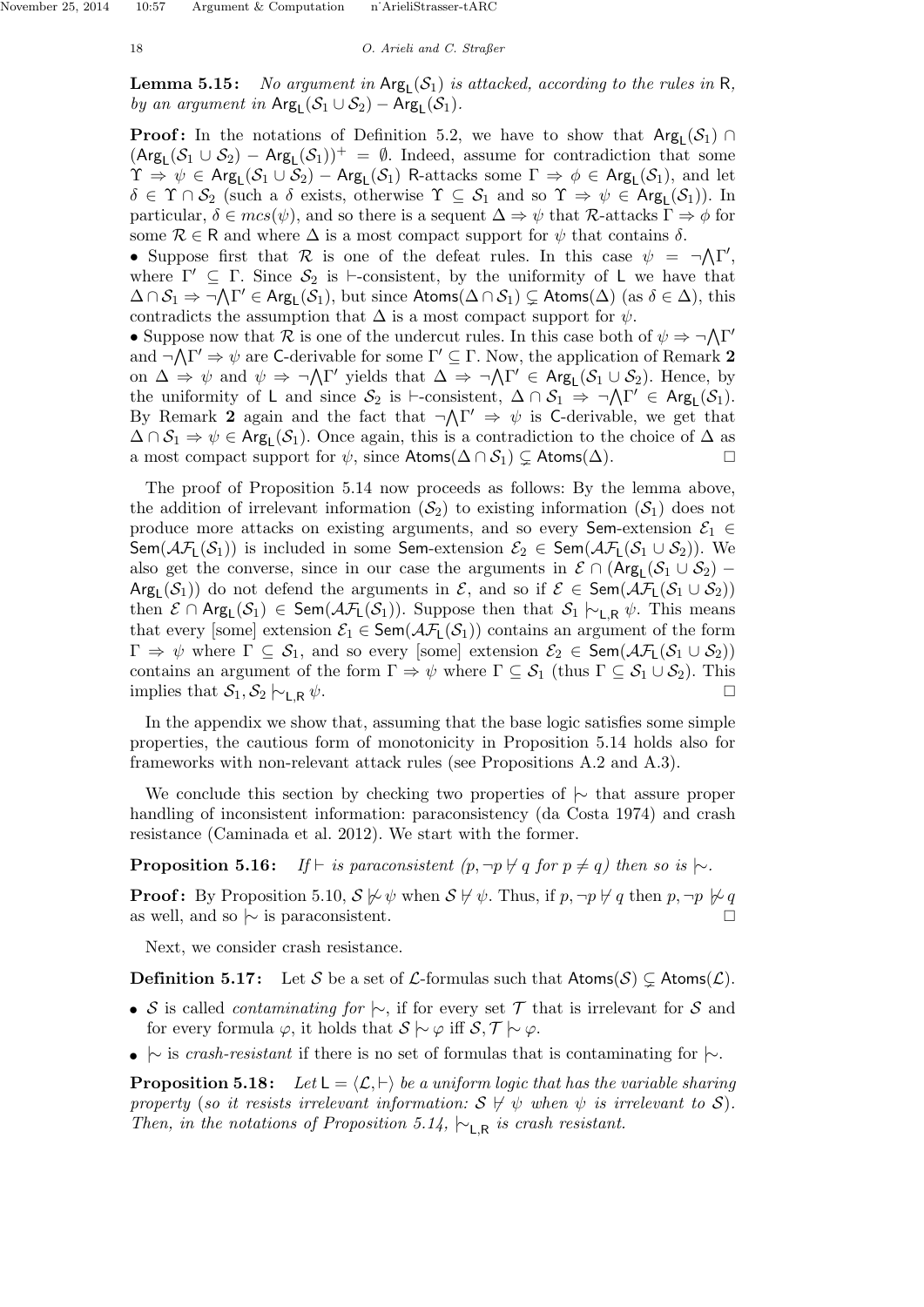**Proof:** Suppose for a contradiction that there is a set  $S$  that is contaminating for  $\vdash_{\mathsf{L},\mathsf{R}}$ . Let p be an atom that does not appear in S. Then  $\mathcal{S} \not\vdash p$  and by Proposition 5.10,  $S \not\vdash_{\mathsf{L},\mathsf{R}} p$ . Since S is contaminating we have that  $S, p \not\vdash_{\mathsf{L},\mathsf{R}} p$ . On the other hand, by Corollary 5.12,  $p \nmid \sim_{\mathsf{L},\mathsf{R}} p$ , and so by Proposition 5.14,  $S, p \nmid \sim_{\mathsf{L},\mathsf{R}} p$ a contradiction.

**Proposition 5.19:** Let  $L = \langle \mathcal{L}, \vdash \rangle$  be a logic with a  $\vdash$ -deductive  $\supset$ . Suppose that

- (1) L has the variable sharing property for consistent sets (if S is  $\vdash$ -consistent and  $\psi$  is irrelevant to S then  $S \nvDash \psi$ , and that
- (2) L is consistency-enforcing  $(\vdash \neg \bigwedge \Gamma$  whenever a finite  $\Gamma$  is  $\vdash$ -inconsistent).

Let  $\emptyset \neq \mathsf{R} \subseteq \{Defeat, \; Compact \; Defeat, \; Undercut, \; Canonical \; Undercut, \; Compact$ Undercut}. Then,  $\vdash_{\mathsf{L},\mathsf{R}}$  is crash resistant.

Proof: First we show:

**Lemma 5.20:** For any S and any  $s = \Upsilon \Rightarrow \psi \in \text{Arg}_{\mathsf{L}}(\mathcal{S})$  such that  $\Upsilon$  is  $\vdash$ inconsistent there is a  $s' \in \text{Arg}_{L}(S) - \text{Arg}_{L}(S)^{+}$  that R-attacks s.

**Proof:** Since  $\Upsilon$  is  $\vdash$ -inconsistent, by (2),  $s' = \Rightarrow \neg \wedge \Upsilon \in \text{Arg}_{L}(\mathcal{S})$ . It is easy to see that s' R-attacks s for all  $\mathcal{R} \in \mathsf{R}$  and that s' is not attacked in  $\mathsf{Arg}_\mathsf{L}(\mathcal{S})$ .

Suppose for a contradiction that there is a set S that is contaminating for  $\vdash_{\mathsf{L},\mathsf{R}}$ . Let p be an atom that does not appear in S. By (1), for every  $\Upsilon \Rightarrow p \in \text{Arg}_{\mathsf{L}}(\mathcal{S})$ ,  $\Upsilon$  is  $\vdash$ -inconsistent. By Lemma 5.20 we have  $\mathcal{S} \not\vdash_{\mathsf{L},\mathsf{R}} p$  and hence by the supposition also  $S, p \not\vdash_{\mathsf{L},\mathsf{R}} p$ . To see that  $S, p \not\vdash_{\mathsf{L},\mathsf{R}} p$ , suppose that  $\Upsilon \Rightarrow \psi \in \mathsf{Arg}_{\mathsf{L}}(\mathcal{S} \cup \{p\})$  R-attacks  $p \Rightarrow p$ . Then  $\psi \Rightarrow \neg p \in \text{Arg}_{\mathsf{L}}(\mathcal{S} \cup \{p\})$  and by transitivity,  $\Upsilon \Rightarrow \neg p \in \text{Arg}_{\mathsf{L}}(\mathcal{S} \cup \{p\})$ . If  $p \notin \Upsilon$ ,  $\Upsilon$  is  $\vdash$ -inconsistent by (1). If  $p \in \Upsilon$  then  $\Upsilon - \{p\} \Rightarrow p \supset \neg p \in \text{Arg}_L(\mathcal{S})$ and again  $\Upsilon$  is  $\vdash$ -inconsistent by (1). By Lemma 5.20, then,  $\Upsilon \Rightarrow \psi$  is attacked by some non-attacked sequent in  $Arg_{L}(\mathcal{S} \cup \{p\})$ . It follows that  $p \Rightarrow p$  is defended by  $S \cup \{p\}$  and hence  $S, p \nmid \sim_{L,R} p$ . Thus S is cannot be contaminating for  $\mid \sim_{L,R} p$ .  $\Box$ 

#### 6. Related Work

Different approaches to logical argumentation have been introduced in the literature, including formalisms that are based on classical logic (Besnard and Hunter 2001, 2009), defeasible reasoning (Governatori et al. 2004, Pollock 1991, 1995, Simari and Loui 1992) abstract argumentation and the ASPIC<sup>+</sup> framework (Modgil and Prakken 2014, Prakken 2010), assumption-based argumentation (Dung et al. 2006), default logic (Prakken 1993), situation calculus (Brewka 2001), and so forth.

The starting point of this paper is Besnard and Hunter's approach to logical argumentation (Besnard and Hunter 2001, 2009), which we believe is a successful way of representing deductive reasoning in argumentation-based environments (we refer to Besnard and Hunter (2009) for some comparisons of this approach to other logic-based approaches, in particular the above-mentioned work on defeasible reasoning). Our work extends this approach in several ways: first, the usual conditions of minimality and consistency of supports are abandoned. This offers a simpler way of producing arguments and identifying them (also for systems that are not formulated in a Gentzen-type style.<sup>1</sup> Second, arguments are produced and are withdrawn by rules of the same style, allowing for a more uniform way of representing the frameworks and computing their extensions. Third, our approach is

<sup>1</sup>Other techniques for generating arguments are considered, e.g., in (Besnard et al. 2010) and (Efstathiou and Hunter 2011).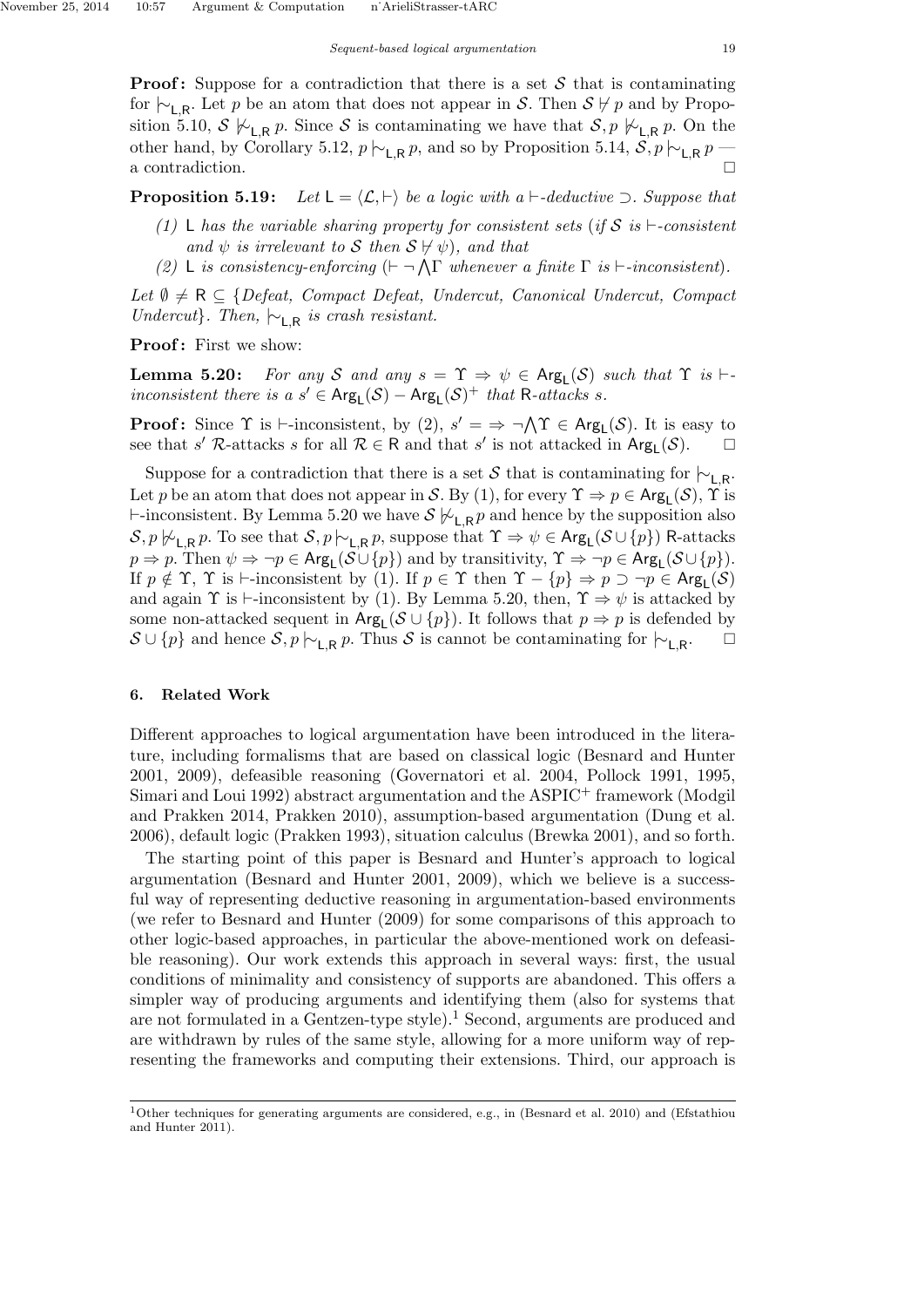#### 20 O. Arieli and C. Straßer

logic-independent. This allows in particular to rely on a classical as well as on a non-classical logic, and so, for instance, paraconsistent formalisms may be used for improving consistency-maintenance.

Another sequent-based approach to logical argumentation has been proposed by Pollock (1991, 1995), where arguments are sequences of sequents of the form  $\langle \Gamma, p \rangle$ , obtained by generic inference rules (Input, Reason, Supposition, Conditionalization, and Dilemma), and organized in inference graphs. Unlike the present approach, Pollock distinguishes between defeasible and conclusive (strict) arguments, where only defeasible arguments can be attacked.

The ingredients of Pollock's setting may be simulated in our setting. First, in the presence of a calculus like LK, Pollock's rules are translatable into our representation. For instance, Input is the Axiom  $\psi \Rightarrow \psi$  with Left-Weakening, Supposition is Reflexivity, Conditionalization is  $[\Rightarrow \supset]$ , and Dilemma is reasoning by cases. Second, it is not difficult to adjust our setting for accommodating two (or more) kinds of arguments. In the presence of strict argument, denoted by  $\Gamma \Rightarrow \psi$ , and defeasible arguments, denoted by  $\Gamma \hookrightarrow \psi$ , one may define attack rules of the following form:

$$
\frac{\Gamma_1 \hookrightarrow \psi_1 \quad \Gamma_2 \Rightarrow \psi_2 \quad \dots \quad \Gamma_{n-1} \Rightarrow \psi_{n-1} \quad \Gamma_n \hookrightarrow \psi_n}{\Gamma_n \not\hookrightarrow \psi_n}.
$$

The rule above expressed that (an argument obtained from the defeasible schema)  $\Gamma_1 \hookrightarrow \psi_1$  attacks (an argument obtained from the defeasible schema)  $\Gamma_n \hookrightarrow \psi_n$ , provided that the conditions in  $\{\Gamma_2 \Rightarrow \psi_2, \dots, \Gamma_{n-1} \Rightarrow \psi_{n-1}\}\)$  are satisfied.

The ASPIC<sup>+</sup> framework (Modgil and Prakken 2014, Prakken 2010) is a comprehensive instantiation of Dung's abstract argumentation framework (Dung 1995). Just like Pollock's account, it distinguishes between defeasible and non-defeasible arguments based on the distinction between defeasible and strict rules. Arguments are inference trees. Attacks are generated in view of a contrariness function that also captures weaker negations than classical negation. Different consequence relations are devised in view of semantics for abstract argumentation. In this sense, ASPIC+, like our approach, provides a very flexible environment for logical argumentation, leaving open the choices of the underlying language, the core logic, and the adequate calculus.

Our approach overcomes some difficulties of using classical logic to obtain strict rules in ASPIC<sup>+</sup> and in Pollock's OSCAR system (Pollock 1992, 1995). In (Wu 2012, Chapter 6) it is shown that consequences are not necessarily retained when unrelated information is added to those systems under the standard semantics such as preferred or grounded semantics. As shown in Propositions 5.14, this difficulty may be avoided in some of the sequent-based settings proposed here (see also Propositions A.2 and A.3 in the appendix).

#### 7. Conclusion and Further Work

The primary message of this paper is that sequent-based representation and reasoning is an appropriate setting for logic-based modeling of argumentation systems. Among others, this approach enables a general and natural way of expressing arguments and implies that well-studied techniques and methodologies may be borrowed from proof theory and applied in the context of argumentation theory.

Some important issues are left for future work. One of them is a development of practical means for computing the consequences of sequent-based argumentation frameworks. This requires an automated machinery that not only produces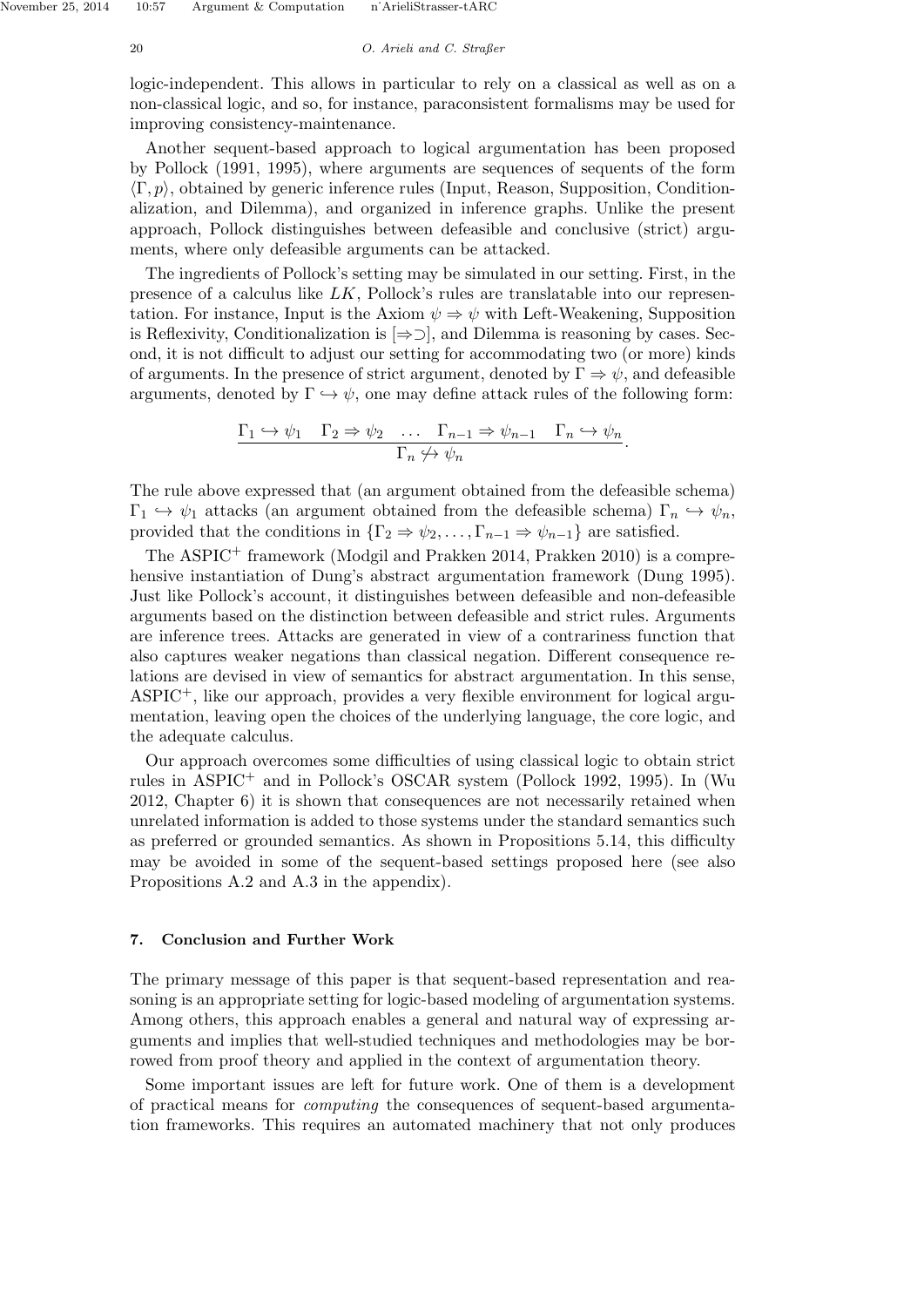sequents, but is also capable of eliminating them, as well as their consequences. Here, techniques like those used in the context of dynamic proof theory for adaptive logics may be useful (see, e.g., Batens 2007, Straßer 2014). Some results in this direction are reported in (Arieli and Straßer 2014).

Future work also involves the exploration of further utilizations of arguments as sequents. Below, we hint on two such opportunities:

• We used Gentzen-type systems which employ finite sets of formulas. However, one could follow Gentzen's original formulation and use sequences instead. This would allow, for instance, to encode preferences in the arguments, where the order in a sequence represents priorities. In this way one would be able to argue, for example, that  $\Gamma \Rightarrow p$  for any finite sequence  $\Gamma$  of literals that contains p and in which the first appearance of p precedes any appearance of  $\neg p$ . Another possibility is to employ multisets in the sequents, e.g. for representing majority considerations. Thus, one may state that  $\Gamma \Rightarrow p$  holds whenever the number of appearances of  $p$  in a multiset  $\Gamma$  of literals is strictly bigger than the number of appearances of  $\neg p$  in the same multiset. Of-course, the opposite may also be stated when incorporating mathematical objects other than (finite) sets. That is, it is possible to explicitly indicate that the order and/or the number of appearances of formulas do not matter, by introducing (either of) the following standard structural rules:

Permutation: 
$$
\frac{\Gamma_1, \psi, \varphi, \Gamma_2 \Rightarrow \Delta}{\Gamma_1, \varphi, \psi, \Gamma_2 \Rightarrow \Delta} \quad \frac{\Gamma \Rightarrow \Delta_1, \psi, \varphi, \Delta_2}{\Gamma \Rightarrow \Delta_1, \varphi, \psi, \Delta_2}
$$
  
Contraction: 
$$
\frac{\Gamma_1, \psi, \psi, \Gamma_2 \Rightarrow \Delta}{\Gamma_1, \psi, \Gamma_2 \Rightarrow \Delta} \quad \frac{\Gamma \Rightarrow \Delta_1, \psi, \psi, \Delta_2}{\Gamma \Rightarrow \Delta_1, \psi, \Delta_2}
$$

• The incorporation of more complex forms of sequents, such as hypersequents  $(Avron 1987)$  or nested sequents  $(Bruinnler 2010)$ , allows to express more sophisticated forms of argumentation, such as argumentation by counterfactuals or case-based argumentation. For instance, the nested sequent  $\Gamma_1 \Rightarrow (\Gamma_2 \Rightarrow \psi)$  may be intuitively understood by "if  $\Gamma_1$  were true, one would argue that  $\Gamma_2 \Rightarrow \psi$ " and the hypersequent  $\Gamma_1 \Rightarrow \psi_1 | \Gamma_2 \Rightarrow \psi_2$  may be understood (again, intuitively) as a disjunction, at the meta-level, of the arguments  $\Gamma_1 \Rightarrow \psi_1$  and  $\Gamma_2 \Rightarrow \psi_2$ .

#### References

- Amgoud, L., and Besnard, P. (2009), "Bridging the gap between abstract argumentation systems and logic," in Proc. SUM'09, LNCS 5785, Springer, pp. 12–27.
- Amgoud, L., and Besnard, P. (2010), "A formal analysis of logic-based argumentation systems," in Proc. SUM'10, LNCS 6379, Springer, pp. 42–55.
- Aqvist, L. (2002), "Deontic logic," in Handbook of Philosophical Logic, eds. D.M. Gabbay and F. Guenthner, Vol. 8, Kluwer, pp. 147–264.
- Arieli, O. (2013), "A sequent-based representation of logical argumentation," in Proc. CLIMA'13, LNCS 8143, Springer, pp. 69–85.
- Arieli, O., and Straßer, C. (2014), "Dynamic derivations for sequent-based deductive argumentation," in Proc. COMMA'14, Frontiers in Artificial Intelligence and Applications 266, IOS Press, pp. 89–100.

Avron, A. (1987), "A constructive analysis of RM," Journal of Symbolic Logic, 52, 939–951.

Avron, A. (2014), "What is relevance logic?," Annals of Pure and Appied Logic, 165, 26–48.

Batens, D. (2007), "A Universal Logic Approach to Adaptive Logics," Logica Universalis, 1, 221–242.

Belnap, N.D. (1977), "A useful four-valued logic," in Modern Uses of Multiple-Valued Logics, eds. M. Dunn and G. Epstein, Reidel Publishing, pp. 7–37.

Besnard, P., Grégoire, É., Piette, C., and Raddaoui, B. (2010), "MUS-based generation of arguments and counter-arguments," in Proc. IRI'10, IEEE, pp. 239–244.

Besnard, P., and Hunter, A. (2001), "A logic-based theory of deductive arguments," Artificial Intelligence, 128, 203–235.

Besnard, P., and Hunter, A. (2009), "Argumentation based on classical logic," in Argumentation in Artificial Intelligence, eds. I. Rahwan and G.R. Simary, Springer, pp. 133–152.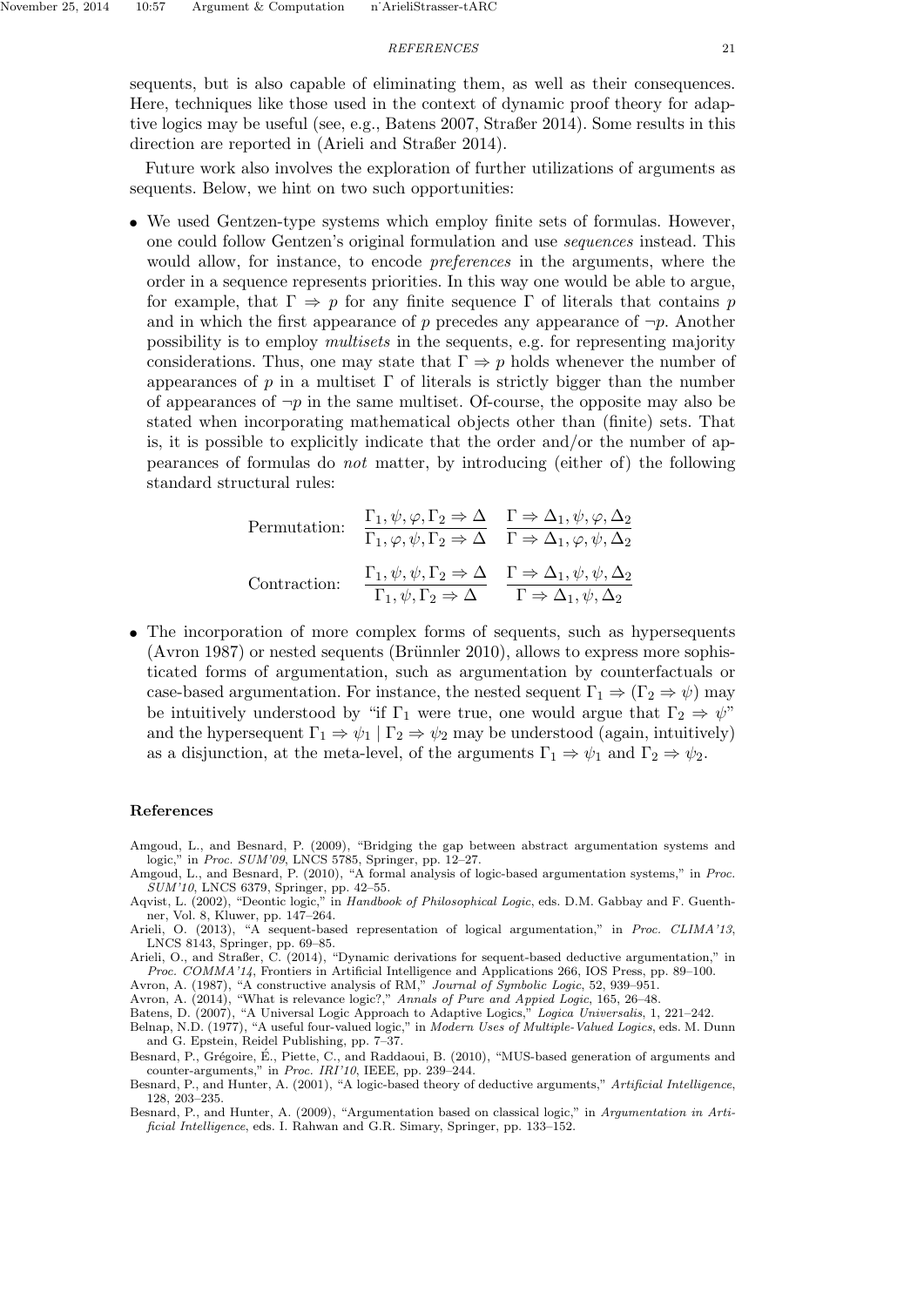Brewka, G. (2001), "Dynamic argument systems: A formal model of argumentation processes based on situation calculus," J. Logic and Computation, 11, 257–282.

Brünnler, K. (2010), "Nested Sequents," University of Bern, (Ph.D. Thesis).

Caminada, M.W.A. (2006), "Semi-Stable Semantics," in Proc. COMMA'06, IOS Press, pp. 121–130.

Caminada, M.W.A. (2007), "Comparing two unique extension semantics for formal argumentation: ideal and eager," in Proc. BNAIC'07, pp. 81–87.

Caminada, M.W.A., and Amgoud, L. (2007), "On the evaluation of argumentation formalisms," Artificial Intelligence, 171, 286–310.

Caminada, M.W.A., Carnielli, W.A., and Dunne, P.E. (2012), "Semi-stable semantics," Journal of Logic and Computation, 22, 1207–1254.

Chesñevar, C.I., Maguitman, A.G., and Loui, R.P. (2000), "Logical models of argument," ACM Computing Surveys, 32, 337–383.

da Costa, N.C.A. (1974), "On the theory of inconsistent formal systems," Notre Dame Journal of Formal Logic, 15, 497–510.

Dung, P.M. (1995), "On the acceptability of arguments and its fundamental role in nonmonotonic reasoning, logic programming and n-person games," Artificial Intelligence, 77, 321–357.

Dung, P.M., Kowalski, R., and Toni, F. (2006), "Dialectic proof procedures for assumption-based, admissible argumentation," Artificial Intelligence, 170, 114–159.

Dung, P.M., Mancarella, P., and Toni, F. (2007), "Computing ideal sceptical argumentation," Artificial Intelligence, 171, 642–674.

Dunn, J.M., and Restall, G. (2002), "Relevance logic," in Handbook of Philosophical Logic, eds. D. Gabbay and F. Guenther, Vol. 6, Kluwer, pp. 1–136.

Efstathiou, V., and Hunter, A. (2011), "Algorithms for generating arguments and counterarguments in propositional logic," Journal of Approximate Reasoning, 52, 672–704.

Eiter, T., and Gottlob, G. (1995), "The complexity of logic-based abduction," ACM Journal, 42, 3–42.

Gentzen, G., "Investigations into logical deduction," In German. An English translation appears in 'The Collected Works of Gerhard Gentzen', edited by M. E. Szabo, North-Holland, 1969. (1934).

Gorogiannis, N., and Hunter, A. (2011), "Instantiating abstract argumentation with classical logic arguments: Postulates and properties," Artificial Intelligence, 175, 1479–1497.

Governatori, G., Maher, M., Antoniou, G., and Billington, D. (2004), "Argumentation semantics for defeasible logic," Journal of Logic and Computation, 14, 675–702.

Horty, J.F. (1994), "Moral dilemmas and nonmonotonic logic," Journal of Philosiphical Logic, 23, 35–65. Los, J., and Suzsko, R. (1958), "Remarks on sentential logics," Indagationes Mathematicae, 20, 177–183.

Modgil, S.J., and Prakken, H. (2013), "A general account of argumentation with preferences," Artificial Intelligence, 195, 361–397.

Modgil, S.J., and Prakken, H. (2014), "The ASPIC+ framework for structured argumentation: a tutorial," Argument and Computation, 5, 31–62.

Pollock, J. (1987), "Defeasible reasoning," Cognitive Science, 11, 481-518.

Pollock, J. (1991), "A theory of defeasible reasoning," Int. Journal of Intelligent Systems, 6, 33-54.

Pollock, J. (1992), "How to reason defeasibly," Artificial Intelligence, 57, 1–42.

Pollock, J., Cognitive Carpentry. A Blueprint for How to Build a Person, Bradford/MIT Press (1995).

Prakken, H. (1993), "An argumentation framework in default logic," Annals of Mathematics and Artificial Intelligence, 9, 93–132.

Prakken, H. (1996), "Two approaches to the formalisation of defeasible deontic reasoning," Studia Logica, 57, 73–90.

Prakken, H. (2010), "An abstract framework for argumentation with structured arguments," Argument and Computation, 1, 93–124.

Prakken, H., and Vreeswijk, G. (2002), "Logical systems for defeasible argumentation," in Handbook of Philosochical Logic, eds. D. Gabbay and F. Guenthner, Vol. 14, Kluwer, pp. 219–318.

Priest, G. (1989), "Reasoning about truth," Artificial Intelligence, 39, 231-244.

Simari, G.R., and Loui, R.P. (1992), "A mathematical treatment of defeasible reasoning and its implementation," Artificial Intelligence, 53, 125–157.

Stolpe, A. (2010), "A theory of permission based on the notion of derogation," Journal of Applied Logic, 8, 97–113.

Straßer, C., Adaptive Logic and Defeasible Reasoning. Applications in Argumentation, Normative Reasoning and Default Reasoning, Vol. 38 of Trends in Logic, Springer (2014).

Straßer, C., and Arieli, O. (2014), "Sequent-based argumentation for normative reasoning," in Proc. DEON'14, LNAI 8554, Springer, pp. 224–240.

Urquhart, A. (2001), "Many-valued logic," in Handbook of Philosophical Logic, eds. D. Gabbay and F. Guenthner, Vol. II, Kluwer, pp. 249–295.

Wu, Y. (2012), "Between Argument and Conclusion. Argument-based Approaches to Discussion, Inference and Uncertainty," University of Luxembourg, (Ph.D. Thesis).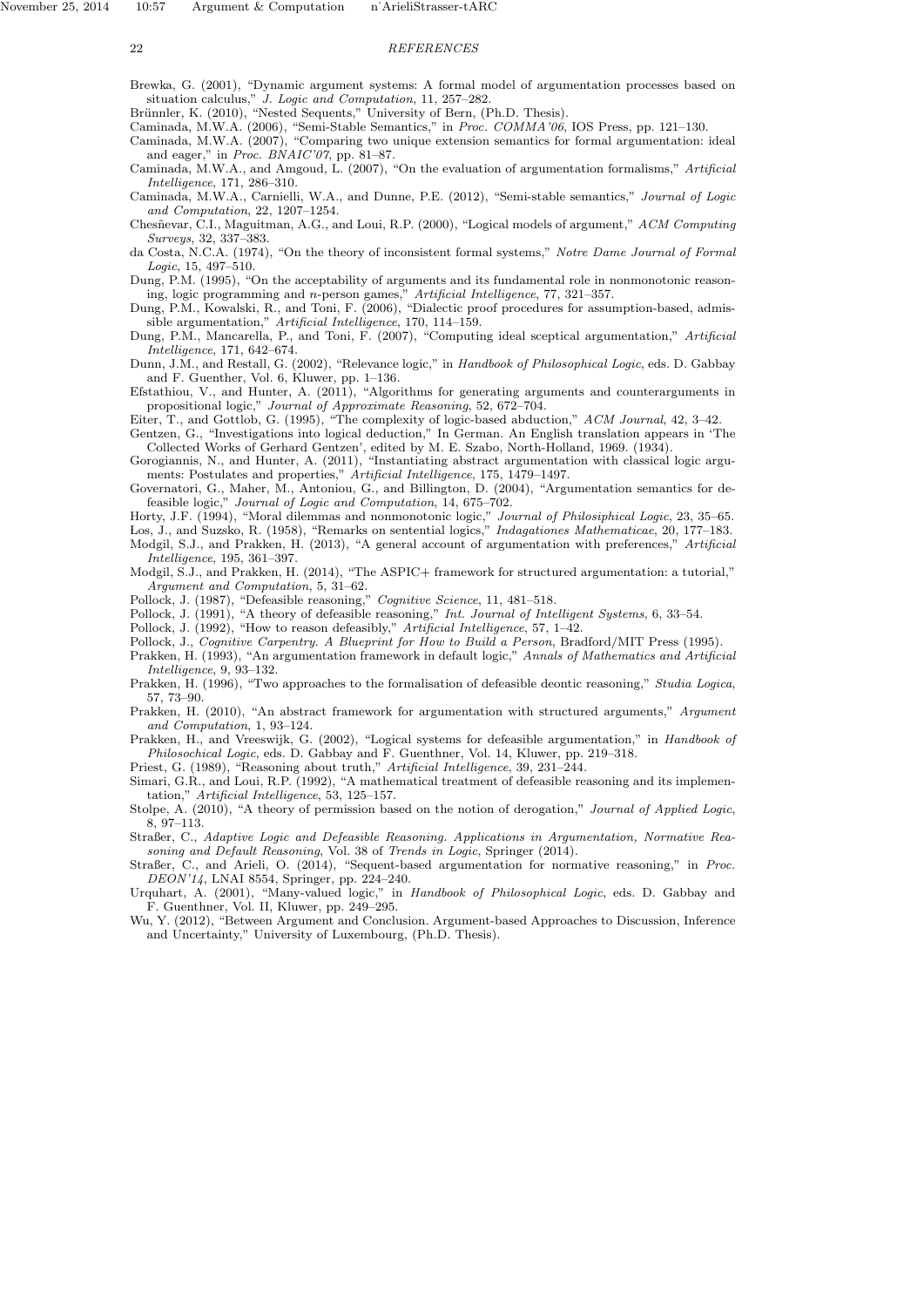## Appendix A. Some Further Results About the Restricted Monotonicity of  $\sim$

Below we show that under some (rather intuitive) requirement on the base logic L, restricted monotonicity with respect to relevant attacks (Proposition 5.14) may be generalized to other attack rules. For this, we first need to introduce some new terminology.

**Definition A.1:** Let  $L = \langle \mathcal{L}, \vdash \rangle$  be a propositional logic.

- We say that L is *consistency-enforcing*, if for every finite set of  $\mathcal{L}$ -formulas Γ that is not  $\vdash$ -consistent it holds that  $\vdash \neg \bigwedge \Gamma$ .
- We say that L is  $\neg \wedge \neg \text{expanding}$ , if  $\Upsilon \vdash \neg \bigwedge \Gamma$  implies that  $\Upsilon \vdash \neg \bigwedge \Gamma'$  for every finite set  $\Gamma'$  that contains  $\Gamma$ .

In what follows we consider sequent elimination rules representing premise attacks (prem-attacks, for short), that is: all the forms of defeat and undercut in Figure 2. In addition, we assume that a given set R of prem-attacks rules contains at least one of the rules Defeat, Compact Defeat, Undercut, Compact Undercut, or Canonical Undercut.

The main results of this appendix are then the following:

**Proposition A.2:** Let  $L = \langle \mathcal{L}, \vdash \rangle$  be a uniform,  $\neg \land \neg \mathcal{L}$ -expanding and consistencyenforcing logic, R a set of prem-attacking rules, and Sem a semantics which is either complete, grounded, preferred or stable. If  $S_1 \nvdash^{\forall}_{\mathsf{L},\mathsf{R},\mathsf{Sem}} \psi$  and  $S_1$  is irrelevant to  $\mathcal{S}_2$ , then  $\mathcal{S}_1, \mathcal{S}_2 \hspace{0.2em}\sim\hspace{-0.9em}\mid\hspace{0.58em} \mathsf{L}_{\mathsf{L},\mathsf{R},\mathsf{Sem}} \hspace{0.2em} \psi$ .

**Proposition A.3:** Let  $L = \langle \mathcal{L}, \vdash \rangle$  be a uniform,  $\neg \land \neg \text{expanding and consistency-}$ enforcing logic, R a set of prem-attacking rules, and Sem a semantics which is either complete, grounded or preferred.<sup>1</sup> If  $S_1 \vdash_{\mathsf{L},\mathsf{R},\mathsf{Sem}}^{\exists} \psi$  and  $S_1$  is irrelevant to  $S_2$ , then  $S_1, S_2 \n\sim^{\exists}_{\mathsf{L},\mathsf{R},\mathsf{Sem}} \psi$ .

Note that, unlike Proposition 5.14, in the propositions above  $S_2$  need not be  $\vdash$ -consistent.

To show the Propositions A.2 and A.3, we need a few lemmas. The first lemma holds in every argumentation framework  $\mathcal{AF} = \langle \mathit{Args}, \mathcal{A} \rangle$  with a set Root $(\mathcal{AF}) =$  $A\eta$ gs –  $A\eta$ gs<sup>+</sup> of unattacked arguments.

**Lemma A.4:** Let  $AF' = AF \downarrow_{Args-Root(AF)^+}$  be the framework  $AF = \langle \text{A} \text{rgs}, \mathcal{A} \rangle$ , restricted to  $Args - \text{Root}(\mathcal{AF})^+$ . Then  $\text{Cmpl}(\mathcal{AF}) = \text{Cmpl}(\mathcal{AF}')$ .

**Proof:** To see that  $\textsf{Cmpl}(\mathcal{AF}) \subseteq \textsf{Cmpl}(\mathcal{AF})$ , suppose that  $\mathcal{E} \in \textsf{Cmpl}(\mathcal{AF})$ . Then Root $(\mathcal{AF}) \subseteq \mathcal{E}$ . Since  $\mathcal{E}$  is conflict-free, necessarily Root $(\mathcal{AF})^+ \cap \mathcal{E} = \emptyset$ , and so  $\mathcal{E} \subseteq \text{Args} - \text{Root}(\mathcal{AF})^+$ . Suppose now that  $\mathcal E$  defends in  $\mathcal{AF}'$  an argument  $A \in$ Args–Root $(\mathcal{AF})^+$ . If  $\mathcal E$  defends A also in  $\mathcal AF$  then by the completeness of  $\mathcal E, A \in \mathcal E$ . If  $\mathcal E$  does not defend A in  $\mathcal{AF}$ , then there is a  $B \in \text{Root}(\mathcal{AF})^+$  that A-attacks A, but  $B \notin \mathcal{E}^+$ . However, since  $B \in \text{Root}(\mathcal{AF})^+$ , there is a  $C \in \text{Root}(\mathcal{AF})$  such that C A-attacks B. But Root $(\mathcal{AF}) \subseteq \mathcal{E}$ , so  $C \in \mathcal{E}$ , which contradicts the assumption that  $B \notin \mathcal{E}^+$ . We have thus shown that every argument that is defended by  $\mathcal{E}$  in  $\mathcal{AF}'$  is in  $\mathcal{E}$ . Let now  $A \in \mathcal{E}$  and suppose some  $B \in Args - \text{Root}(\mathcal{AF})^+$  attacks A in  $\mathcal{AF}'$ . Clearly, B also attacks A in  $\mathcal{AF}$ . By the completeness of  $\mathcal E$  in  $\mathcal{AF}$ , B is attacked by some  $C \in \mathcal{E}$  in  $\mathcal{AF}$ . Since  $B \in \text{Args} - \text{Root}(\mathcal{AF})^+$  and  $\mathcal{E} \subseteq \text{Args} - \text{Root}(\mathcal{AF})^+, C$ also attacks B in  $AF'$ . Hence, E defends itself in  $AF'$ . Altogether, we have shown that  $\mathcal{E} \in \text{Cmpl}(\mathcal{AF}')$ 

<sup>&</sup>lt;sup>1</sup>The question whether this proposition holds also for stable semantics is left for future work.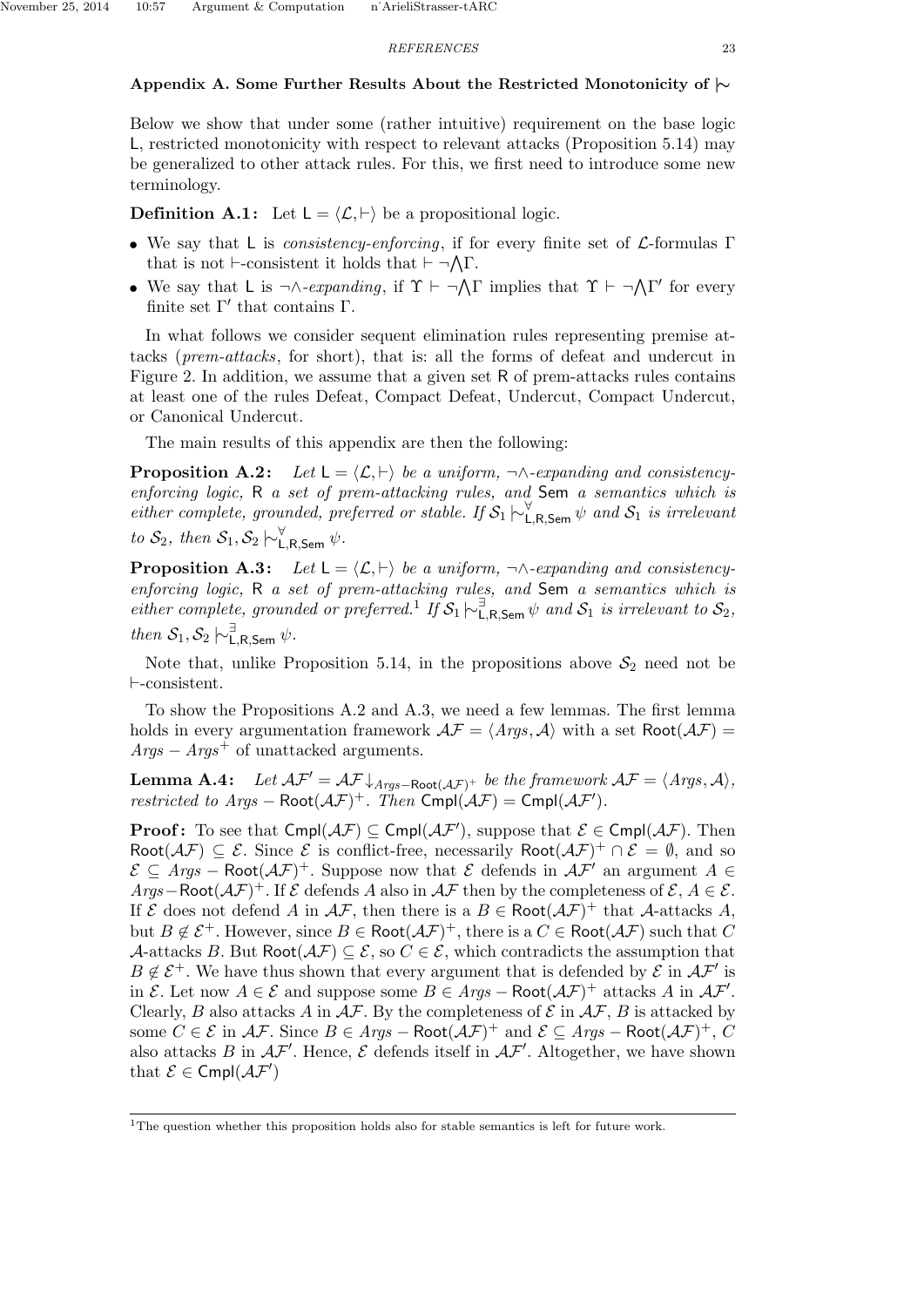To see that  $Cmpl(\mathcal{AF}') \subseteq Cmpl(\mathcal{AF})$ , suppose that  $\mathcal{E} \in Cmpl(\mathcal{AF}')$ . Note first that by the definition of  $A\mathcal{F}'$ ,  $Root(A\mathcal{F}) \subseteq Root(A\mathcal{F}')$ . Since  $\mathcal E$  is complete in  $A\mathcal{F}'$ , Root $(\mathcal{AF}') \subseteq \mathcal{E}$ , and hence Root $(\mathcal{AF}) \subseteq \mathcal{E}$ . We now show that  $\mathcal{E} \in \mathsf{Cmpl}(\mathcal{AF})$ . Clearly,  $\mathcal E$  is conflict-free in  $\mathcal{AF}$  since the only attacks that are added by moving from  $\mathcal{A}'$  (the attack relation of  $\mathcal{AF}'$ ) to  $\mathcal A$  are attacks between Args and Root $(\mathcal{AF})^+$ and between  $Root(\mathcal{AF})^+$  and Args. Suppose now that  $\mathcal E$  defends in  $\mathcal AF$  some  $A \in \text{A}$ rgs. If  $\mathcal E$  also defends A in  $\mathcal{AF}'$  then  $A \in \mathcal E$ . Otherwise,  $\mathcal E$  does not defend A in  $A\mathcal{F}'$ . By the conflict-freeness of  $\mathcal E$  and since  $\text{Root}(A\mathcal{F}) \subseteq \mathcal E$ , A cannot be in Root $(\mathcal{AF})^+$ . Hence,  $A \in \text{Args} - \text{Root}(\mathcal{AF})^+$ , and so there is an  $\mathcal{A}'$ -attacker B of A such that there is no  $C \in \mathcal{E}$  such that C  $\mathcal{A}'$ -attacks B. However, there must be a  $D \in \mathcal{E}$  such that D A-attacks B. This means that  $B \in \text{Root}(\mathcal{AF})^+$ . However, since B A'-attacks A,  $B \notin \text{Root}(\mathcal{AF})^+$ , a contradiction. We have thus shown that whenever  $\mathcal E$  defends some  $A \in \mathcal{A}$  rgs then  $A \in \mathcal E$ . Conversely, suppose that  $A \in \mathcal E$ and some  $B \in \text{A}$ rgs attacks A in  $\mathcal{AF}$ . If  $B \in \text{Root}(\mathcal{AF})^+$  then  $B \in \mathcal{E}^+$ , since Root $(\mathcal{AF}) \subseteq \mathcal{E}$ . In case  $B \in Args$  – Root $(\mathcal{AF})^+$ , also  $B \in \mathcal{E}^+$ , as  $\mathcal{E} \in \mathsf{Cmpl}(\mathcal{AF}')$ . Thus,  $\mathcal E$  defends all of its elements. Altogether, we have shown that  $\mathcal E \in \mathsf{Cmpl}(\mathcal{AF})$ .  $\Box$ 

**Remark** A.12: Lemma A.4 may be adjusted to any *completeness-based seman*tics, that is, to every semantics Sem such that  $Cmpl(\mathcal{AF}) = Cmpl(\mathcal{AF}')$  implies  ${\sf Sem}(\mathcal{AF}) = {\sf Sem}(\mathcal{AF}')$  and  ${\sf Sem}(\mathcal{AF}) \subseteq {\sf Cmpl}(\mathcal{AF})$ .<sup>1</sup> Thus, for every framework  $\mathcal{AF}$ , its induced framework  $\mathcal{AF}'$  as defined in Lemma A.4, and a completenessbased semantics Sem, we have that  $\mathsf{Sem}(\mathcal{AF}) = \mathsf{Sem}(\mathcal{AF}')$ .

Next, we fix some logic  $L = \langle L, \vdash \rangle$  and a sequent-based argumentation framework  $\mathcal{AF}_L(\mathcal{S}) = \langle \mathsf{Arg}_L(\mathcal{S}), \mathcal{A} \rangle$ , for which we use the following notations:

- $\text{Arg}^{\emptyset}_{\mathsf{L}}(\mathcal{S}) = \{ A \in \text{Arg}_{\mathsf{L}}(\mathcal{S}) \mid A \text{ is of the form } \Rightarrow \Delta \},$
- $\text{Arg}_{\mathsf{L}}^{\perp}(\mathcal{S}) = \{A \in \text{Arg}_{\mathsf{L}}(\mathcal{S}) \mid A \text{ is of the form } \Upsilon \Rightarrow \Delta \text{ where } \Upsilon \text{ is } \vdash \text{-inconsistent}\}.$

By Remark A.12 we conclude that every extension with respect to a completeness-based semantics of an argumentation framework  $\mathcal{A}\mathcal{F}_1(\mathcal{S})$  whose base logic L is consistency-enforcing (and whose elimination rules are prem-attacking), consists only of sequents whose premises are  $\vdash$ -consistent. Formally:

**Corollary A.5:** Let  $\mathcal{AF}_L(\mathcal{S}) = \langle \mathsf{Arg}_L(\mathcal{S}), \mathcal{A} \rangle$  be a sequent-based argumentation framework where L is consistency-enforcing and whose rules in R are prem-attacks. Then for every completeness-based semantics Sem and every  $\mathcal{E} \in \text{Sem}(\mathcal{AF}_L(\mathcal{S}))$  it holds that  $\mathcal{E} \cap \text{Arg}_{L}^{\perp}(\mathcal{S}) = \emptyset$ .

**Proof:** Since  $\mathcal{AF}_L(\mathcal{S})$  has only prem-attack rules,  $\mathsf{Arg}^{\emptyset}_L(\mathcal{S}) \subseteq \mathsf{Root}(\mathcal{AF}_L(\mathcal{S}))$ . Since L is consistency-enforcing,  $Arg_L^{\perp}(\mathcal{S}) \subseteq Arg_{L}^{\emptyset}(\mathcal{S})^+$ .<sup>2</sup> Thus:

$$
Arg_{L}^{\perp}(\mathcal{S}) \subseteq Arg_{L}^{\emptyset}(\mathcal{S})^{+} \subseteq Root(\mathcal{AF}_{L}(\mathcal{S}))^{+}.
$$
 (A1)

By Remark A.12, if  $\mathcal{E} \in \mathsf{Sem}(\mathcal{AF}_L(\mathcal{S}))$  then  $\mathcal{E} \in \mathsf{Sem}(\mathcal{AF}'_L(\mathcal{S}))$ , and so:

$$
\mathcal{E} \cap \text{Root}(\mathcal{AF}_L(\mathcal{S}))^+ = \emptyset. \tag{A2}
$$

By (A1) and (A2) the corollary follows.  $\square$ 

<sup>1</sup>Note that all the semantics considered in this paper are completeness-based.

<sup>&</sup>lt;sup>2</sup>This is due to the supposition that R contains at least one of the rules Defeat, Compact Defeat, Undercut, Compact Undercut, or Canonical Undercut, mentioned at the beginning of the appendix. This allows to derive the sequent  $\Rightarrow \neg \wedge \Upsilon$  where  $\Upsilon$  is  $\vdash$ -inconsistent.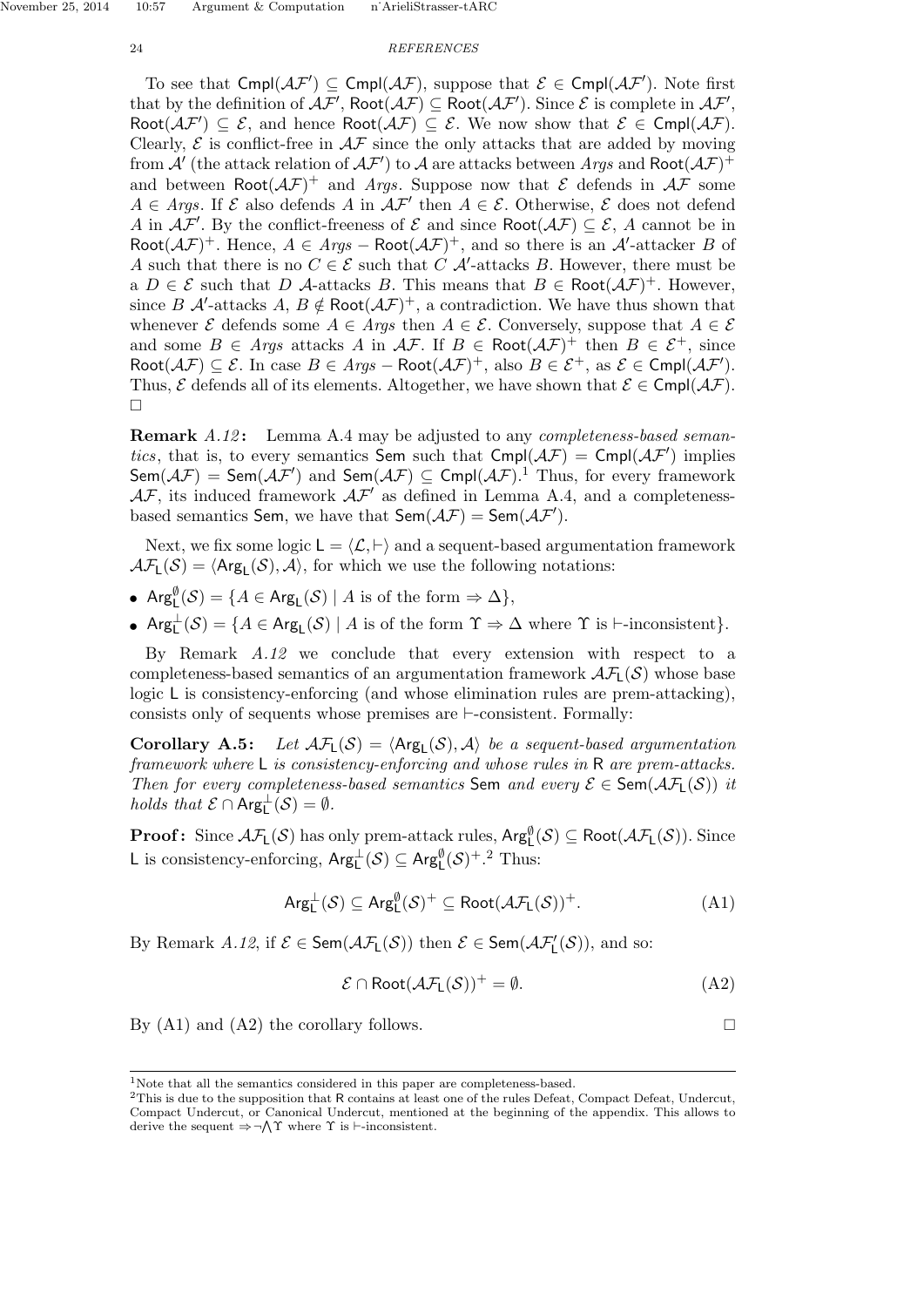The next two lemmas present other properties that will be needed in the sequel.

**Lemma A.6:** Let  $L = \langle \mathcal{L}, \vdash \rangle$  be a uniform and consistency-enforcing logic, and let R be a set of prem-attack rules. Suppose that  $S_1$  is a set of L-formulas that is irrelevant to a set of  $\mathcal L$ -formulas  $\mathcal S_2$ . If an argument  $A = \Upsilon \Rightarrow \psi \in \text{Arg}_{\mathsf L}(\mathcal S_1 \cup \mathcal S_2)$  –  $Arg_{\mathsf{L}}^{\perp}(\mathcal{S}_1 \cup \mathcal{S}_2)$  R-attacks an argument  $B = \overline{\Gamma} \Rightarrow \phi \in Arg_{\mathsf{L}}(\mathcal{S}_1)$  according to a rule  $\mathcal{R} \in \mathsf{R}$ , then there is a formula  $\psi_1$  such that the argument  $A_1 = \Upsilon \cap \mathcal{S}_1 \Rightarrow \psi_1 \in$  $\textsf{Arg}_{\textsf{L}}(\mathcal{S}_1)$  R-attacks B.

**Proof:** Suppose that A R-attacks B where  $\mathcal{R} \in \mathbb{R}$ .

- Suppose first that  $\mathcal R$  is a direct prem-attacking rule (i.e., either Direct Defeat, Compact Direct Defeat, or Direct Undercut). In this case  $\psi \vdash \psi'$  where  $\psi' \in \Gamma$ . Hence, by Remark 2,  $\Upsilon \Rightarrow \psi'$  is in  $\text{Arg}_{\mathsf{L}}(\mathcal{S}_1 \cup \mathcal{S}_2)$ . Since  $\Upsilon \cap \mathcal{S}_2$  is  $\vdash$ -consistent (because so is  $\Upsilon$ ), by the uniformity of L,  $A_1 = \Upsilon \cap S_1 \Rightarrow \psi' \in \text{Arg}_{\mathsf{L}}(S_1)$ . Obviously,  $A_1$  R-attacks  $B$ .
- Suppose now that  $R$  is a compact prem-attacking rule (Compact Defeat, Compact Direct Defeat, Compact Undercut). Then  $\psi = \neg \Lambda \Gamma'$  for some  $\Gamma' \subseteq \Gamma$ . Again, by the uniformity of L we have that  $A_1 = \Upsilon \cap S_1 \Rightarrow \neg \bigwedge \Gamma' \in \text{Arg}_{\mathsf{L}}(S_1)$ . Clearly,  $A_1$  R-attacks B.
- Suppose that  $R$  is any other prem-attacking rule (that is, Undercut, Canonical Undercut, or Defeat). Then  $\psi \vdash \neg \bigwedge \Gamma'$  for some  $\Gamma' \subseteq \Gamma$ . By Remark 2, then,  $\Upsilon \Rightarrow \neg \bigwedge \Gamma' \in \text{Arg}_{\mathsf{L}}(\mathcal{S}_1 \cup \mathcal{S}_2)$ . Again, by the uniformity of L, we have that  $A_1 =$  $\Upsilon \cap \mathcal{S}_1 \Rightarrow \neg \bigwedge \Gamma' \in \text{Arg}_{\mathsf{L}}(\mathcal{S}_1)$ . Clearly,  $A_1$  R-attacks B.

In each case, then, there is a formula  $\psi_1$  such that the argument  $\Upsilon \cap \mathcal{S}_1 \Rightarrow \psi_1$  is in Arg<sub>L</sub>( $S_1$ ) and R-attacks B.

Notation A.7:  $\mathcal{E}_{\mathcal{S},\mathsf{R}}^+ = \{A \in \mathsf{Arg}_\mathsf{L}(\mathcal{S}) \mid \text{there is a } B \in \mathcal{E} \text{ such that } B \nvert R\text{-attacks} \}$ A for some  $\mathcal{R} \in \mathsf{R}$ .

**Lemma A.8:** Let  $\mathcal{AF}_L(\mathcal{S}) = \langle \mathsf{Arg}_L(\mathcal{S}), \mathcal{A} \rangle$  be a sequent-based argumentation framework, where L is an  $\neg \wedge$ -expanding logic and R is a set of prem-attack rules. Suppose that  $\mathcal{E} \in \text{Cmpl}(\mathcal{AF}_L(\mathcal{S}))$  and that  $A = \Upsilon \Rightarrow \Delta$  and  $A' = \Upsilon' \Rightarrow \Delta'$  are derivable sequents where  $\Upsilon' \subseteq \Upsilon$  and  $\Upsilon' \subseteq \mathcal{S}$ . Then:

- (1) If  $A \in \mathcal{E}$  then  $A' \in \mathcal{E}$ .
- (2) If  $A' \in \mathcal{E}_{\mathcal{S}, \mathsf{R}}^+$  then  $A \in \mathcal{E}_{\mathcal{S}', \mathsf{R}}^+$ , where  $\mathcal{S}'$  is any set containing  $\Upsilon$  and  $\mathcal{S}$ .

**Proof:** To see the first item, note that since  $\mathcal{E}$  is a complete extension, we only have to show that E defends A'. Suppose then that  $B = \Gamma \Rightarrow \psi \in \text{Arg}_{\mathsf{L}}(\mathcal{S})$  Rattacks A' where  $\mathcal{R} \in \mathsf{R}$ . We show that  $B \in \mathcal{E}^+$ .

- If  $R$  is a direct prem-attack or (Compact) Undercut, then  $B$  also attacks  $A$ , and so  $B \in \mathcal{E}^+$ .
- In the other cases (Defeat, Compact Defeat, Canonical Undercut)  $\psi \Rightarrow \neg \Lambda \Upsilon'$ is derivable. Since L is  $\neg \land$ -expanding,  $\psi \Rightarrow \neg \land \Upsilon$  is derivable. By Remark 2,  $B' = \Gamma \Rightarrow \neg \bigwedge \Upsilon \in \text{Arg}_{\mathsf{L}}(\mathcal{S})$ . Clearly,  $B'$  R-attacks A and so  $B' \in \mathcal{E}^+$ . However, since B' has the same premise set as B, also  $B \in \mathcal{E}^+$ .

For the second item, let  $B = \Gamma \Rightarrow \psi$  be an argument in  $\mathcal E$  that R-attacks A' for some  $\mathcal{R} \in \mathsf{R}$ . Again, we consider two cases.

- If  $R$  is a direct prem-attack or (Compact) Undercut, clearly  $B$   $R$ -attacks  $A$ .
- Let R be Defeat, Compact Defeat or Canonical Undercut. Then  $\psi \Rightarrow \neg \bigwedge \Upsilon'$  is derivable, and since L is  $\neg \land$ -expanding also  $\psi \Rightarrow \neg \land \Upsilon$  is derivable. By Remark 2,  $B' = \Gamma \Rightarrow \neg \bigwedge \Upsilon \in \text{Arg}_{\mathsf{L}}(\mathcal{S})$ . Clearly,  $B'$  R-attacks A. By Item 1,  $B' \in \mathcal{E}$ .

In both cases there is an argument in  $\mathcal E$  that R-attacks A, and so  $A \in \mathcal E_{\mathcal S',\mathsf R}^+$  $\Box$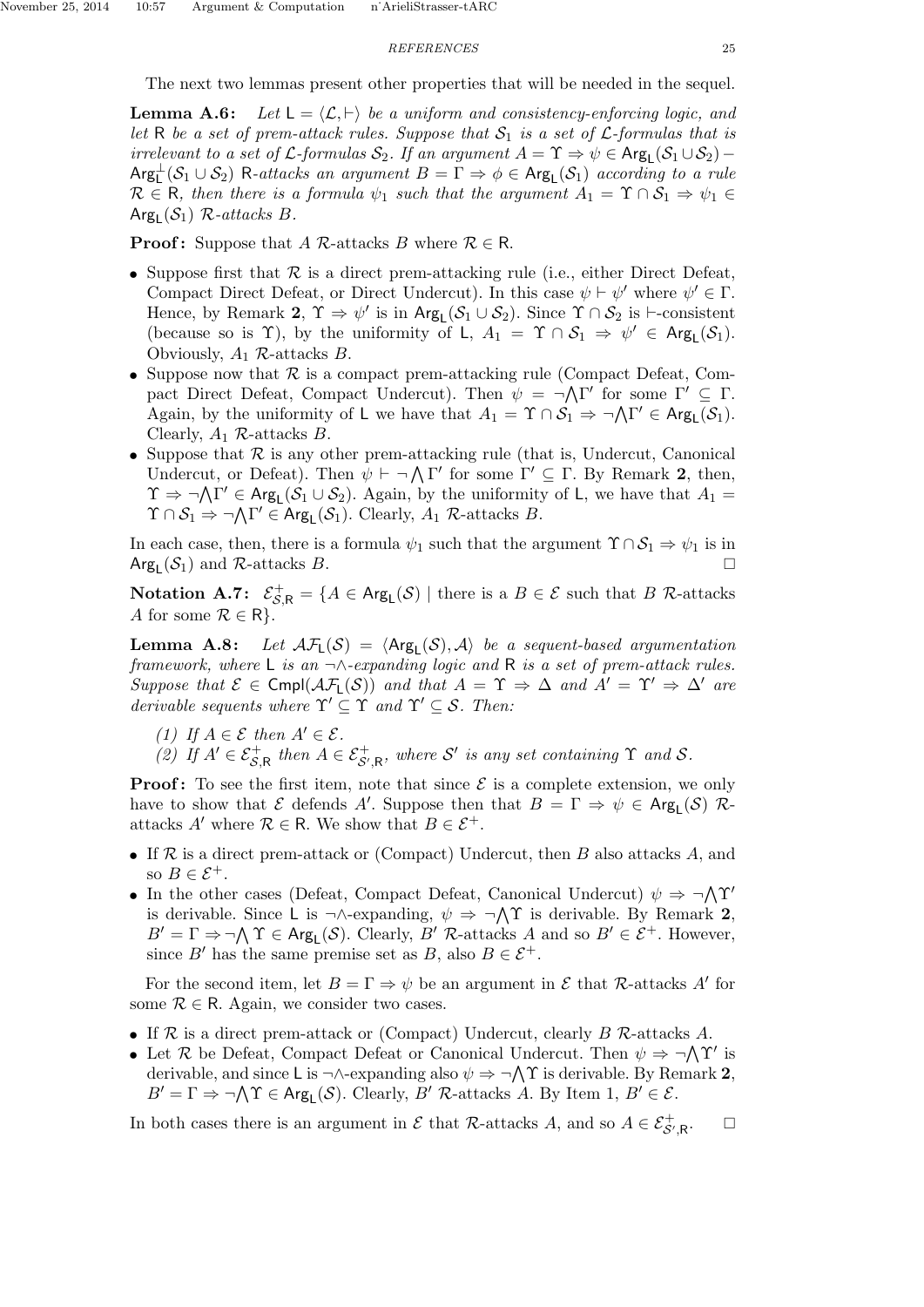The main lemma for Propositions A.2 and A.3 is the following:

**Lemma A.9:** Let L be a uniform, consistency-enforcing, and  $\neg \land$ -expanding logic, and let R be a set of prem-attack rules. If  $S_1$  is irrelevant to  $S_2$ , then:

- (1) If  $\mathcal{E} \in \text{Cmpl}(\mathcal{AF}_L(\mathcal{S}_1 \cup \mathcal{S}_2))$  then  $\mathcal{E}^+_{\mathcal{S}_1,R} = (\mathcal{E} \cap \text{Arg}_L(\mathcal{S}_1))_{\mathcal{S}_1,R}^+$ .
- (2) If  $\mathcal{E} \in \text{Cmpl}(\mathcal{AF}_L(\mathcal{S}_1 \cup \mathcal{S}_2))$  then  $\mathcal{E} \cap \text{Arg}_L(\mathcal{S}_1) \in \text{Cmpl}(\mathcal{AF}_L(\mathcal{S}_1)).$
- (3) If  $\mathcal{E} \in \text{Cmpl}(\mathcal{AF}_L(\mathcal{S}_1))$  then  $\mathcal{E} \in \text{Adm}(\mathcal{AF}_L(\mathcal{S}_1 \cup \mathcal{S}_2)).$
- (4) If  $\mathcal{E} \in Pr(f(\mathcal{AF}_L(\mathcal{S}_1 \cup \mathcal{S}_2))$  then  $\mathcal{E} \cap \text{Arg}_L(\mathcal{S}_1) \in Pr(f(\mathcal{AF}_L(\mathcal{S}_1))$ .
- (5) If  $\mathcal{E} \in \text{Stbl}(\mathcal{AF}_L(\mathcal{S}_1 \cup \mathcal{S}_2))$  then  $\mathcal{E} \cap \text{Arg}_L(\mathcal{S}_1) \in \text{Stbl}(\mathcal{AF}_L(\mathcal{S}_1)).$
- (6) If  $\mathcal{E} \in \text{Cmpl}(\mathcal{AF}_L(\mathcal{S}_1))$  there is  $\mathcal{E}' \in \text{Cmpl}(\mathcal{AF}_L(\mathcal{S}_1 \cup \mathcal{S}_2))$  such that  $\mathcal{E} \subseteq \mathcal{E}'$ .
- (7) If  $\mathcal{E} \in Pr(f(\mathcal{AF}_L(\mathcal{S}_1)))$  there is  $\mathcal{E}' \in Pr(f(\mathcal{AF}_L(\mathcal{S}_1 \cup \mathcal{S}_2)))$  such that  $\mathcal{E} \subseteq \mathcal{E}'$ .
- (8) If  $\textsf{Grnd}(\mathcal{AF}_L(\mathcal{S}_1)) = \{\mathcal{E}\}$  and  $\textsf{Grnd}(\mathcal{AF}_L(\mathcal{S}_1 \cup \mathcal{S}_2)) = \{\mathcal{E}'\}$  then  $\mathcal{E} \subseteq \mathcal{E}'$ .

**Proof:** Let L, R,  $S_1$  and  $S_2$  be as in the lemma.

**Item 1:** Obviously,  $(\mathcal{E} \cap \mathsf{Arg}_L(\mathcal{S}_1))_{\mathcal{S}_1,R}^+ \subseteq \mathcal{E}_{\mathcal{S}_1,R}^+$ . For the converse, let  $B \in \mathsf{Arg}_L(\mathcal{S}_1)$ be an argument in  $\mathcal{E}_s^+$  $S_{1,R}^+$ . Then there is an argument  $A = \Upsilon \Rightarrow \psi \in \mathcal{E}$  that R-attacks B. By Lemma A.6 (which is applicable here, since by Corollary A.5,  $\mathcal{E} \cap \mathsf{Arg}^{\perp}_L(\mathcal{S}_1 \cup \mathcal{S}_2) = \emptyset$ , there is an argument  $A' = \Upsilon \cap \mathcal{S}_1 \Rightarrow \psi'$  such that  $A'$ R-attacks B. By Lemma A.8-1,  $A' \in \mathcal{E}$ , and so  $B \in (\mathcal{E} \cap \text{Arg}_{\mathsf{L}}(\mathcal{S}_1))_{\mathcal{S}_1,\mathsf{R}}^+$ .

**Item 2:** Let  $\mathcal{E} \in \text{Cmp}(\mathcal{AF}_L(\mathcal{S}_1 \cup \mathcal{S}_2))$ . In particular,  $\mathcal{E}$  and all its subsets are conflict-free, thus  $\mathcal{E} \cap \text{Arg}_L(\mathcal{S}_1)$  is conflict-free. To see that  $\mathcal{E} \cap \text{Arg}_L(\mathcal{S}_1)$  is admissible, suppose that  $A \in \text{Arg}_{\mathsf{L}}(\mathcal{S}_1)$  attacks some  $B \in \mathcal{E} \cap \text{Arg}_{\mathsf{L}}(\mathcal{S}_1)$ . Then, since  $\mathcal{E}$  is complete in  $\mathcal{AF}_L(\mathcal{S}_1 \cup \mathcal{S}_2)$ ,  $A \in \mathcal{E}^+_{\mathcal{S}_1 \cup \mathcal{S}_2, \mathsf{R}}$  and hence  $A \in \mathcal{E}^+_{\mathcal{S}_1, \mathsf{R}}$ . By Item 1,  $A \in$  $(\mathcal{E} \cap \mathsf{Arg}_L(\mathcal{S}_1))_{\mathcal{S}_1,R}^+$ . Thus  $\mathcal{E} \cap \mathsf{Arg}_L(\mathcal{S}_1)$  indeed defends itself. It remains to show that  $\mathcal{E} \cap \text{Arg}_{\mathsf{L}}(\mathcal{S}_1)$  defends *exactly* itself. For this, suppose that  $\mathcal{E} \cap \text{Arg}_{\mathsf{L}}(\mathcal{S}_1)$  defends some  $A \in \text{Arg}_{\mathsf{L}}(\mathcal{S}_1)$ . Assume for a contradiction that  $A \notin \mathcal{E} \cap \text{Arg}_{\mathsf{L}}(\mathcal{S}_1)$  and hence  $A \notin \mathcal{E}$ . Since  $\mathcal{E}$  is complete,  $\mathcal{E}$  does not defend A. Hence, there is an argument  $B = \Upsilon \Rightarrow \psi \in \text{Arg}_{\mathsf{L}}(\mathcal{S}_1 \cup \mathcal{S}_2)$  such that B R-attacks A and  $B \notin \mathcal{E}^+_{\mathcal{S}_1 \cup \mathcal{S}_2, \mathsf{R}}$ . Suppose first that  $B \in \text{Arg}^{\perp}_{\mathsf{L}}(\mathcal{S}_1 \cup \mathcal{S}_2)$ . Since L is consistency-enforcing, there is an argument  $C = \Rightarrow \phi$  that attacks B. Since  $C \in \mathsf{Arg}^{\emptyset}_{\mathsf{L}}(\mathcal{S}_1 \cup \mathcal{S}_2) \subseteq \mathsf{Root}(\mathcal{AF}_{\mathsf{L}}(\mathcal{S}_1 \cup \mathcal{S}_2)) \subseteq \mathcal{E}$  we have that  $C \in \mathcal{E}$ , which is a contradiction to our assumption that  $B \notin \mathcal{E}_{\mathcal{S}_1 \cup \mathcal{S}_2, \mathsf{R}}^+$ . Hence,  $B \in \text{Arg}_{\mathsf{L}}(\mathcal{S}_1 \cup \mathcal{S}_2) - \text{Arg}_{\mathsf{L}}^{\perp}(\mathcal{S}_1 \cup \mathcal{S}_2)$ . By Lemma A.6 (which again is applicable here, since by Corollary A.5,  $\mathcal{E} \subseteq \text{Arg}_{\mathsf{L}}(\mathcal{S}_1 \cup \mathcal{S}_2) - \text{Arg}_{\mathsf{L}}^{\perp}(\mathcal{S}_1 \cup \mathcal{S}_2)$ , there is a  $B_1 =$  $\Upsilon \cap \mathcal{S}_1 \Rightarrow \psi' \in \text{Arg}_{\mathsf{L}}(\mathcal{S}_1)$  that R-attacks A. Hence, since  $\mathcal{E} \cap \text{Arg}_{\mathsf{L}}(\mathcal{S}_1)$  defends A,  $B_1 \in (\mathcal{E} \cap \text{Arg}_{\mathsf{L}}(\mathcal{S}_1))_{\mathcal{S}_1,\mathsf{R}}^+ \subseteq (\mathcal{E} \cap \text{Arg}_{\mathsf{L}}(\mathcal{S}_1))_{\mathcal{S}_1\cup\mathcal{S}_2,\mathsf{R}}^+$ . But then by Lemma A.8-2, also  $B \in (\mathcal{E} \cap \text{Arg}_{\mathsf{L}}(\mathcal{S}_1))_{\mathcal{S}_1 \cup \mathcal{S}_2, \mathsf{R}}^+$  and thus  $B \in \mathcal{E}_{\mathcal{S}_1 \cup \mathcal{S}_2, \mathsf{R}}^+$  – a contradiction.

**Item 3:** Obviously  $\mathcal{E}$  is conflict-free in  $\langle \text{Arg}_{L}(\mathcal{S}_1 \cup \mathcal{S}_2), \text{R} \rangle$ , since it is conflictfree in  $\langle \text{Arg}_{L}(\mathcal{S}_1), \mathsf{R} \rangle$ . Suppose that  $A = \Upsilon \Rightarrow \psi \in \text{Arg}_{L}(\mathcal{S}_1 \cup \mathcal{S}_2)$  R-attacks some  $B \in \mathcal{E}$ . If  $A \in \text{Arg}_{L}^{-1}(\mathcal{S}_1 \cup \mathcal{S}_2)$  then by (A1) in the proof of Corollary A.5,  $A \in \text{Root}(\langle \text{Arg}_{L}(\mathcal{S}_{1}), \mathsf{R} \rangle)$ <sup>+</sup> and so  $A \in \mathcal{E}^+_{\mathcal{S}_1, \mathsf{R}}$  (since  $\mathcal{E}$  is complete  $\mathcal{AF}_{L}(\mathcal{S}_{1})$ ). Suppose now  $A \notin \text{Arg}_L^{\perp}(\mathcal{S}_1 \cup \mathcal{S}_2)$ . Thus, by Lemma A.6, there is an argument  $A_1 = \Upsilon \cap S_1 \Rightarrow \psi' \in \text{Arg}_L(S_1)$  such that  $A_1$  R-attacks B. Since  $\mathcal{E}$  is admissible in  $\mathcal{AF}_L(\mathcal{S}_1)$ ,  $A_1 \in \mathcal{E}^+_{\mathcal{S}_1,R}$ . Thus, by Lemma A.8-2, also  $A \in \mathcal{E}^+_{\mathcal{S}_1 \cup \mathcal{S}_2,R}$ . Hence,  $\mathcal{E} \in \mathsf{Adm}(\mathcal{AF}_1(\mathcal{S}_1 \cup \mathcal{S}_2)).$ 

**Item 4:** Suppose for a contradiction that  $\mathcal{E} \cap \text{Arg}_L(\mathcal{S}_1) \notin \text{Prf}(\mathcal{AF}_L(\mathcal{S}_1))$ . Then there is a set  $\mathcal{E}' \supsetneq \mathcal{E} \cap \text{Arg}_{L}(\mathcal{S}_1)$  which is complete in  $\mathcal{AF}_{L}(\mathcal{S}_1)$ . Let  $\mathcal{E}'' = \mathcal{E}' \cup \mathcal{E}$ . Since  $\mathcal{E} \in Prf(\mathcal{AF}_L(\mathcal{S}_1 \cup \mathcal{S}_2))$  and  $\mathcal{E} \subsetneq \mathcal{E}'$ ,  $\mathcal{E}''$  is not admissible in  $\mathcal{AF}_L(\mathcal{S}_1 \cup \mathcal{S}_2)$ . Thus, either  $\mathcal{E}''$  is not conflict-free or  $\mathcal{E}''$  is not defended. Assume first that  $\mathcal{E}''$  is not conflict-free. Hence, either there is some  $A \in \mathcal{E}'$  that attacks some  $B \in \mathcal{E}$ , or there